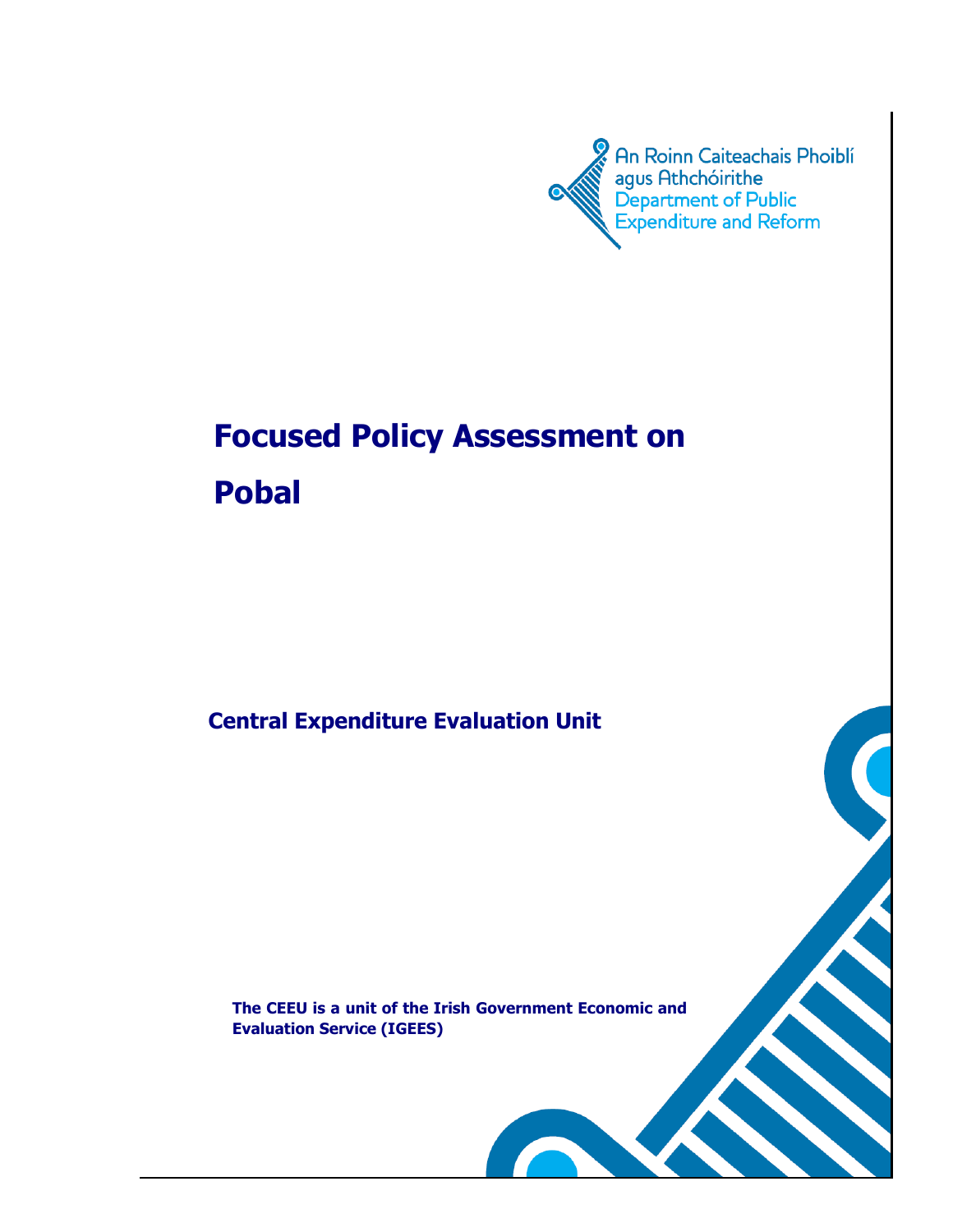# **Central Expenditure Evaluation Series CEEU - 2/2014 August 2014**

#### **Summary**

Pobal (formerly Area Development Management) was established as a not-for-profit agency in 1992 under the second national partnership agreement and with the agreement of the EU. The voluntary Chair and Board are appointed by the Minister for the Environment, Community and Local Government. Over time it has taken on responsibility for managing a range of State funded grant schemes and programmes in the broad areas of social inclusion, reconciliation, equality and socio-economic development.

There have been a number of previous reports into the role of Pobal. These reports have recommended a series of reforms, only some of which have been taken on board. Taking account of these previous reports and more recent developments in the external environment including reduced programme funding levels, merged funding streams and enhanced monitoring and accountability requirements, this Focussed Policy Assessment (FPA) focuses on the continued relevance, effectiveness and efficiency of Pobal. It also considers the potential for Pobal to address the system wide problem of multiple sources of funding given the topicality of this issue.

### **Rationale and Relevance**

The FPA makes the following findings, many of which have been highlighted before in previous reports.

- Over time, Pobal appears to have been given different levels and types of responsibility for State-funded community schemes by various departments which has served to confuse its precise purpose and role.
- There are some developments in the external environment which impact upon the relevance of Pobal. Clarity as to what Pobal's role should be and how it can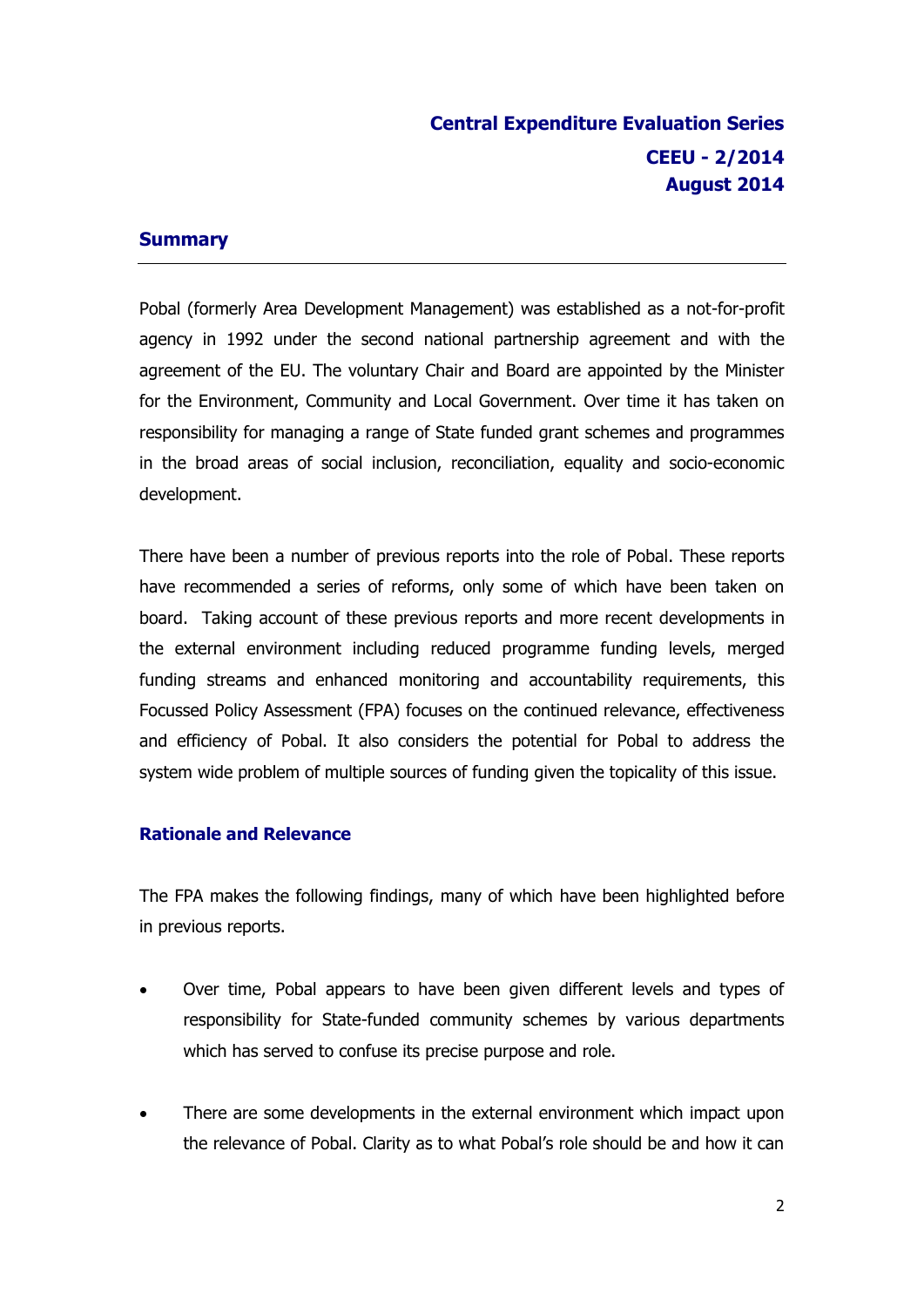best add value in the processing, management and monitoring of State funding, is urgently required.

### **Efficiency**

 Significant efforts have been made to improve efficiency but there is scope for further action e.g. rationalisation of regional offices, reduction of administrative costs and more timely reallocation of resources in response to the wind down or re-prioritisation of programmes.

### **Effectiveness**

- It is difficult to judge Pobal's effectiveness as an organisation because it does not yet report on the impact of its own activities, particularly on cross programme impacts.
- Despite recent improvements and initiatives to improve capacity (e.g. the new Resource Allocation Model), Pobal could do more to provide value added performance information in relation to inputs, outputs and impacts to inform resource allocation and decision making. This is due in large part to a lack of engagement by line Departments, an ambiguity in roles and responsibilities and the tension between process activity and performance management.
- The relationship between Pobal and line Departments does not lend itself to the completion of strong appraisals for new schemes.
- There is scope to refine the articulation of Pobal's objectives as there is a degree of overlap between objectives and it is difficult to ascertain specific quantitative yardsticks to judge Pobal's performance.
- There is a lack of clarity regarding the distribution of roles and responsibilities for the different aspects of the programme lifecycle between Pobal and Departments in relation to some programmes. This hinders proper accountability and has the potential to make it more difficult to achieve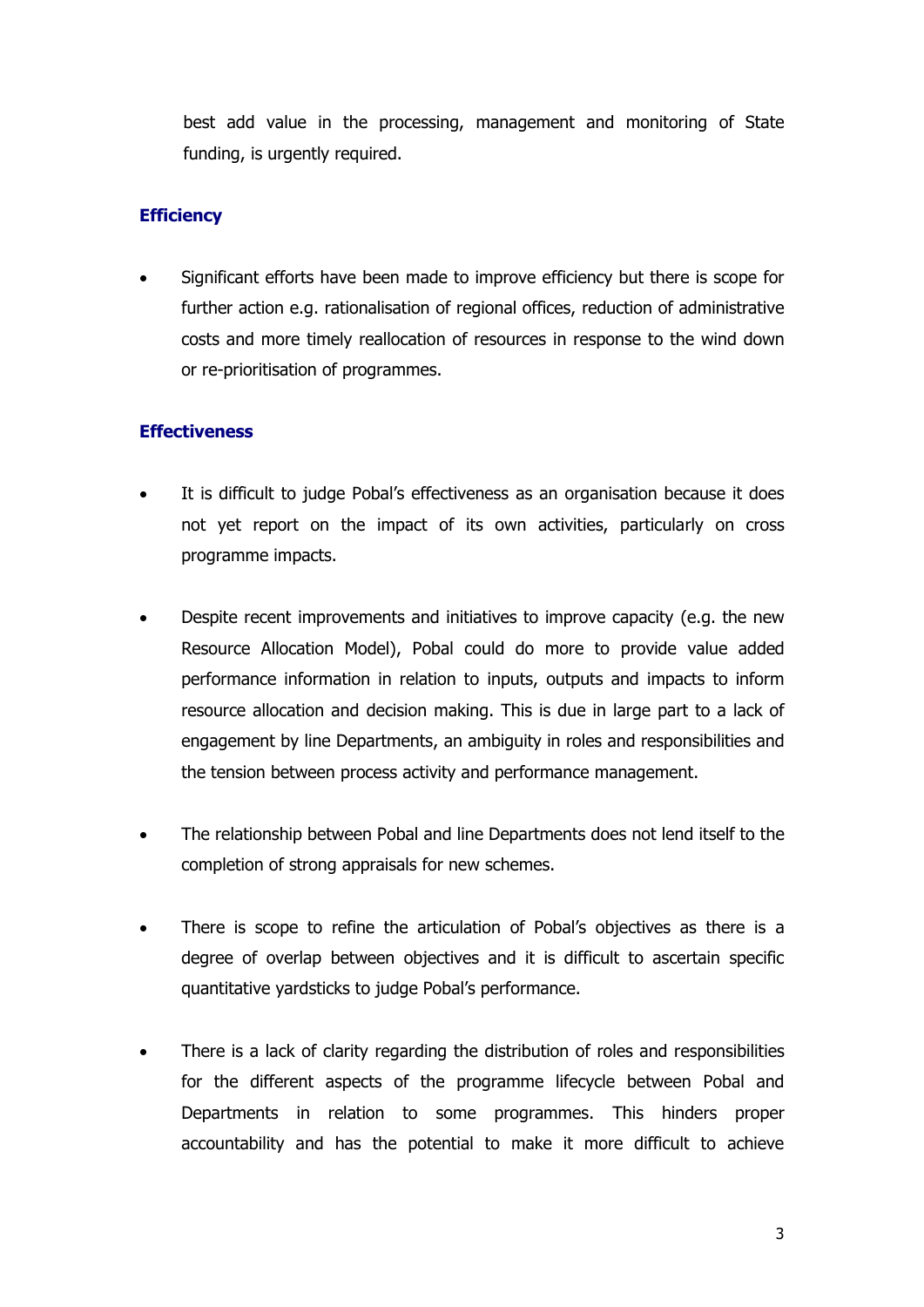compliance with the Value for Money (VFM) standards in the Public Spending Code.

### **Multiple Sources of Funding**

 Pobal is not currently ideally placed to deliver a central solution to the issue of multiple sources of funding due to capacity issues and the low share of overall grant expenditure within its ambit.

The FPA makes the following recommendations:

- 1. The Department of Environment, Community and Local Government (DECLG), as lead Department with responsibility for Pobal, should bring clarity to the role of Pobal by clearly defining Pobal's broad areas of responsibility. This would involve consultation with other Departments. This could be integrated in a new Service Level Agreement (SLA) or Memorandum of Understanding and would have reference to:
	- a. Re-articulation of Pobal's objectives
	- b. The stages in the programme lifecycle
	- c. Reporting on outputs and impacts for Pobal as an organisation

It is an open question as to which Department is best placed to take lead responsibility for Pobal.

2. For the purposes of existing programmes administered by Pobal, there should be an improvement in the quality of SLAs (e.g. outputs, performance indicator frameworks and efficiency) with line Departments and in particular, there should be more detail in an overall overarching SLA between Pobal and DECLG covering Pobal's overall effectiveness and efficiency. Proper unit costing of outputs on a full cost as well as a marginal cost basis would aid the estimation and attribution of administration costs, subject to the principle of proportionality.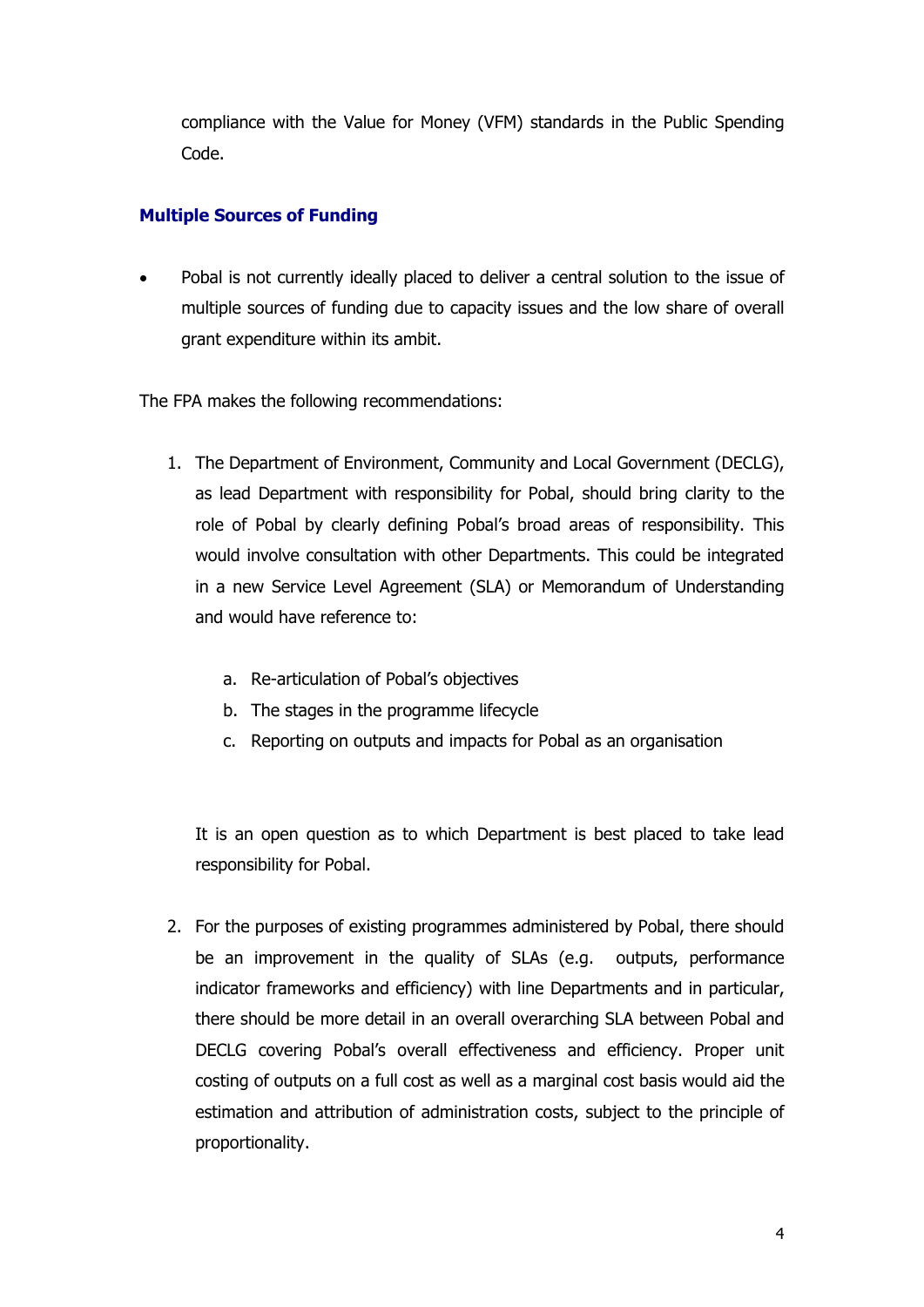- 3. For new/extended programmes which require to be delivered, line Departments should carry out an appraisal of the most cost effective delivery mechanism i.e. Pobal, another public sector body, the Department itself or a private sector body.
- 4. There should be formal mechanisms in place to share learning between Pobal and line Departments. This could incorporate a programme of properly commissioned research papers or analytical outputs and should build on existing initiatives e.g. Pobal/DECLG liaison meetings.
- 5. Further efficiency measures should be introduced at Pobal to achieve indicative medium term savings of a minimum of  $E1$  million. This could be based on a combination of measures such as:
	- rationalisation of local regional offices
	- medium term staff mix efficiencies
	- pay savings due to the medium term wind down of programmes/schemes
- 6. There are opportunities to develop solutions to the multiple sources of funding problem. The proposed Financial Shared Services Centre has a contribution to make along with the involvement of interested stakeholders such as the Charities Regulator, the HSE, the Department of Public Expenditure and Reform, the Department of Finance and other core funding line Departments. Pobal will also have a role as a source of data in relation to its schemes.

This Focused Policy Assessment has been carried out by the Department of Public Expenditure & Reform's Central Expenditure Evaluation Unit (CEEU), which is a part of the Irish Government Economic & Evaluation Service, in accordance with the provisions of the Public Spending Code. It does not necessarily reflect the policy position of the Department, the Minister for Public Expenditure & Reform or the Government.

Further information on the Public Spending Code is available at [http://publicspendingcode.per.gov.ie](http://publicspendingcode.per.gov.ie/)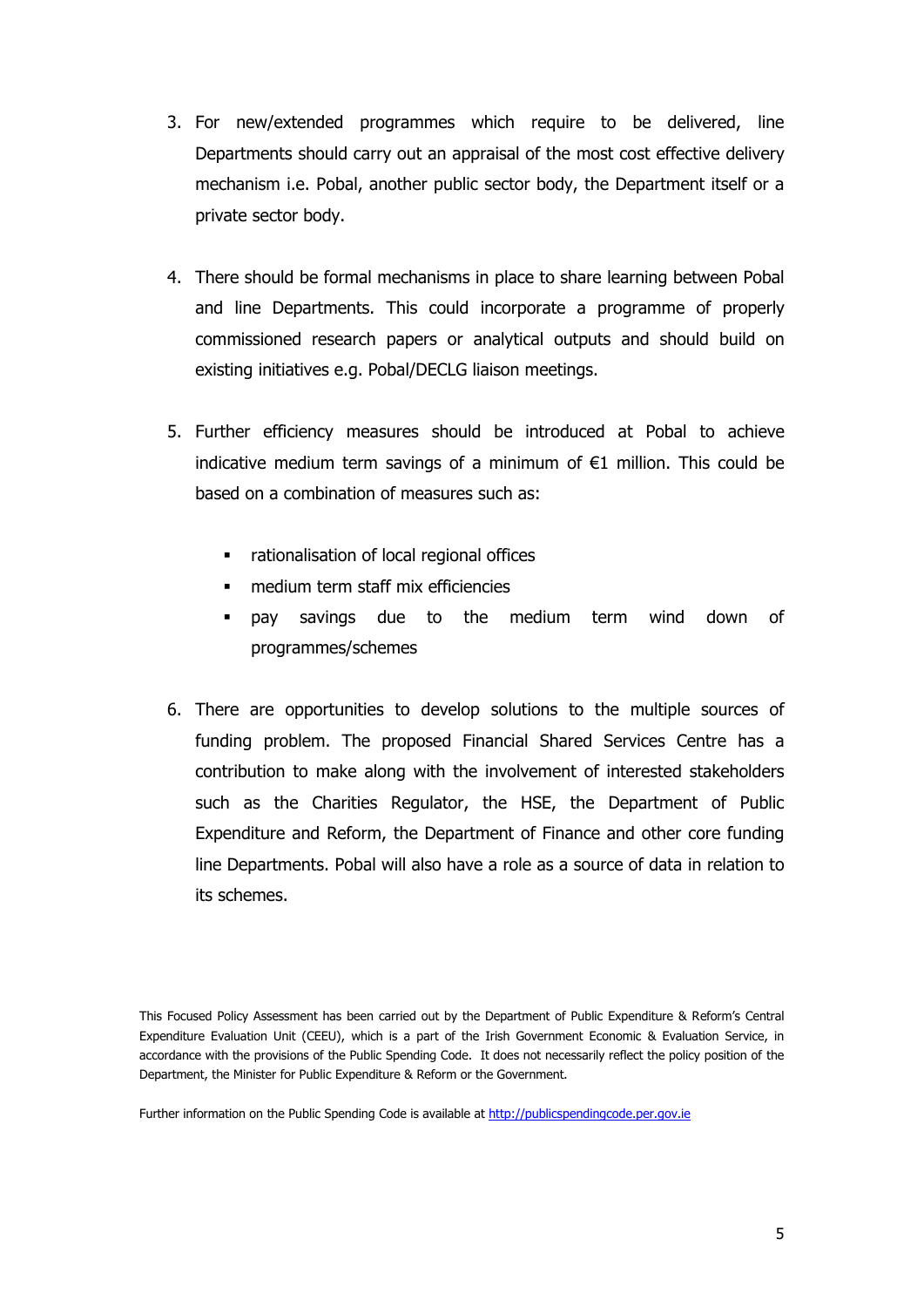# 1 Overview

This Focused Policy Assessment (FPA) examines the rationale, continued relevance and efficiency and effectiveness of Pobal. Established as a not for profit agency in 1992 under the second national partnership agreement - the Programme for Economic and Social Progress – Pobal's (formerly Area Development Management) original purpose was to deliver and manage the EU Local Development Operational Programme. Over time it has taken on responsibility for managing a whole range of State-funded grant schemes and programmes in the broad areas of social inclusion, reconciliation, equality and socio-economic development.

The assessment is based on a number of core policy evaluation criteria, namely: 1) the rationale underpinning the agency and its continued relevance and 2) its efficiency and effectiveness in achieving its objectives. Given the topicality of the multiple sources of funding issues<sup>1</sup>, the FPA also considers the potential for Pobal to play a role in contributing to a solution in this area.

The structure of the report is as follows:

- Section 2 describes the analytical approach followed in this paper.
- Section 3 outlines the background to the organisation and its objectives.
- Section 4 examines the rationale and continued relevance of Pobal.
- Sections 5 and 6 look at efficiency and efficiency issues respectively.
- Section 7 explores the potential for Pobal to contribute to new arrangements to enhance accountability relating to multiple sources of funding.
- Section 8 sets out some recommendations arising from the analysis undertaken.

# 2 Analytical Approach

-

The analytical approach is based on the standard CEEU approach to FPAs which takes into account the traditional VFM criteria. There have been a number of reports

<sup>&</sup>lt;sup>1</sup> See CEEU Cross Cutting Paper Nr 1 Rationalising Multiple Sources of Funding for the Not Profit Sector, Department of Public Expenditure and Reform (2011) and Local Delivery Mechanisms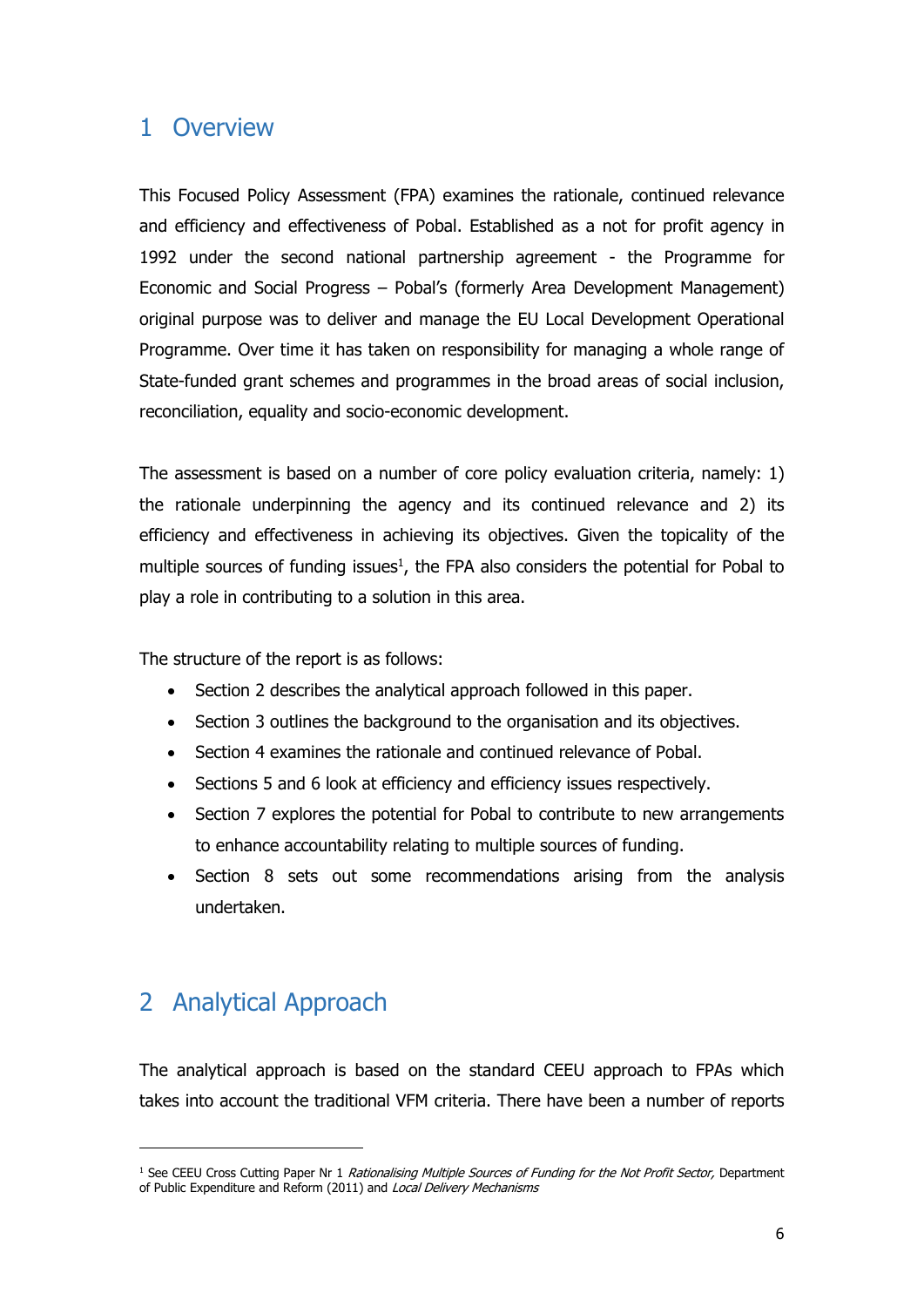into Pobal<sup>2</sup> which have highlighted issues around efficiency, accountability and overall performance. These reports, in tandem with significant changes to the operating environment within which Pobal operates (i.e. significant reductions in programme expenditure, Government policy in agency rationalisation, local Government reform and broader Public Sector reform) informed the approach to this FPA. Specifically, the FPA draws on:

- Previously published reports on Pobal
- Internal Pobal documentation and management information e.g. costs, staffing etc
- Discussions with Pobal staff

In the course of discussing the issues, DELCG as the lead Department with responsibility for Pobal made a number of observations in relation to the findings of the FPA. These are set out in Appendix A. The appendix also includes some additional comments by the Department of Children and Youth Affairs (DCYA) and the Department of Social Protection (DSP). The majority of the data collection and analysis work on this FPA was carried out in 2012 and 2013. This predated the publication of the revised Strategic Plan for Pobal, 2014 to 2017. It also predates any other policy/organisational developments at Pobal since then.

# 3 Background and objectives

Pobal (formerly Area Development Management) was established as a not-for-profit agency in 1992 to deliver and manage the EU Local Development Operational Programme. Figure 3.1 shows Pobal's portfolio of programmes as per the latest available published financial statements for 2012. This shows that Pobal administers 18 core programmes with an approximate value of €300m, net of administration expenses, mainly on behalf of 5 Government Departments. The programme portfolio has changed since 2012 with the addition of new some programmes and the winding up of others.

<sup>&</sup>lt;sup>2</sup> Mazars Organisational Review Report (2011); various Value for Money reviews (Rural Transport); A Review of ADM - Indecon (2003); Managing Cohesion and Integration of Local Community Development Structures – Annual Report OCAG (2009); Review of Local Development and Social Inclusion Programme – Fitzpatrick (2007)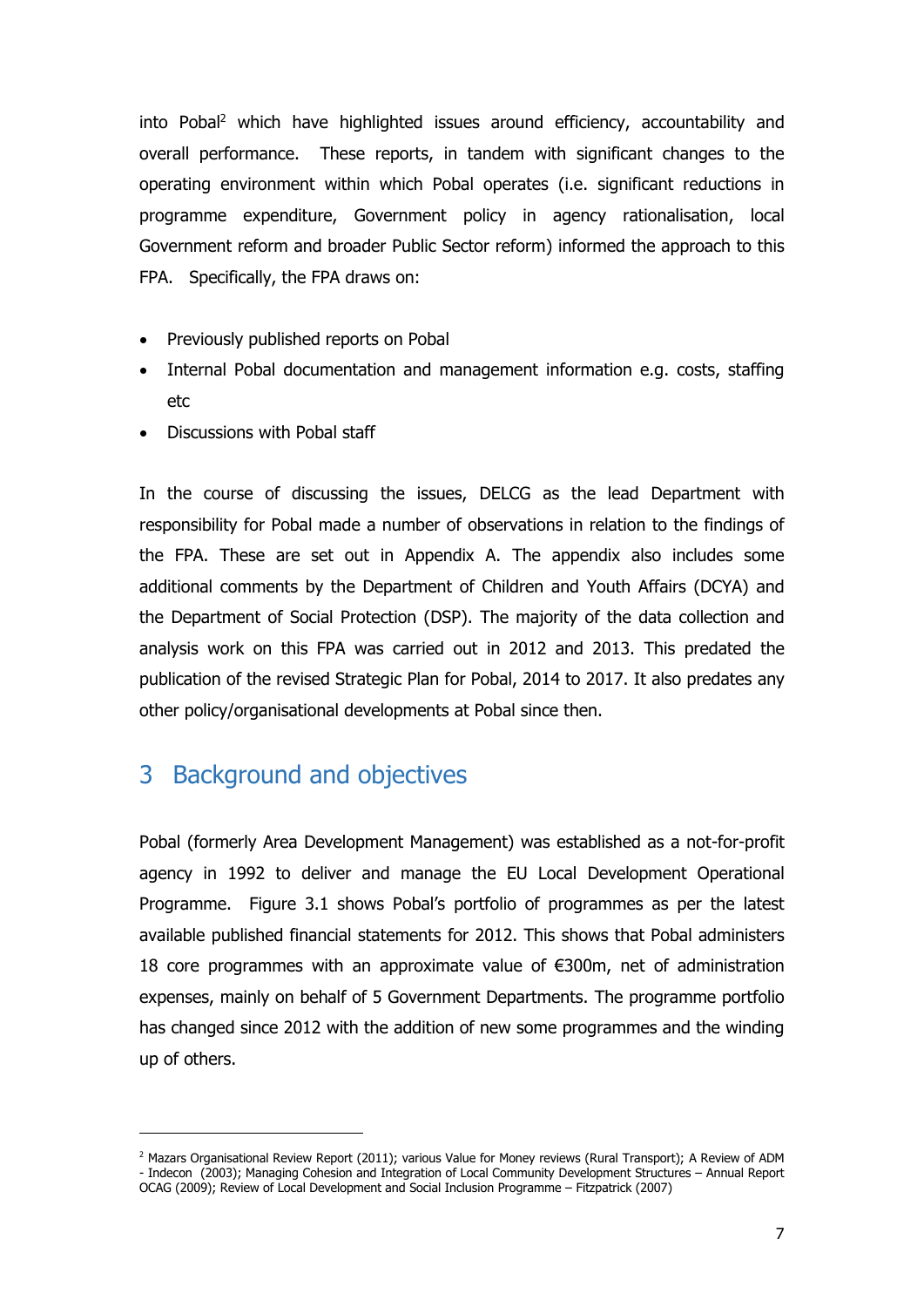

### Figure 3.1 Pobal administered programmes by relevant line Department-2012

#### Notes

- A This table excludes the following programmes as they are no longer active Millennium Fund, Community and Voluntary Grants and Enhancing Disability Services.
- B In some cases, Pobal also carried some activity in relation to programmes which do not involve the direct disbursement of funds by Pobal i.e the Early Childhood Care and Education programme, the Peace programme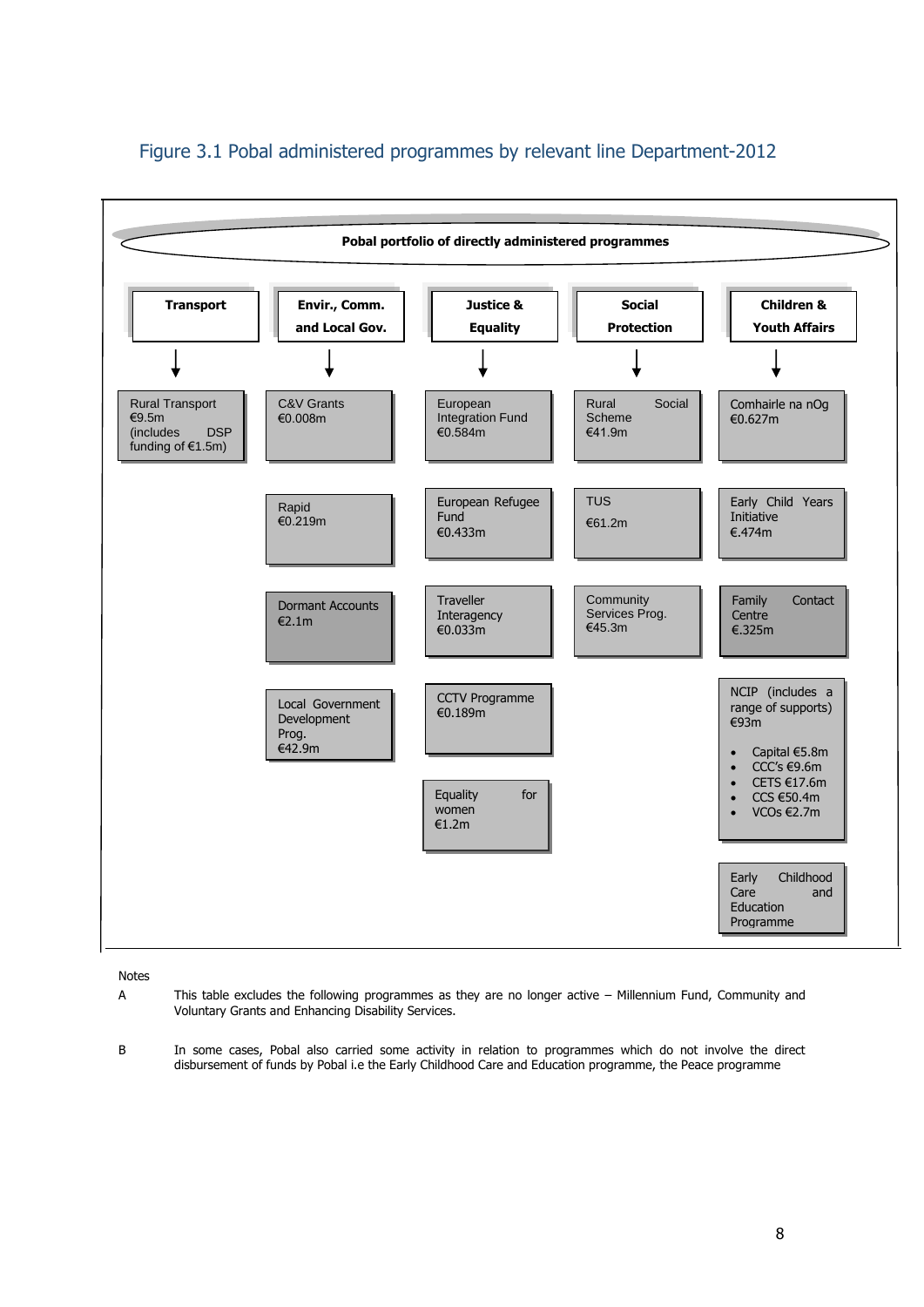In relation to the programmes related to children, Pobal's role also relates to compliance activities e.g. site visits in relation to the Early Childhood Care and Education (ECCE) programme. Based on the 2012 portfolio, just over 79% of expenditure administered by Pobal relates to the TÚS, Rural Social Scheme (RSS), Local Community Development Programme (LCDP) and National Childcare Investment Programme (NCIP) programmes.

In 2013, two new programmes were introduced and are administered by Pobal – the Area Based Children Programme (€2.5 million) and a new School Age Childcare programme (€11.5 million). Work is also underway to transfer additional administrative work within DCYA to Pobal in relation to the childcare programmes, the ECCE programme and the School Completion Programme.

Figure 3.2 shows the percentage grants paid by Pobal in relation to its client Departments. Pobal applies 50% of grant resources to clients of the Department of Social Protection (DSP)<sup>3</sup>. The Department of Children and Youth Affairs (DCYA) accounts for 31% of Pobal payments and DECLG accounts for 15% of funds disbursed.



Figure 3.2 Breakdown of Pobal payments to beneficiaries by source - 2012

Source: Source: Annual financial statement for Pobal 2012

<sup>&</sup>lt;sup>3</sup> This is also based on the 2012 data.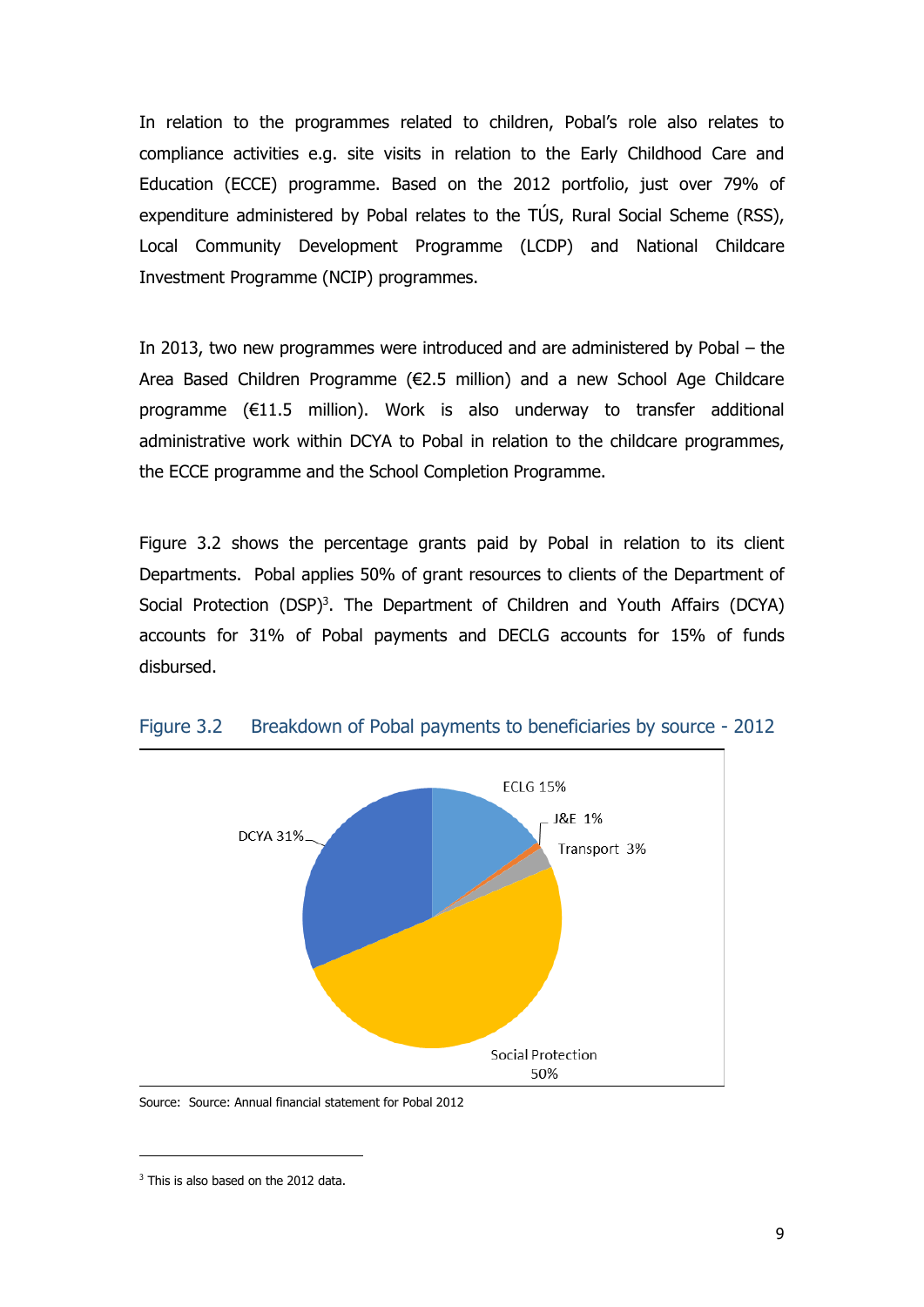Pobal's most recent strategic objectives, as outlined in its Strategic Plan 2010 to  $2013<sup>4</sup>$ , are:

- To provide services to Government and the EU to develop and expertly implement programmes that realise national policy objectives within communities
- To add value to Government policy by collecting data, informing resource allocation and service planning and promoting the mainstreaming of best practice
- To ensure value for money along with excellent standards of accountability and transparency in respect of all the funds that Pobal manages
- To ensure Pobal remains dynamic in meeting changing needs

Pobal have noted that these objectives require updating given that the period of the plan has almost elapsed<sup>5</sup>. The original objectives for Pobal/Area Development Management are set out at Appendix A. In its most recent annual report relating to 2012, Pobal notes that it exists to manage and deliver programmes.

Depending on what is required by the sponsoring Government department, the nature of Pobal's activities with each programme/scheme varies between:

- Programme design
- Appraisal/assessment of grant/funding applications
- Processing applications
- Issuing payments
- Collecting performance information for monitoring purposes
- Training, support and development
- Financial reporting and monitoring
- Inspections, audits and on site compliance reports
- Winding up schemes

<sup>4</sup> This does not reflect the most recent Pobal Strategic Plan as this FPA was completed prior to publication of the new plan which covers the period 2014 to 2017.

<sup>&</sup>lt;sup>5</sup> In the interim, Pobal have published a new strategic plan.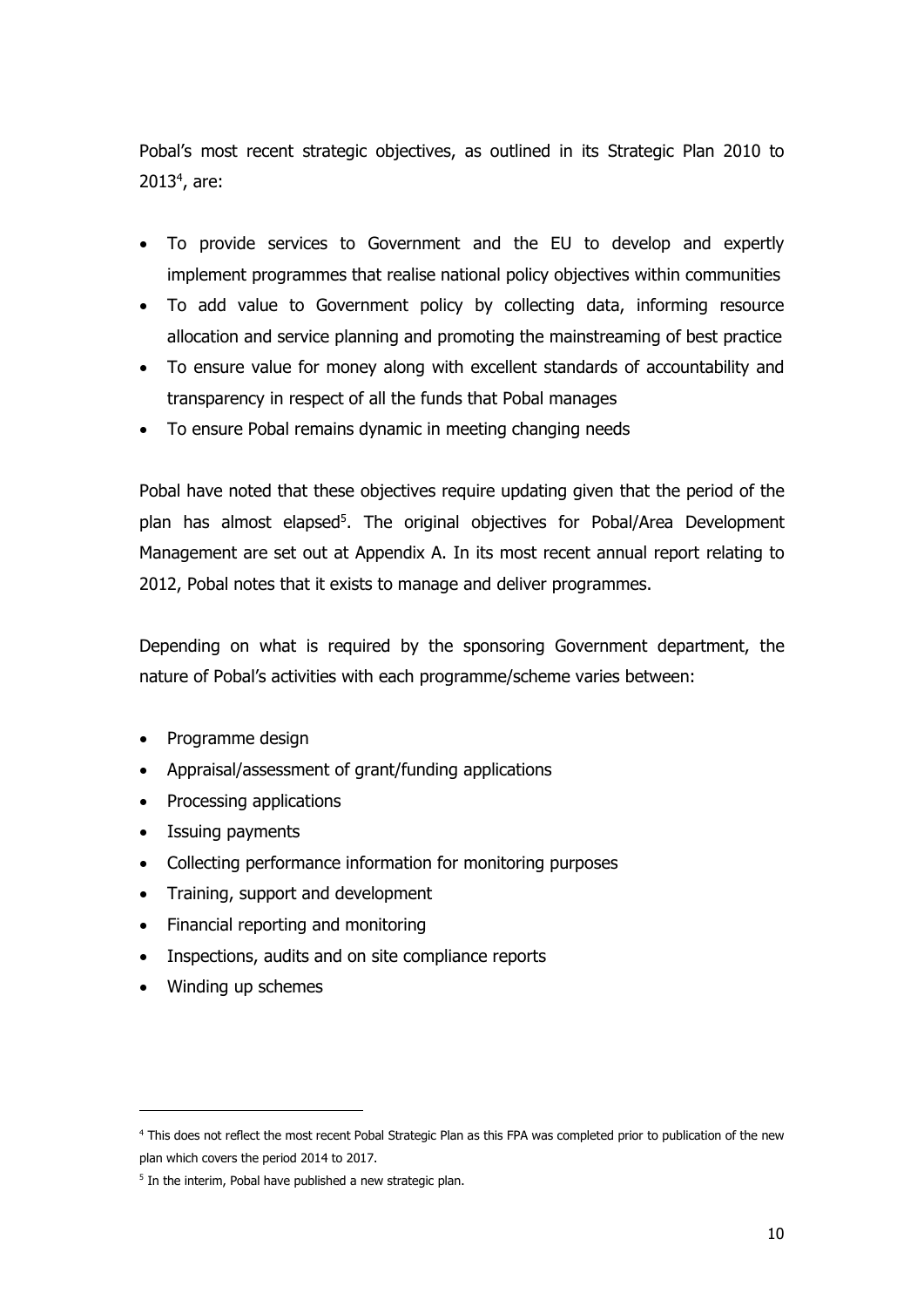In relation to the most significant schemes under its remit, the main day to day focus of Pobal's activities tends to be on processing applications, issuing payments and monitoring. In relation to some of the Childcare programmes (NCIP, ECCE and the Equal Opportunities Programme), Pobal carries out monitoring, verification and contractual management activities to safeguard investments made to date.

Reflecting what has been happening in the Public Service generally, Pobal has reduced its staff numbers and costs over the last number of years. Staff numbers are down 8% since 2006. Pobal is also currently implementing a programme of organisational and operational reform, as recommended by the Mazars report – Pobal Organisation Review 2011.

# 4 Rationale and Continued Relevance

An important criterion of VFM analysis is an assessment of the rationale and relevance of an organisation/programme given its original purpose and changes over time in the environment within which it is delivered/operates as well as the degree to which it has adapted to reflect those changes. Another key principle to bear in mind is the extent to which the goals for which an agency was originally established have been achieved and whether the original objective remains relevant today having regard to developments in society or changes in Government priorities.

### **4.1 Rationale**

The underlying rationale was to establish an external agency responsible for the delivery and management of the EU Local Development Operational Programme.

Today, Pobal's stated mission is to address social inclusion and disadvantage. This is a wide ranging mission that overlaps with other State organisations across the broad policy spectrum that includes social protection, enterprise policy, transport and other areas. Pobal initially played a developmental role in supporting local groups and organisations to deliver community services. However, in more recent times, given that community services have become more established, it has played a role in the restructuring of local development companies as well as its traditional primary activities of programme administration.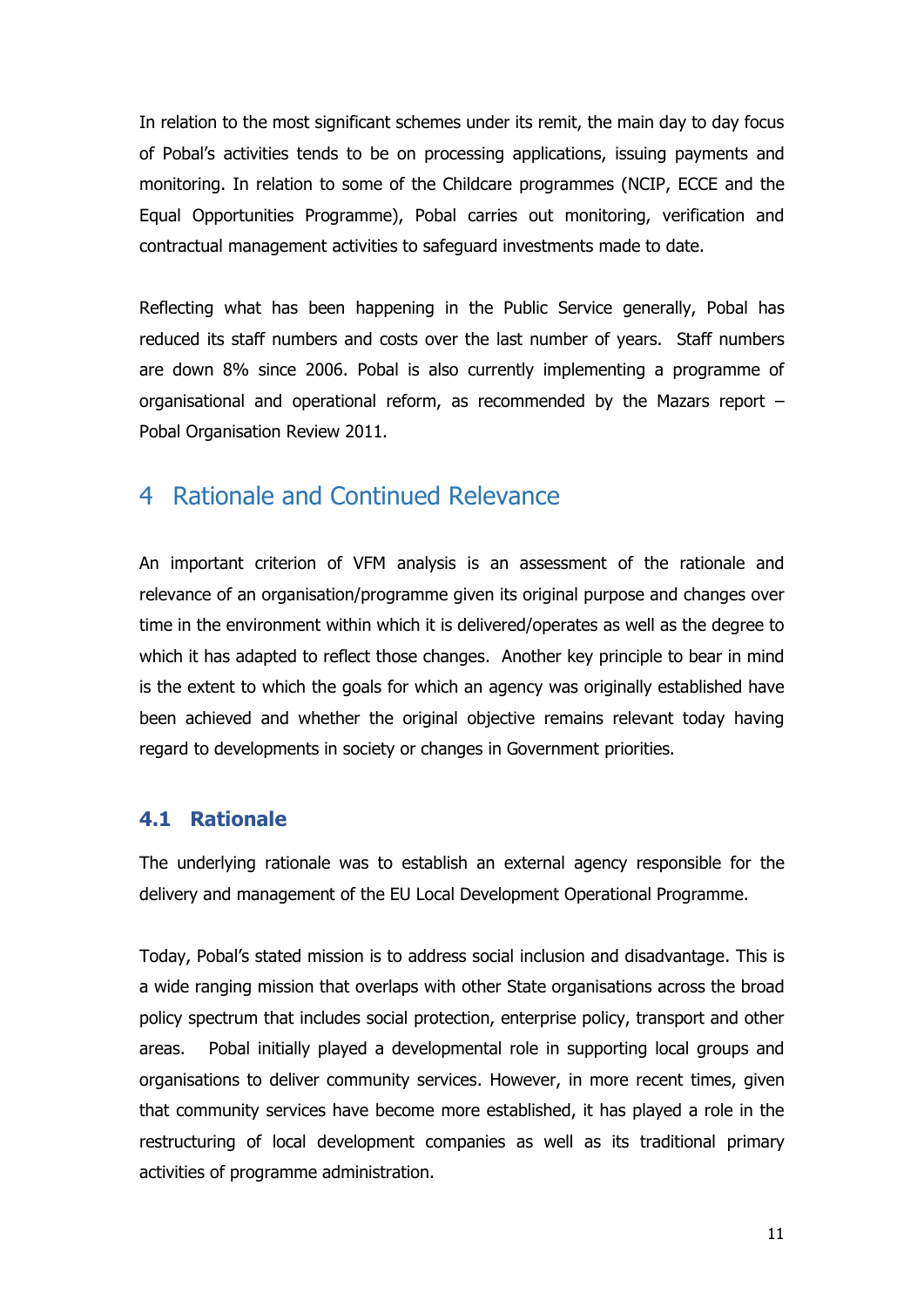It has also tended to take on projects/programmes at short notice, when requested by its lead Department. These projects/programmes sometimes have had little to do with its core remit, such as administering the taxi hardship that compensated taxi drivers who were deemed to have been significant financially disadvantaged as a result of deregulation of the industry at the time. Pobal's assignment to such programmes by Departments, and other once-off projects, reflected its skills set in administration and payment processing. However, such ad-hoc assignment of tasks over time serve to dilute and blur the original rationale.

**Finding 1:** Over time, Pobal appears to have been given different levels and types of responsibility for State-funded community schemes by various departments which has served to confuse its purpose and role.

### **4.2 Continued Relevance**

Pobal's core objectives to support programmes in the area of social inclusion and economic development remain relevant in the context of current Government policy to address unemployment and economic recovery. However, there have been a number of recent policy developments in the area of labour market activation and regional development which give rise to questions about Pobal's current and future role.

Pobal administers a number of employment support schemes on behalf of DSP, which include RSS and the TÚS community work placement scheme. In the context of the Government's recently issued statement on activation policy – "Pathways to Work", it is not yet fully clear where Pobal will fit into this or how it will add value into the future. It should be noted that Pobal will be tasked with taking on administration of the new Gateways scheme (a Local Authorities activation scheme) and there are ongoing discussions regarding the potential role of Pobal with new schemes. Pobal is also a member of the DSP Pathways Advisory Board<sup>6</sup>. The majority of supports aimed at social inclusion are delivered through DSP schemes

<sup>6</sup> Note: The Pobal FPA published on 21 October originally referred to the "Gateways Advisory Board". This was corrected to the "Pathways Advisory Board" on 23 October following clarification with the relevant Departments.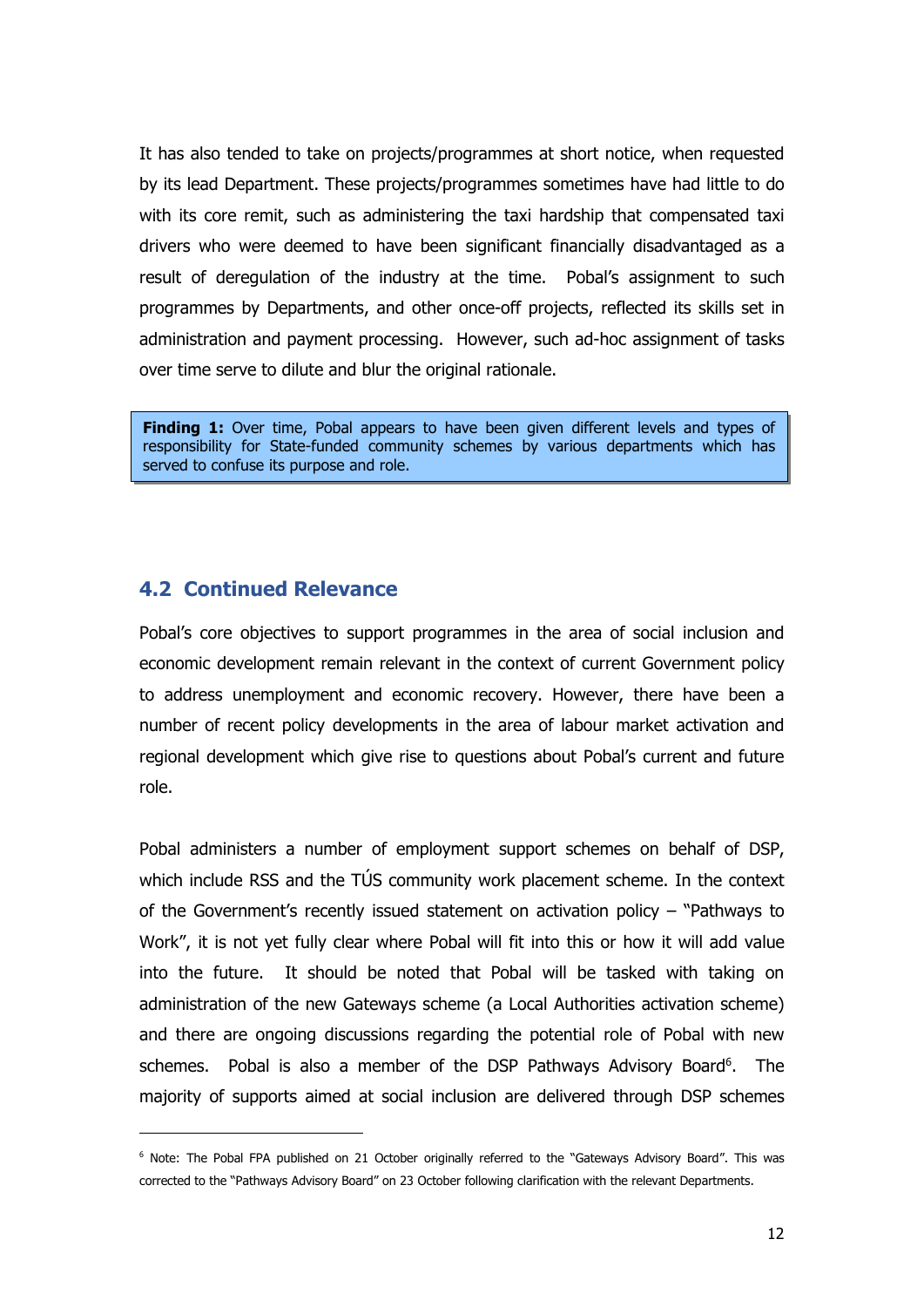and the main organisation tasked with delivery of activation policy as a core function is DSP.

In the area of economic development, the Government's reform of local Government places a much greater emphasis on the role Local Authorities will play in nurturing and supporting local enterprise. As part of this, the former County Enterprise Boards (CEB's) were merged into Local Authorities to form Local Enterprise Offices. This local alignment process raises a question as to the extent to which another intermediary structure such as Pobal is required and whether Local Authorities could fulfil functions in relation to programmes currently supported through Pobal. In other countries, Local Authorities would generally carry out activities currently delivered by Pobal. In terms of other economic supports, enterprise focused schemes to incentivise employment are mainly delivered through Enterprise Ireland.

External service delivery is an important part of the Government's public service reform agenda. The aims of this initiative are to achieve cost savings, allow Departments to focus on core activities and allow for innovation in service delivery. To date, the decision to use Pobal as a delivery mechanism for Government programmes has not involved a competitive procurement process<sup>7</sup>. Legal advice obtained by DECLG has indicated that there is no obligation on Departments to tender the contracts or arrangements made with Pobal for the management of funds. This is based on the Teckal exemption $<sup>8</sup>$  as well as other legal precedents.</sup>

Given the public sector reform impetus for working and organising in new ways, there is a renewed imperative to assess the VFM of contracting programmes currently administered by Pobal. This is also reinforced by the requirements of the Public Spending Code that new programmes are delivered as cost effectively as possible. This requires a financial appraisal of different administrative delivery options. It is also consistent with a recent Government decision which requires that outsourcing be considered as a delivery mechanism for new services. It is arguable that Pobal's current portfolio of strengths relate mainly to administrative activities such as processing payments and verification/compliance work. These are activities

<sup>&</sup>lt;sup>7</sup> A 2007 Fitzpatrick review of the Local Development and Social Inclusion Programme (LDSIP) scheme recommended that Pobal's role should be put out to tender. This has not taken place to date

<sup>&</sup>lt;sup>8</sup> It is a principle of EU procurement law that the open advertising and tendering rules for public contracts do not apply where a public body obtains services from "in-house" sources. This is the so-called Teckal principle.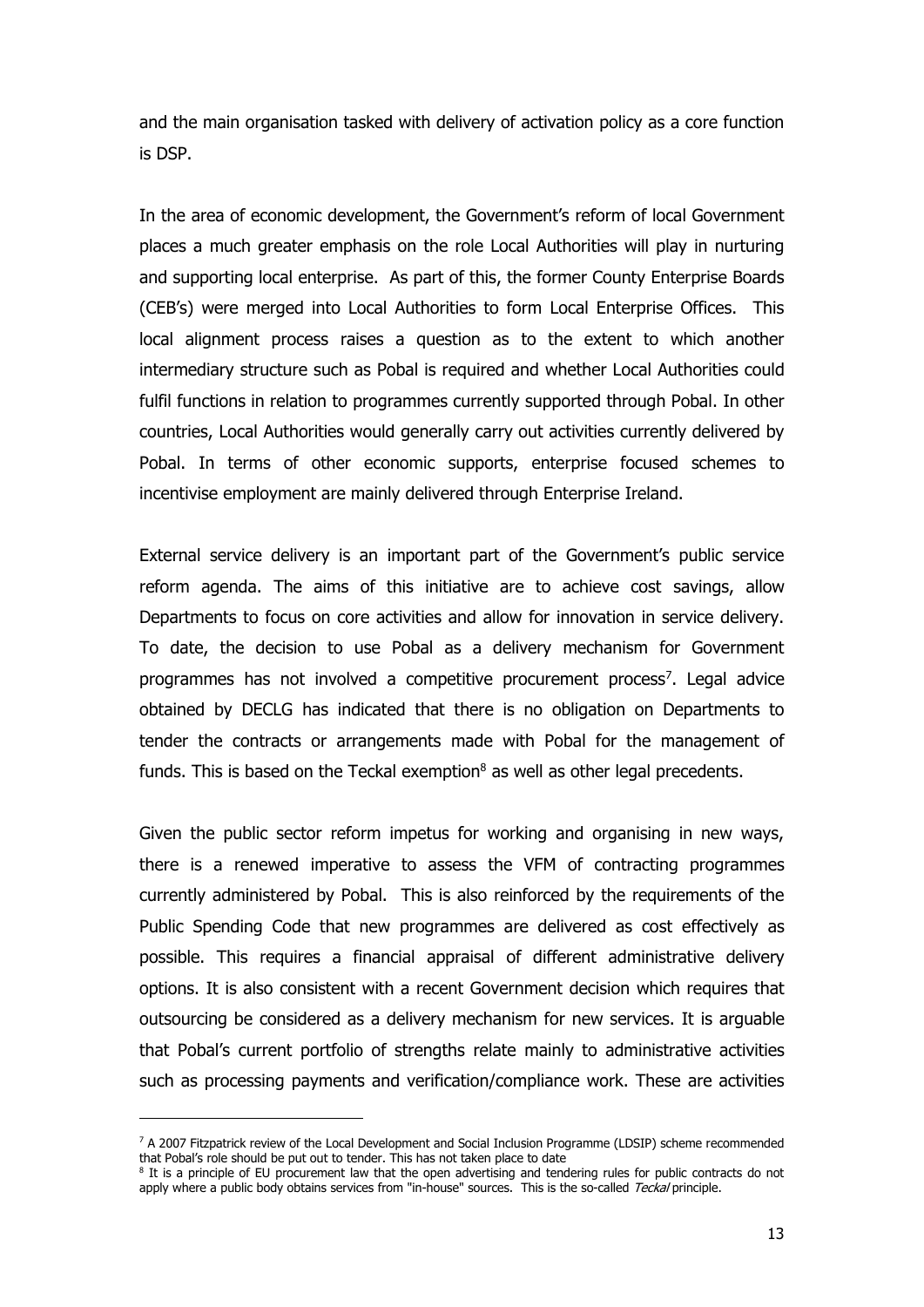which could potentially lend themselves to outsourcing as they are process focussed. This is not to say that an externally sourced service would necessarily provide better value or that a sufficient market exists but there is an argument that a private sector solution should at least be considered.

There are also other intermediaries with some similar competences which are now becoming active in the third sector and other types of service delivery e.g. social impact investing.

In addition, given that some programmes are slowly winding down (the capital investment part of the NCIP, Dormant Accounts) and other schemes are coming under the responsibility of different agencies (i.e. the Rural Transport scheme and the National Transport Authority), there may not always be the same portfolio of programmes requiring administration via an intermediary such as Pobal in the long term. This is not to assert that all the developments in the external environment are acting to reduce the relevance of Pobal as there are other areas where Pobal have been tasked with additional work on administering schemes (e.g. Gateways) and providing additional services in relation to DCYA childcare programmes. Further, in the short term, Pobal is also playing a role in providing technical support and expertise with regard to the local Government alignment process.

It is clear that so long as the State, and to a lesser extent now the EU, is committed to supporting community based schemes and programmes across the socio-economic spectrum there will remain some requirement for a resource to process that funding, ensure probity and propriety, monitor it and support performance reporting and management. Pobal occupies a space that appears conducive to providing this role but successive reports have suggested that it does not do this universally or consistently. The local Government reform agenda also suggests that such a role may perhaps be increasingly played by Local Authorities

The changes in the environment require that DECLG as Pobal's lead Department, should address the issue of Pobal's role and how it can add value using its competences. The other funding departments and Pobal are also important stakeholders in this discussion. Although DECLG is the lead department, DCYA programmes account for a higher proportion of expenditure administered through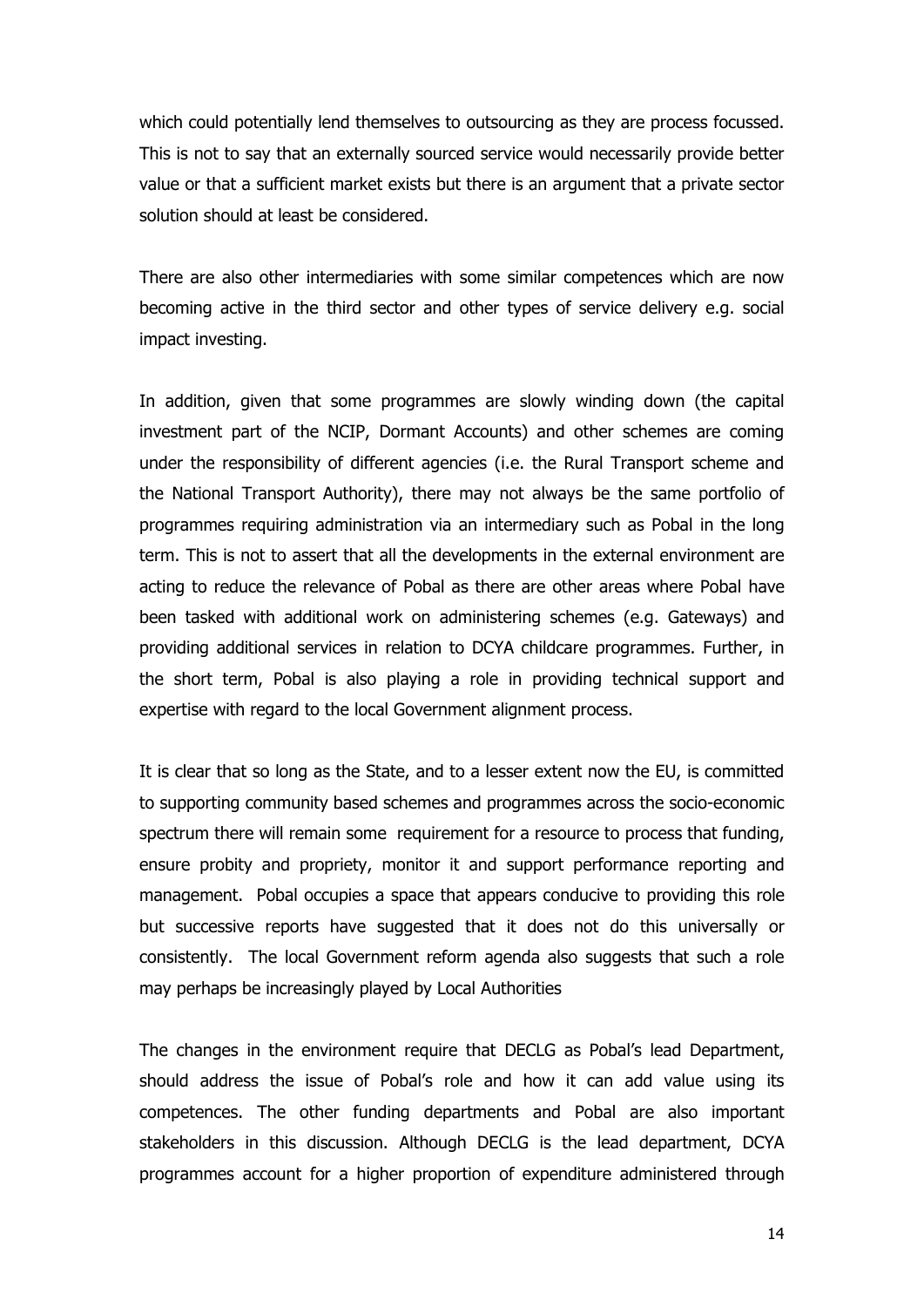Pobal. It is an open question as to which Department is best placed to take overall responsibility for Pobal.

**Finding 2:** There are some developments in the external environment which impact on the relevance of Pobal. Clarity as to what Pobal's role should be and how it can best add value in the processing, management and monitoring of State funding is urgently required.

# 5 Efficiency

There are a number of potential measures to assess the efficiency of Pobal as an organisation. These include:

- Administration costs as a percentage of annual grants paid
- Variations in administration costs across different programmes
- Cost components such as travel and subsistence costs, rent, legal and consultancy costs
- Timeliness of key outputs and activities e.g. grant processing, payments, appraisals
- Unit cost per processes e.g. payments, inspections, audits

Management information data is not routinely published in relation to outputs such as payments and inspections so it is not possible to measure timeliness and unit costs for these outputs. The remainder of this section focuses on administration costs and cost components, including staff.

### **5.1 Administration Costs**

Table 5.1 shows the trend in Pobal's costs as a percentage of grants paid to beneficiaries. This metric is a crude measure as the level of administration costs does not always vary in a purely proportional way with total grants paid. There can be a significant fixed element in administrative burden i.e. activities that must be carried out regardless of programme scale. The incidence of administration costs can also vary depending on the following factors:

• Existence of local delivery mechanisms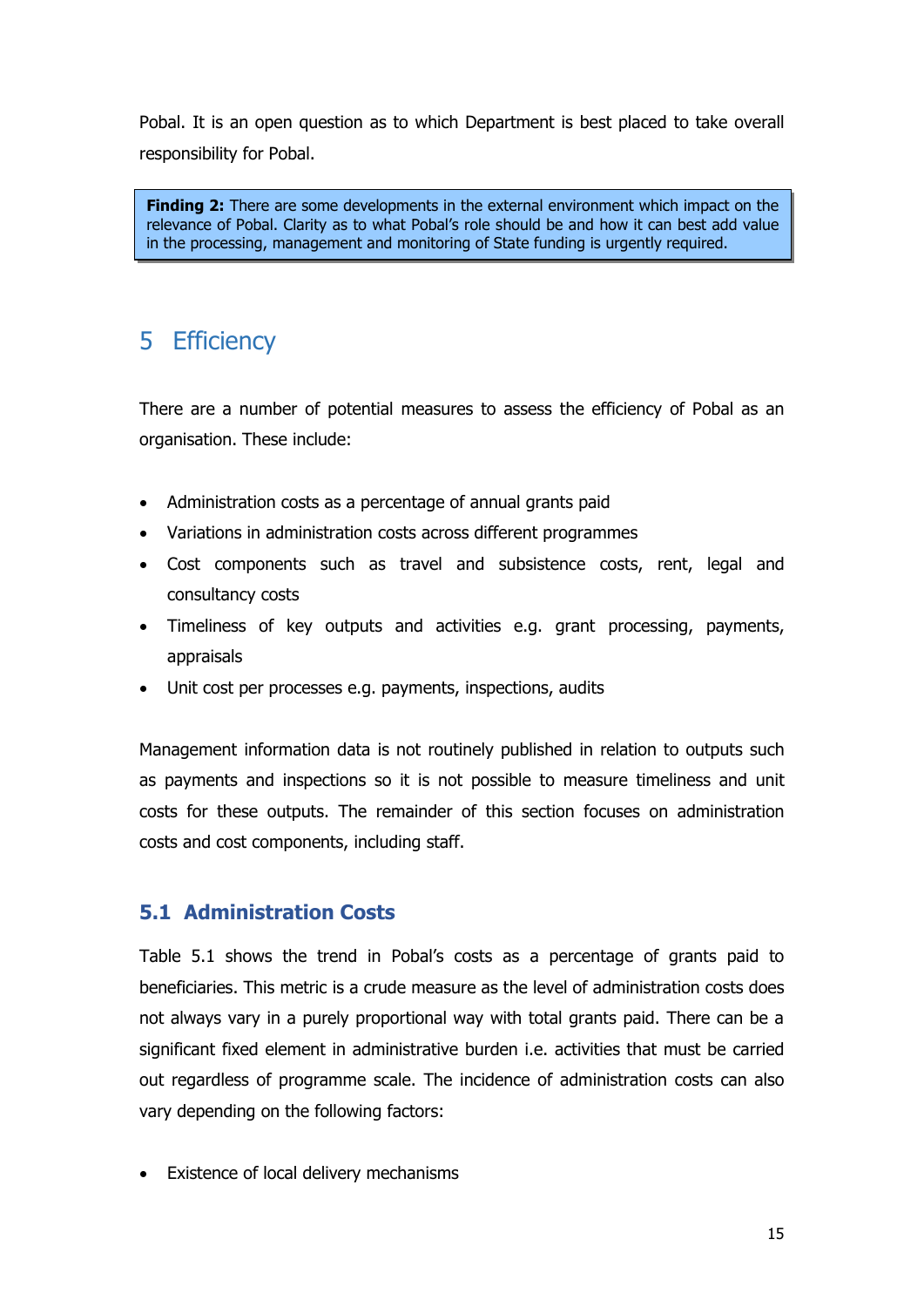- Requirement for monitoring and compliance activities e.g. audits, inspections
- Implementation stage i.e. there may be potentially higher costs at the close of programmes
- Extent of restructuring work required

Programmes differ in terms of the administrative activities required depending on the nature of the scheme e.g. direct payments to beneficiaries vs. payments to local implementation bodies.

|                            | 2006 | 2007 | 2008    | 2009 | 2010    | 2011 | 2012 |
|----------------------------|------|------|---------|------|---------|------|------|
| Pobal costs - $\epsilon$ m | 13.9 | 17.4 | 20.9    | 18.7 | 14.2    | 14.6 | 14.6 |
| Grants paid - $\epsilon$ m | 238  | 360  | 347     | 316  | 273     | 258  | 300  |
| Percentage                 | 5.8% | 4.8% | $6.0\%$ | 5.9% | $5.2\%$ | 5.7% | 4.9% |

#### Table 5.1 Pobal expenditure and grants paid – 2006 to 2012

Source: Pobal Annual Reports, 2006 to 2012

-

Pobal costs as a percentage of total annual grant payments generally ranges from 4.8% to 6.0% as shown in table 5.1 above. Overall, the administration cost percentage has remained relatively steady since 2006. From a peak of €20.9m in 2008, administration costs have declined to €14.6m in 2012.

To some degree, this percentage can be misleading as an increase in the programme grant can reduce the administration burden artificially without any cost containment measures undertaken. Conversely, a decrease in the programme grant can have the opposite effect. Cost containment should lead to a reduction in administration costs and administration costs have declined in absolute terms by 30% since 2008 due to cost cutting measures undertaken by Pobal<sup>9</sup>. The distribution of administration costs by programmes is shown in figure 5.1.

<sup>9</sup> These include a freeze on increments, imposition of two days unpaid leave on staff as well as average pay cuts of between 3.5% and 10.5%.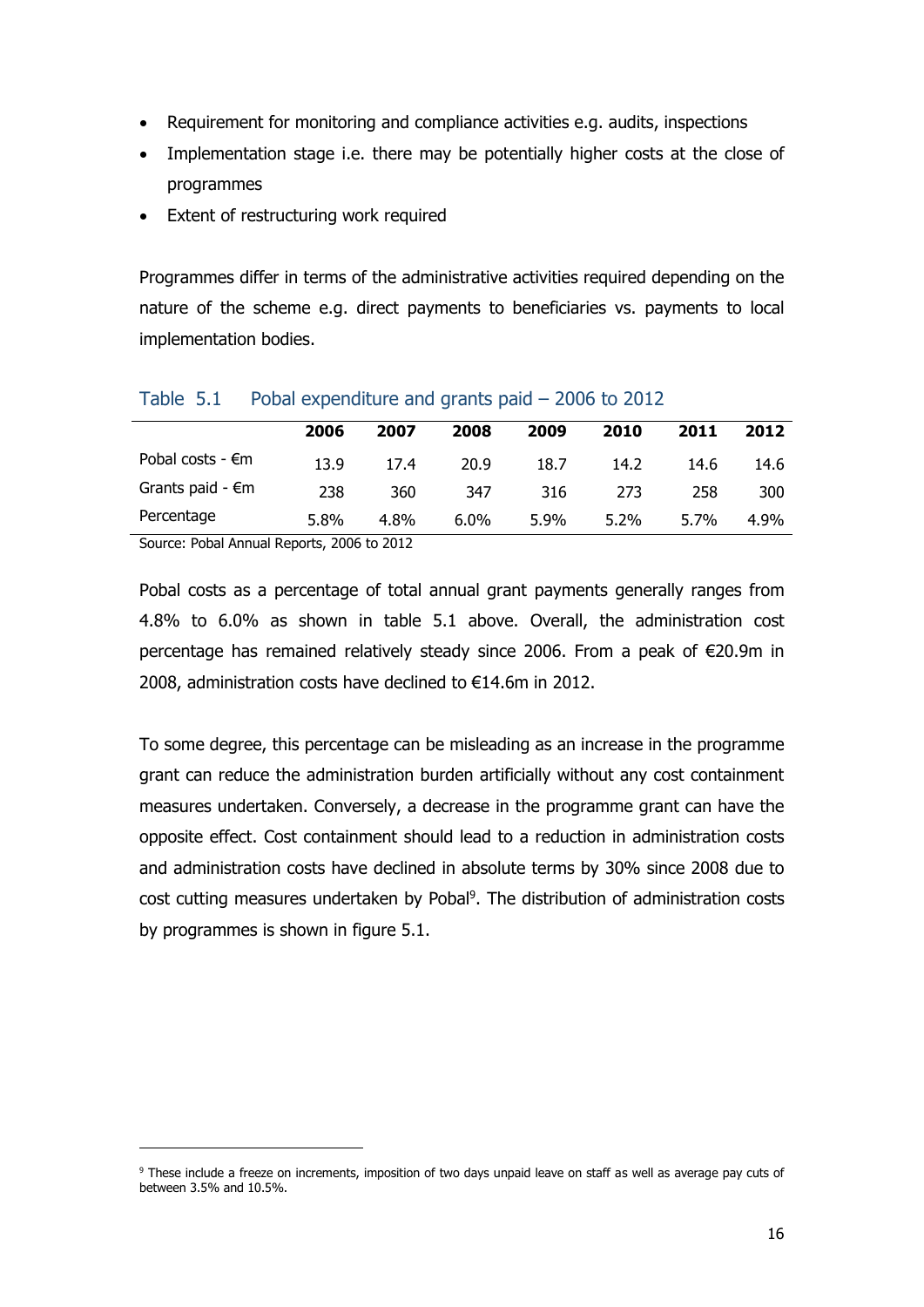

#### Figure 5.1 Distribution of Pobal administration costs by programme, 2012

Source: Annual financial statements for Pobal 2012

Note: This is the latest year for which published annual financial statements are available.

Over one third of Pobal's administration costs are accounted for by the NCIP. The LCDP and Community Services Programme (CSP) together consume a further 26% of costs. The other major drivers of Pobals administration expenditure are the RSS, the TÚS <sup>10</sup> schemes and the Rural Transport Programme. There are ten other smaller schemes which account for approximately 14% of Pobal's resources.

For some programmes/schemes the administration burden relates both to Pobal costs and administration costs incurred by local delivery mechanisms. This does not apply to all schemes administered by Pobal. Figure 5.2 shows the total administration burden for some of the other main programmes where local structures are involved and where data is available. This type of administration cost analysis should ideally be routinely carried out by Pobal.

When administration costs are considered in total  $-$  i.e. inclusive of Pobal and the client entities administrative costs, the proportion of the programme expenditure

<sup>&</sup>lt;sup>10</sup> A new activation initiative initiated by the Department of Social Protection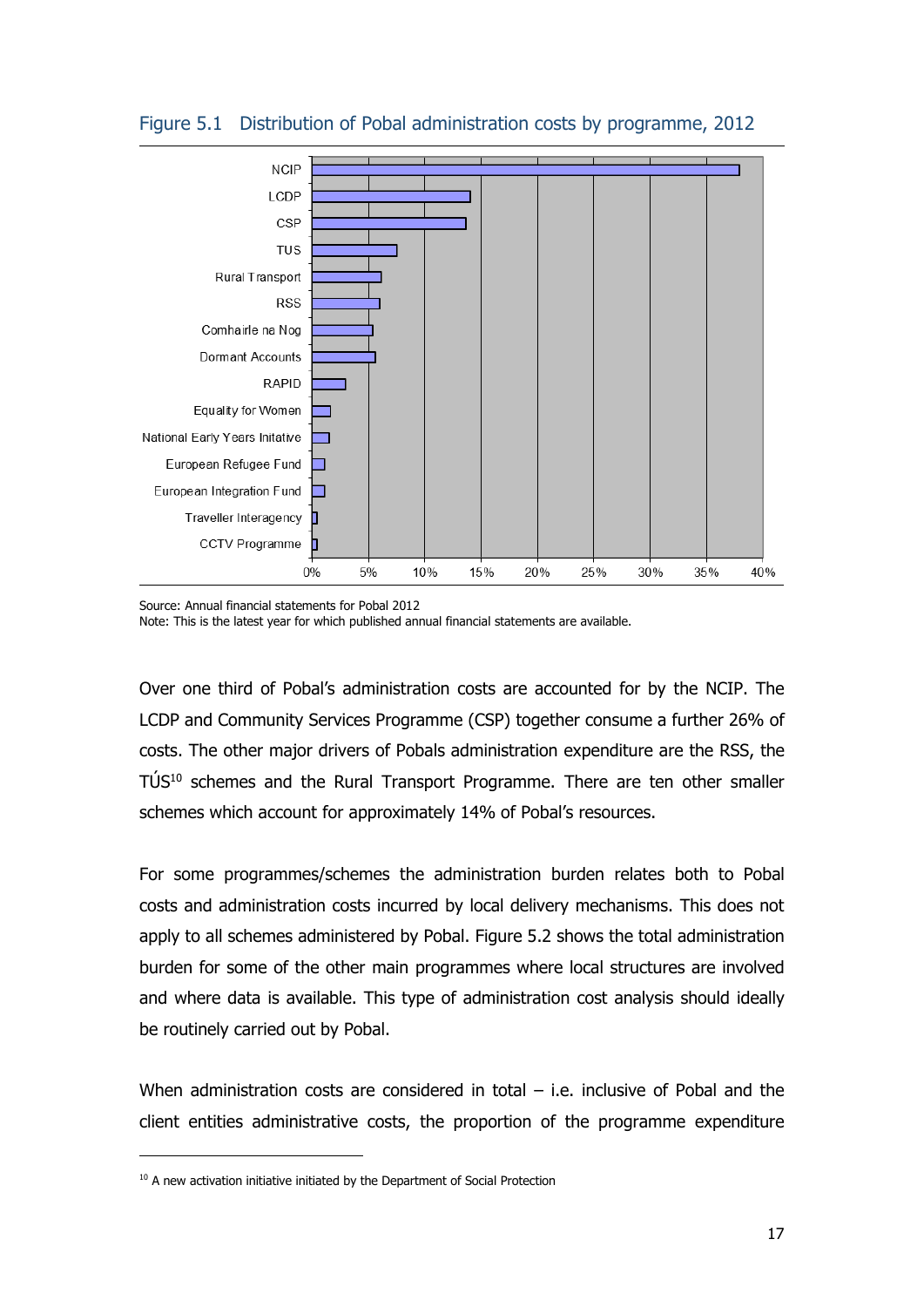consumed by administration can be sizeable, ranging from 25% to 35%. Therefore, focusing on Pobal's administrative costs alone does not capture the full picture on efficiency in the management of programme expenditure in this area although figure 5.2 also shows that in relation to the LCDP programme, the level of administration cost for Pobal alone is 5%. It should be acknowledged that assessing administration costs can be complex as the definition of these costs can vary across programmes. In addition, there are some monitoring and verification activities which incur administrative costs but where there is no concurrent grant allocations.



Figure 5.2 Total administration costs by programme – Pobal and local structures

-

A better measure of administration costs is not a fixed percentage or the fully absorbed amount of administration costs but rather a measure of the marginal cost of administering a new scheme<sup>11</sup>. According to Pobal, the annual administration budget is negotiated with Departments based on service requirements. The costs for services are based on estimated direct staff, overheads and attributable corporate costs. The service level agreements do not generally contain any quantification or agreement of administration cost allocations as these are separately agreed, usually by discussion followed by a formal letter.

Source: Management Information Pobal, 2011 – 2012

<sup>&</sup>lt;sup>11</sup> Pobal are also currently working on a common definition of administration costs across programmes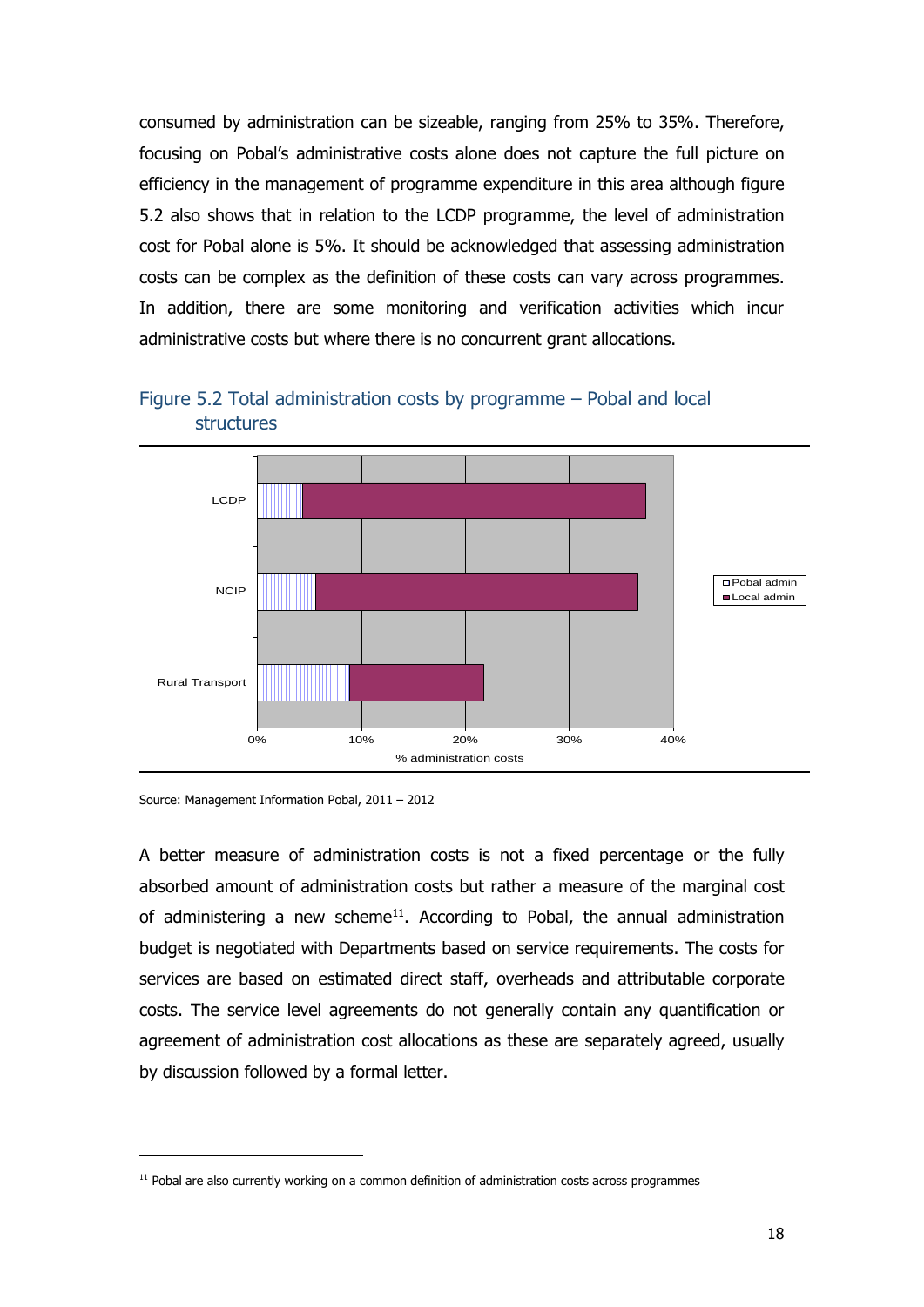For illustrative purposes, table 5.2 shows administration cost percentages for other programmes to illustrate the range in administration cost percentages which may arise. It shows that total administrative costs for Pobal schemes including costs arising for local delivery mechanisms can be high compared to other programmes. It is accepted that cross programme benchmarking of this nature is subject to comparability issues because of the actual nature of activities undertaken in administering programmes. In the future, the selection of appropriate benchmarks, including from relevant programmes in other jurisdictions, could provide a useful yardstick to assess administrative costs for Pobal.

| Programme / scheme | <b>Administration cost percentage</b> |
|--------------------|---------------------------------------|
| Suckler Cow scheme | $9.8\%$                               |
| School transport   | 12.0%                                 |
| Installation aid   | 18.0%                                 |

Table 5.2 Administration costs for other programmes

Source: Department of Agriculture and Food VFM reviews

### **5.2 Cost Components including staffing**

Allied to broad efficiency issues are economy issues such as travel and subsistence costs, regional office costs and other non-pay costs. Pobal have made efforts to reduce non pay expenditure (e.g. travel and subsistence) by reducing rates and using technology. Rent is the second largest cost element for Pobal besides salaries. In 2012, Pobal spent approximately €1.2m on rents across offices in Dublin, Sligo, Clifden, Monaghan, Mayo, Donegal and Cork. There are three regional offices in Connacht<sup>12</sup> even though the share of Pobal administered grants for this region amounts to 22%. Munster accounts for 23% of grants with one regional office in Cork. Although the annual combined cost of the offices, including lease costs and service charges, is just under  $E155,000$  (11% of all lease and service charges costs), it is difficult to justify the lease of three regional offices in the same general region. The leases on two of these offices will expire within 3-5 years and for one of the offices there is an annual renewal of the lease.

<sup>&</sup>lt;sup>12</sup> One of the offices is a hotdesking facility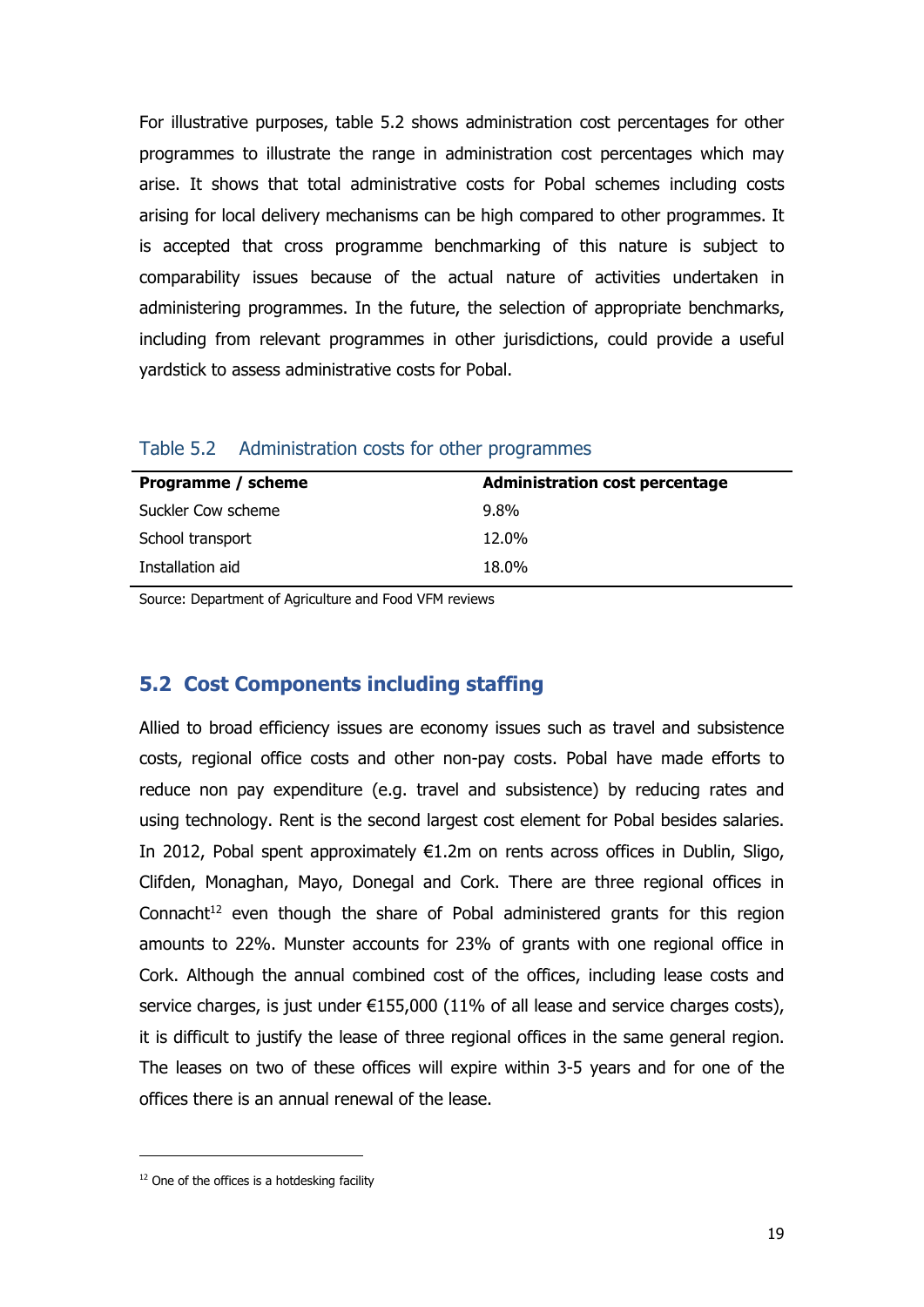The voluntary Chair and Board are appointed by the Minister for the Environment, Community and Local Government. Although Pobal is not a public sector organisation, the pay scales are broadly linked to the public sector. Information on staffing by grade is set out in table 5.3. The average salary in 2012 was  $\epsilon$ 50,000<sup>13</sup>, which is a little high given the process/operational nature of many of the activities in the organisation. The corresponding average salary for Pobal in 2008 was estimated at approximately €45,000. The average pay of staff in the Special EU Programmes Body (SEUPB - a cross border body which administers EU structural funds) is estimated at €35,000. Of course, some of this differential is not related to staff mix or pay rates at Pobal but is a function of other salary differentials across jurisdictions. 57% of the Pobal staff complement are in middle or senior management grades.

|              | Grade<br><b>Equivalent</b> | <b>Programme</b> | Corporate | <b>Total</b> |
|--------------|----------------------------|------------------|-----------|--------------|
| Grade 1      | CO                         | 29               | 8         | 37           |
| Grade 2      | SO/EO                      | 37               | 4         | 41           |
| Grade 3      | <b>HEO</b>                 | 49               | 12        | 63           |
| Grade 4      | HEO/AP                     | 23               | 6         | 30           |
| Grade 5      | AP                         | 1                |           | 1            |
| Grade 6      | AP1/PO                     | 7                | 3         | 10           |
| <b>Total</b> |                            | 146              | 34        | 180          |

#### Table 5.3 Pobal staffing by grade and programme - 2012

Note – These figures exclude the CEO and corporate staff includes 9 audit staff

Pobal have noted that a high proportion of their staff require professional qualifications e.g. audit and financial staff. Further, staff numbers declined from a peak of 266 in 2008 to 180 in 2012, a reduction of 32%. It is not possible to further analyse the type of activities carried out by Pobal staff, i.e. the extent of the types of activity carried out by different grade types with reference to the stages of the programme life cycle.

In addition to rent costs, there are two potential drivers of expenditure savings at Pobal - the eventual wind up of some programmes (Rapid, Dormant Accounts and others) as well as a re-alignment of the grade mix. Indeed, a combination of medium

<sup>&</sup>lt;sup>13</sup> Excluding employers PRSI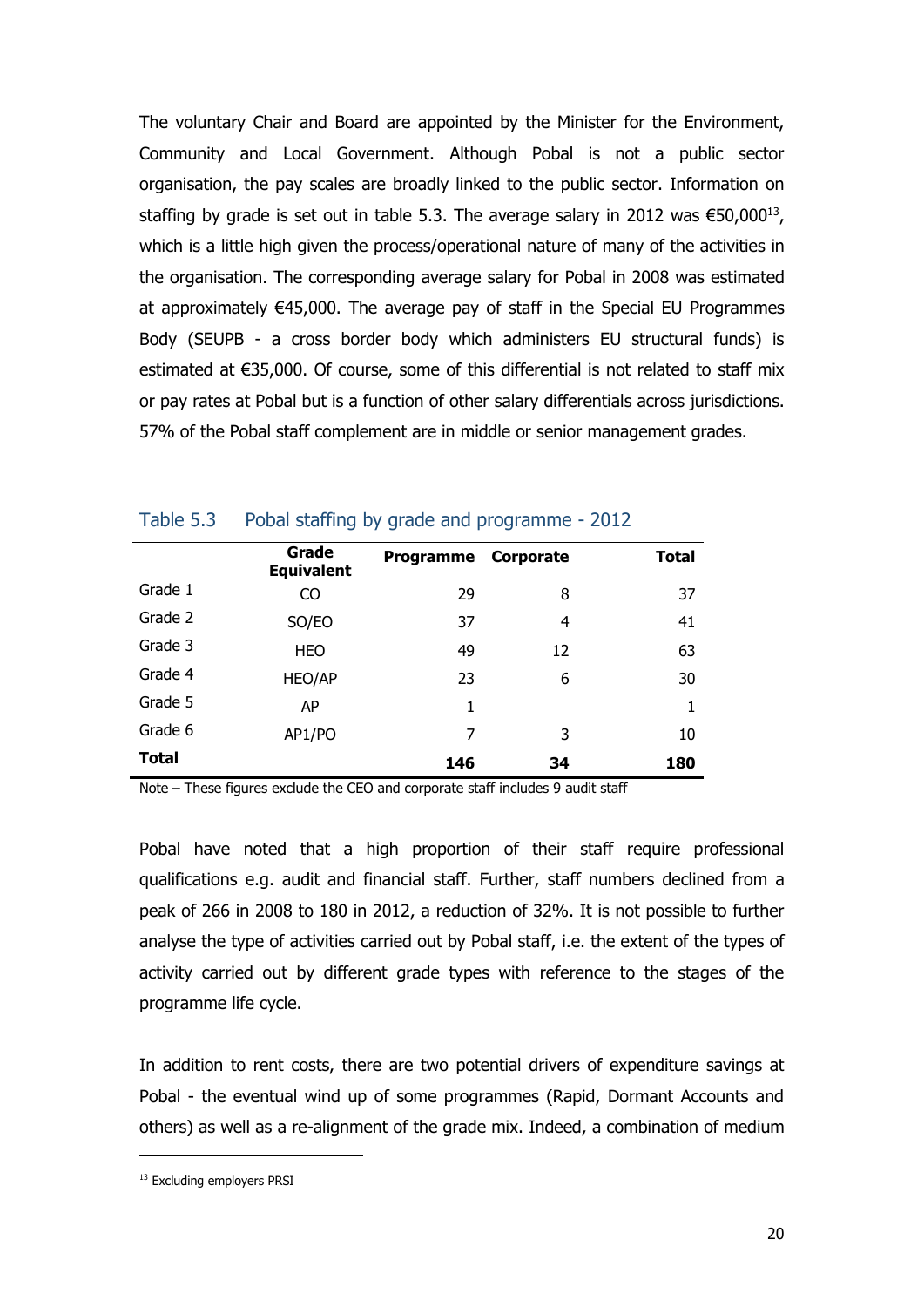term salary savings due to programme wind down, rationalisation of local regional offices and staff mix efficiencies could yield a minimum of €1 million indicative savings<sup>14</sup>. This is separate to any efficiencies related to the implementation of pay measures aligned to the Haddington Road Agreement which Pobal have stated were delivered in recent months. This reflects savings based on the current portfolio of activities and does not reflect the marginal cost of additional work.

**Finding 3:** Efforts have been made to improve efficiency but there is scope for further medium term action to achieve minimum savings of €1 million or 9% of total administrative spend e.g. regional offices, pay efficiencies due to staff mix changes

<sup>&</sup>lt;sup>14</sup> This is based on the completion of programmes such as Dormant Accounts, RAPID, Community based CCTV scheme and Comhairle na nOg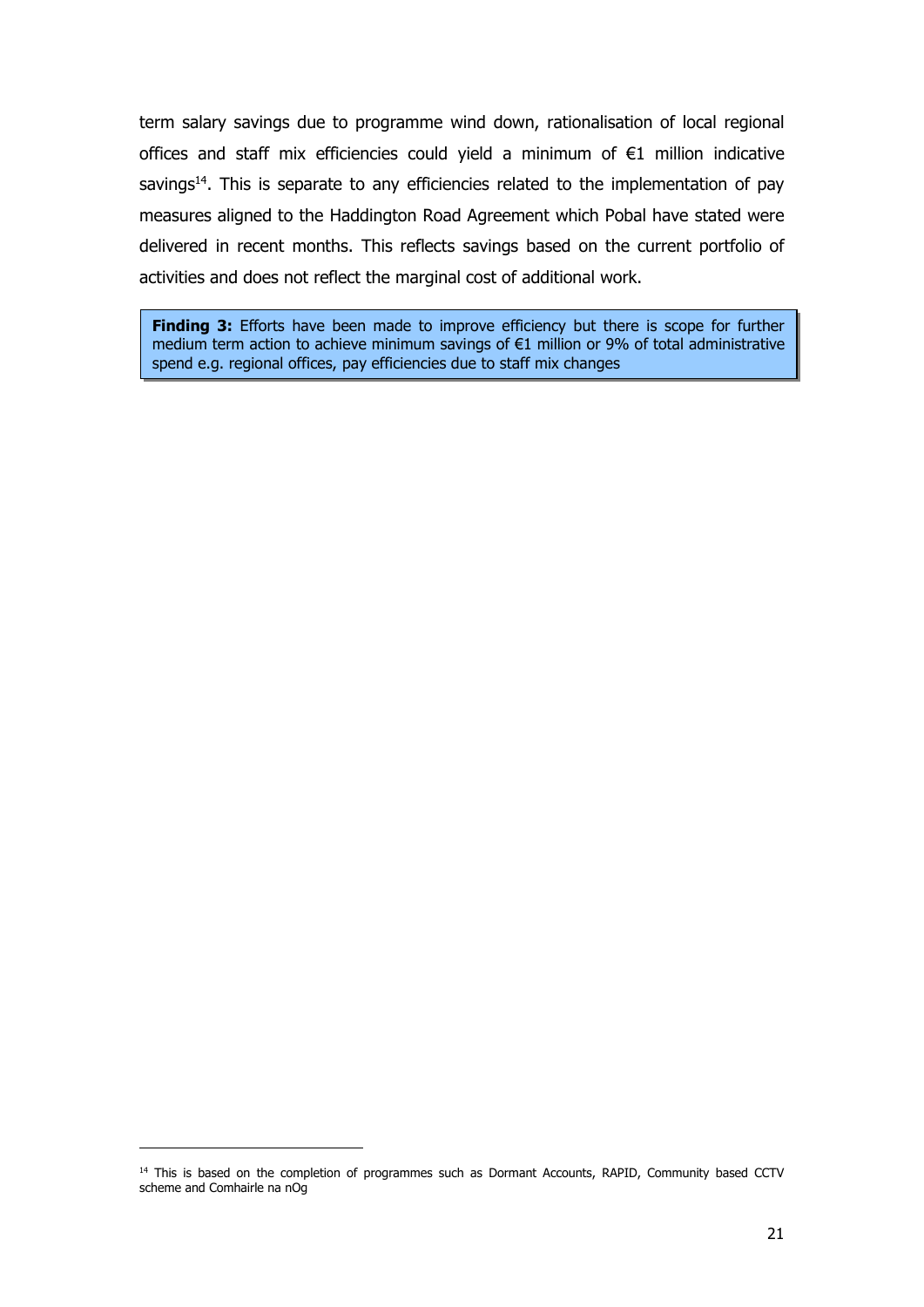# 6 Effectiveness

Assessment of effectiveness is carried out by examining performance against the stated objectives of the organisation and the quality of its governance and accountability arrangements.

### **6.1 Performance**

Pobal's strategic objectives as outlined in its Strategic Plan 2010 to 2013 are:

- To provide services to Government and the EU to develop and expertly implement programmes that realise national policy objectives within communities
- To add value to Government policy by collecting data, informing resource allocation and service planning and promoting the mainstreaming of best practice
- To ensure value for money along with excellent standards of accountability and transparency in respect of all the funds that Pobal manages
- To ensure Pobal remains dynamic in meeting changing needs

The objectives listed above are a mixture of activity descriptions and broad public expenditure management principle as well as actual objectives. In practical terms, Pobal manages and delivers programmes but this could be more clearly articulated in its objectives.

Each objective is discussed in turn below, focussing on the clarity of articulation and the extent to which the objectives have been met.

1. To provide services to Government and the EU to develop and expertly implement programmes that realise national policy objectives within communities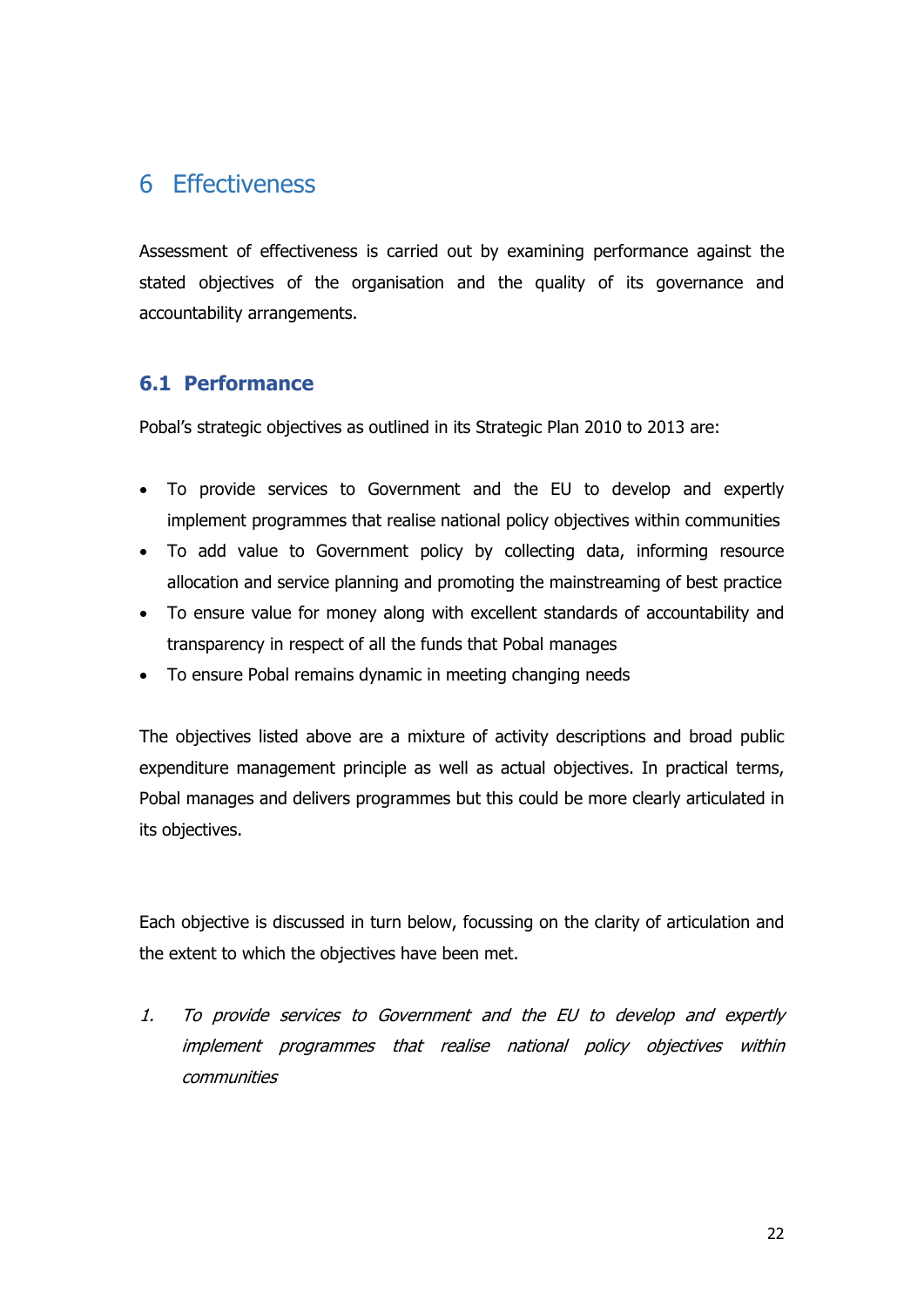To some extent, this objective is tautological in that Pobal, by definition, is involved in service provision to Government to develop and implement programmes i.e. the objective describes the activity.

There is little published evidence on the specific contribution Pobal makes on a cross programme basis i.e. how is value added through provision of multiple programmes by one body. In particular, Pobal has not produced evidence to show how it specifically has promoted social inclusion or countered disadvantage through the implementation of progammes. This is not to say that no contribution has not been made but rather that no systematic cross programme evidence has been compiled.

The potential value that Pobal adds comes from its operational work as the actual impacts of the programmes are a function of Departmental funding and objectives. A report<sup>15</sup> published in 2011 in relation to area based disadvantage questioned the effectiveness of Pobal in enhancing national coordination. That question remains open in terms of evidence provision. The annual report represents an opportunity to illustrate Pobal's efficiency and effectiveness as an organisation in managing programmes e.g:

Outputs by type

-

- Cross programme research and learning
- Impact on quality of services

Given that Pobal has experience in administering schemes for a range of Departments and the potential for synergies across programme management systems, it should be possible to demonstrate the value it provides due to the possibility of leveraging its investments in programme implementation systems.

Pobal have noted that they have been involved in co-ordinating the cross programme review of OECD local economic and employment development recommendations. Pobal's role involved information collection, briefing and consultation.

<sup>&</sup>lt;sup>15</sup> Combating Disadvantage in Social Housing Estates: the policy implications of a ten year study, Fahy, Norris, McCafferty and Humphreys 2011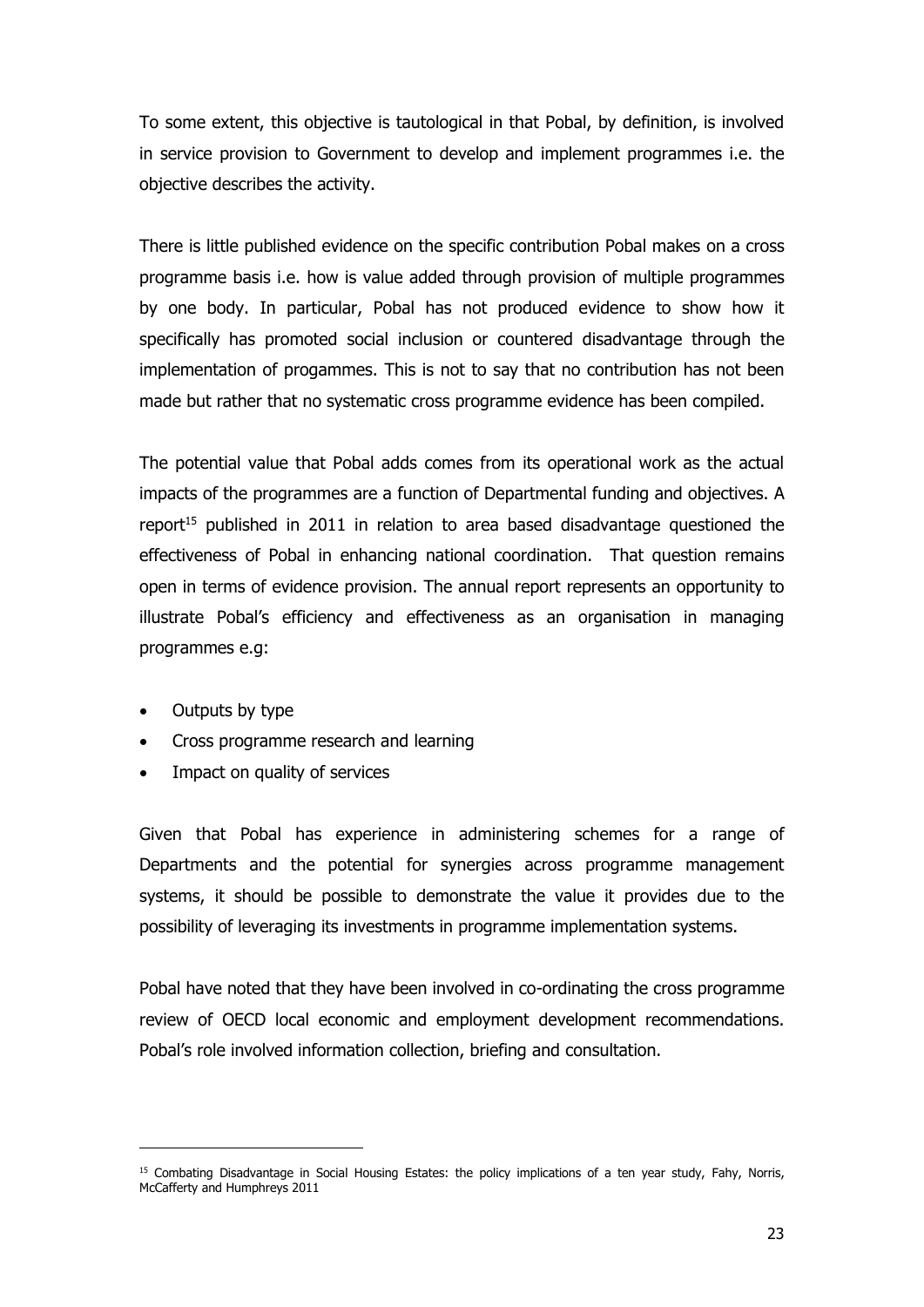One other aspect of programme implementation merits specific mention. Pobal carries out financial audits and inspections. In 2011, there were 176 audits and the Childcare verification team also carried out 126 on site verification visits to beneficiaries of Childcare Programmes. These activities are an important safeguard against fraud. Pobal have noted that it has led national thinking on a wide range of resource allocation issues and has led ambitious processes to set out definitions of inputs, outputs and outcomes for key programmes.

**Finding 4:** It is difficult to judge Pobal's effectiveness as an organisation because it does not yet report in detail on the impact of its own activities, particularly on cross programme impacts.

2. To add value to Government policy by collecting data, informing resource allocation and service planning and promoting the mainstreaming of best practice

Given that Pobal administers several funding programmes and has over 20 years experience in this area, it is well placed to gather relevant performance data. Table 6.1 shows the extent of performance data monitoring for the main spending schemes (€5m+)

| Programme type                     | <b>Grants paid</b><br>2012- €m | <b>Inputs</b> | <b>Outputs</b> | <b>Outcomes</b>           |
|------------------------------------|--------------------------------|---------------|----------------|---------------------------|
| Tús                                | 61.2                           | ✓             | $\mathbf{x}$   | $\mathbf{x}$              |
| Community Childcare<br>Subvention  | 50.4                           | $\checkmark$  | ✓              | $\mathbf{x}$              |
| <b>Community Service Programme</b> | 45.3                           | ✓             | $\checkmark$   | $\boldsymbol{\mathsf{x}}$ |
| <b>LCDP</b>                        | 42.9                           | ✓             | ✓              | ✓                         |
| <b>Rural Social Scheme</b>         | 41.9                           | ✓             | $\mathbf{x}$   | $\mathbf{x}$              |
| Childcare education and training   | 17.6                           | ✓             | ✓              | $\pmb{\times}$            |
| Childcare committees               | 9.5                            | ✓             | ✓              | $\pmb{\times}$            |
| Rural Transport Programme          | 9.5                            |               | ✓              | ✓                         |

### Table 6.1 Scope of Pobal performance measurement as at 2012

Note: In the case of some schemes like the Rural Transport Programme, outcome data is collected but not in an aggregated form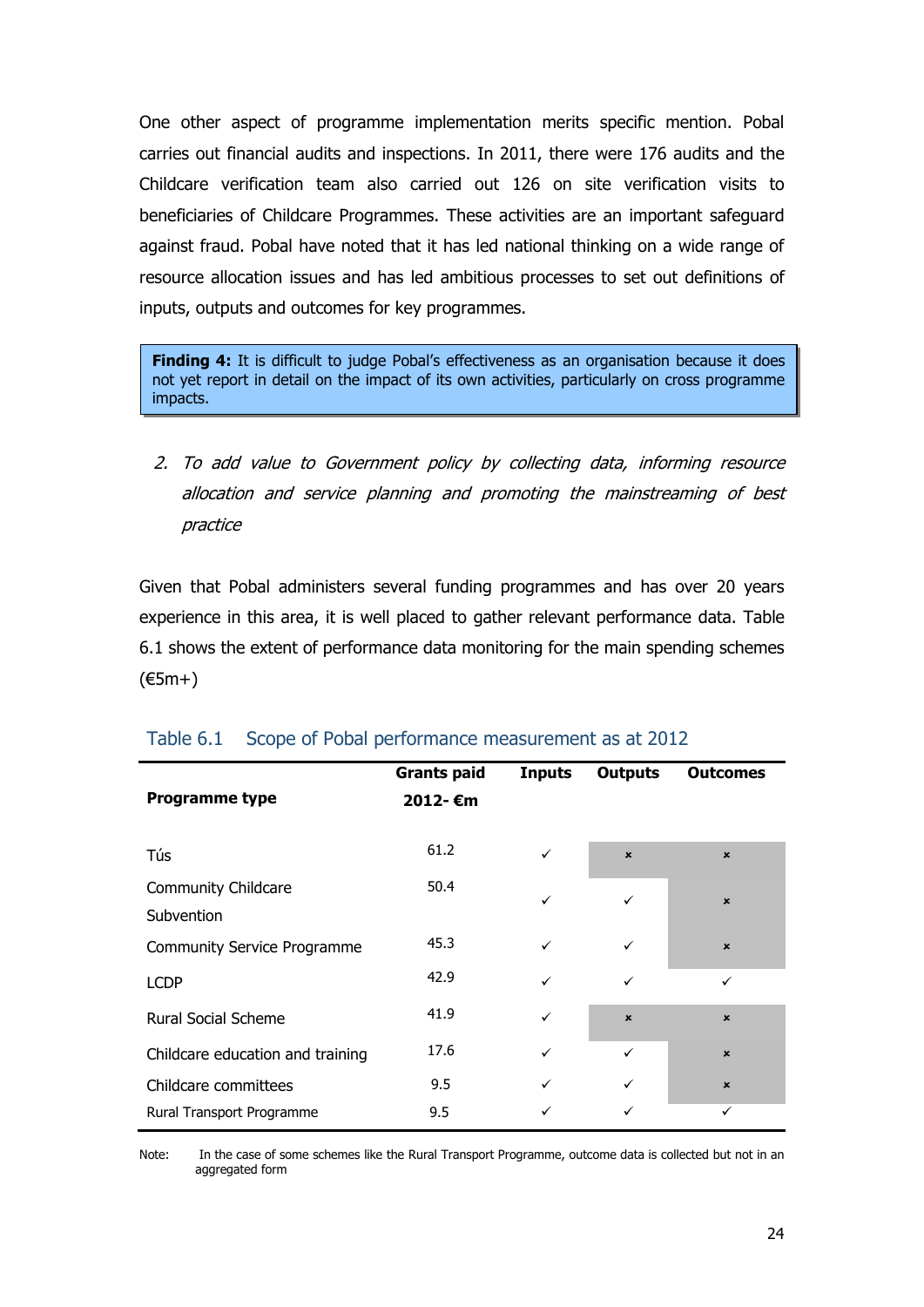In general, while Pobal fulfils a monitoring function for some schemes and table 6.1 shows the scope of performance reporting as gleaned from website publications and annual reports, the quality and extent of performance data gathered to date is mixed. There is no standardised performance budgeting type approach to summarising indicator performance across schemes. It is accepted that there can be difficulties in measuring the outputs and outcomes of schemes with social objectives. Pobal have noted that the new structures will facilitate greater standardisation in work across programmes and greater data consistency.

It should be noted that Pobal have been tasked with specific performance data collation by line Departments in only some cases and there is a general ambiguity about some of the respective responsibilities of line Departments and Pobal in this regard (see section 6.2 on service level agreements). The responsibility for weaknesses in performance data gathering therefore lies in large part with Departments.

#### **Inputs**

As at 2012, Pobal managed payments and programmes worth over €300m to some 4,900 funded entities. This is equivalent to approximately 15-20%<sup>16</sup> of all national grant funding (excluding payments to the larger social care providers such as disability, older people and mental health service providers). Of the 4,900 entities in receipt of Pobal payments, a small number (circa 120, or 3%) receive multiple sources of Pobal funding (i.e. programmes administered by Pobal) but many of these organisations could be receiving funding from at least one other source – often another State organisation. The average number of sources for the cohort in receipt of multiple Pobal funding sources is 3 but there is a very small number of beneficiaries which receive between 5 and 7 sources (see table 6.2). It is not clear that Pobal have taken action to streamline payments for this cohort as it does not carry out detailed analysis of all other non Pobal sources of funding for its beneficiaries.

<sup>&</sup>lt;sup>16</sup> This includes funding for local delivery mechanisms such as local development companies, leader companies, family resource centres etc. It also includes grant payments in the agricultural, enterprise and energy sectors. It excludes payments for research.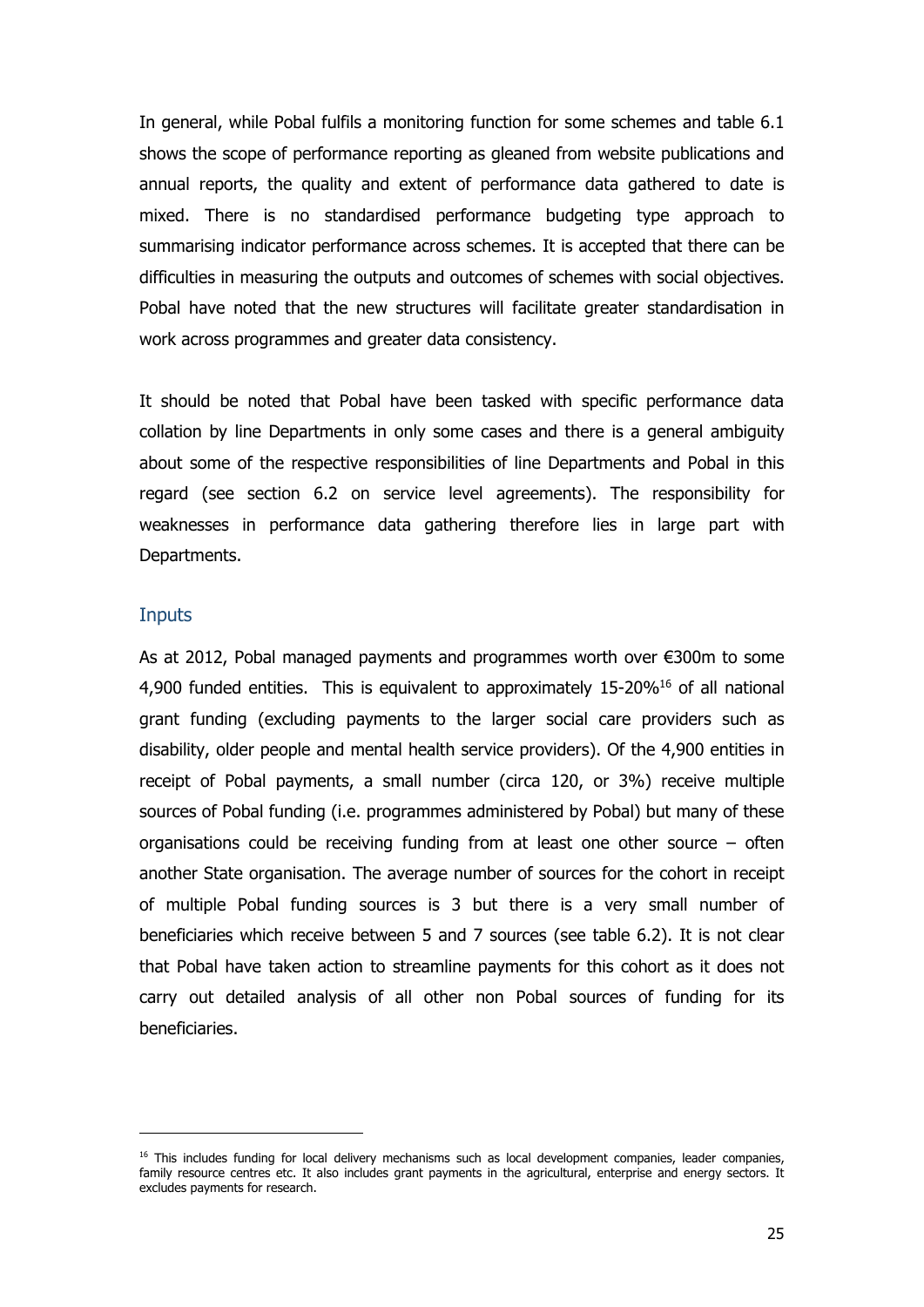| <b>Number of funding</b><br>sources | % of multiply funded cohort,<br>$N = 124$ |
|-------------------------------------|-------------------------------------------|
|                                     | 54%                                       |
| 3                                   | 17%                                       |
| 4                                   | 16%                                       |
| 5                                   | 6%                                        |
| b                                   | 5%                                        |
|                                     | 2%                                        |

Table 6.2 Pobal beneficiaries receiving multiple funding sources - 2012

Source: Pobal, 2012

This raises the following issues:

- Where State funding is being made available to an entity for a certain purpose and that entity is also in receipt of other streams of income the State cannot always properly assess the impact of its funding stream on the objectives without understanding the contribution of the other income stream(s) thus rendering an assessment of value for money problematic
- Where the other funding streams are coming from other Government bodies there is a risk of duplication of funding and of effort. It raises the risk that two or more Government funding streams are supporting the same objective/programme.
- There is also the potential for higher administration and compliance costs for all organisations concerned.

While Pobal maintains reference data on the profile of its client entities and the payments made, it does not routinely analyse multiple sources of funding for its clients using its own internal data on Pobal administered schemes. Indeed, up until recently, Pobal did not request data on other non-Pobal Government sources as part of the appraisal process for all schemes and report accordingly. This has changed recently for some programmes e.g. Rural Transport and LCDP, but it is still the case that Pobal does not carry out detailed analysis of all other non-Pobal sources of funding for its beneficiaries. Pobal have noted that it accesses information on other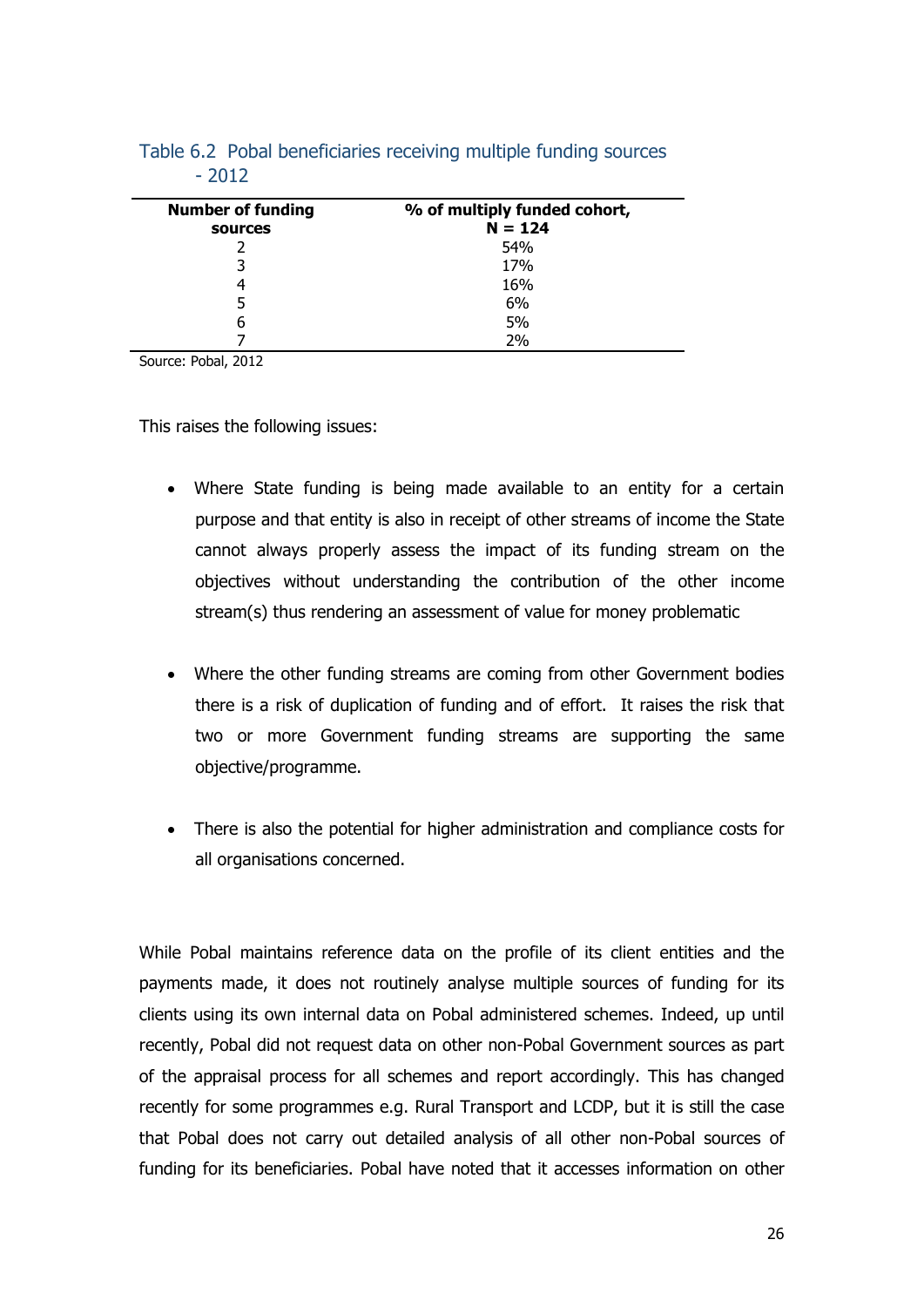sources of funding for Pobal funded projects where these sources are accessed by the applicant to carry out work on the project proposed for funding.

#### Outputs and Outcomes

Problems with performance measurement have been consistent within the organisation since its inception and were highlighted in the Indecon (2003) and Mazars (2011) reports as well as VFM reviews on Rural Transport (2010) and the Local Development Social Inclusion Programme (2007). The Mazars report found that Pobal lacks integrated systems for capturing, analysing and sharing information on beneficiaries.

The C&AG, in his 2009 annual report, also noted that more effort should be given to capturing the outputs and outcomes for reconfigured Local Development companies. This report also noted that a general level of coordination between the CSP, Pobal and the DECLG is desirable in the area of information capture and monitoring. This reinforces the point that the model of Pobal as a mechanism to administer programmes has not been conducive to high quality performance measurement frameworks to the extent that would be expected.

In response to the Mazars report, Pobal has commenced projects in 2012 to develop frameworks for impact reporting and to monitor the achievement of social inclusion objectives. It should be noted that improvements have been made in recent years, most notably with the Rural Transport Scheme (implementing the Rural Transport VFM recommendations) and in particular in developing the IRIS computer system for the LCDP programme which includes a significant performance measurement function. For some programmes end of year output progress reports are required. In 2013, Pobal initiated and published a research report with a particular focus on one goal in the LCDP programme – provision of self employment supports. Performance measurement and reviews come at a cost and may be required to be separately funded by Departments.

Further, Pobal has also developed deprivation indices which allow for mapping of services by the level of deprivation in a given area. The data is based on census returns and the tool can act as an aid for programme/scheme appraisal and resource allocation through assessment of deprivation in a given location. The RAM (resource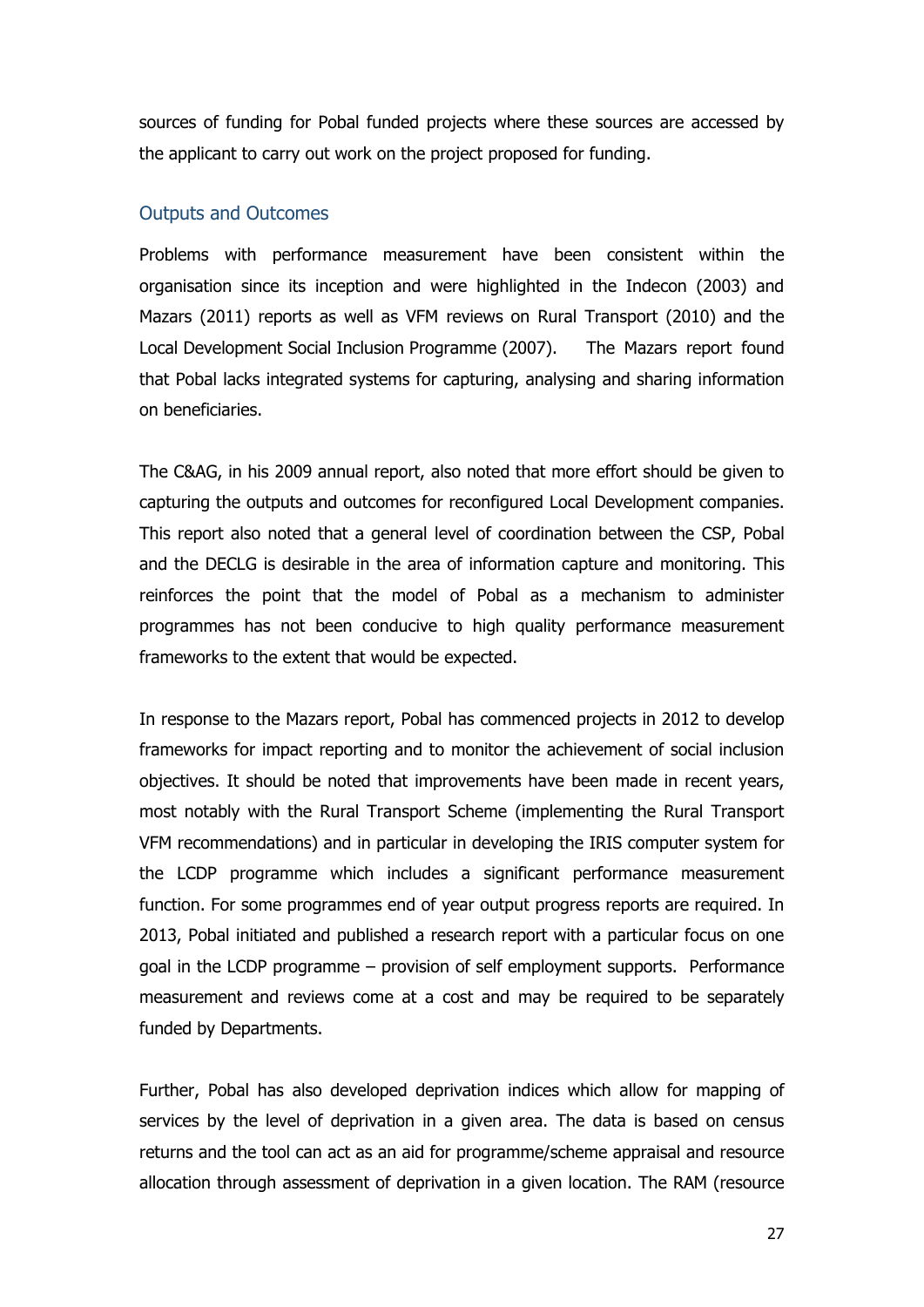allocation model) is now being used to inform allocation processes. This is a positive development but the real benefits of this tool will be realised when appraisals of new schemes or ongoing monitoring of existing schemes take into account the data in the index i.e. when the data acts as an input for resource allocation decisions, and when effectiveness and duplication issues are also taken into account.

3. To ensure value for money along with excellent standards of accountability and accountability and accountability and accountability and accountability and accountability and accountability and accountability and account **Finding 5**: Despite recent improvements and initiatives to improve capacity, Pobal has not performed well as could be expected in providing value added performance information in relation to inputs, outputs and impacts to inform resource allocation and decision making. This is due mainly to a lack of engagement by line Departments as well as the tension between processing activities and performance management.

3. To ensure value for money along with excellent standards of accountability and transparency in respect of all the funds that Pobal manages

Firstly, this objective overlaps with the previous objective to some degree as VFM standards encompasses appraisal and resource allocation concerns as articulated in the second objective.

There are several aspects to ensuring VFM standards at the different stages of the project/programme lifecycle i.e. appraisal, planning, implementation and review. These standards have most recently been set out in the Public Spending Code – [http://publicspendingcode.per.gov.ie.](http://publicspendingcode.per.gov.ie/) However, a key determinant of the success of programme monitoring and evaluation is the construction of logic models and the definition of performance measurement requirements at the outset of a programme. This was not done for most schemes. It should be acknowledged that Pobal has addressed this issue e.g. logic models and outcomes were developed for the new LCDP scheme in conjunction with DECLG. However, strictly speaking, the development of logic models is the responsibility of line Departments (see section 5) and so this should not be seen as a direct criticism of Pobal.

Considering the appraisal stage first, it is unclear how appraisal responsibilities in practice are shared between line Departments and Pobal. In this context, appraisal means the business case/justification for a scheme as opposed to planning and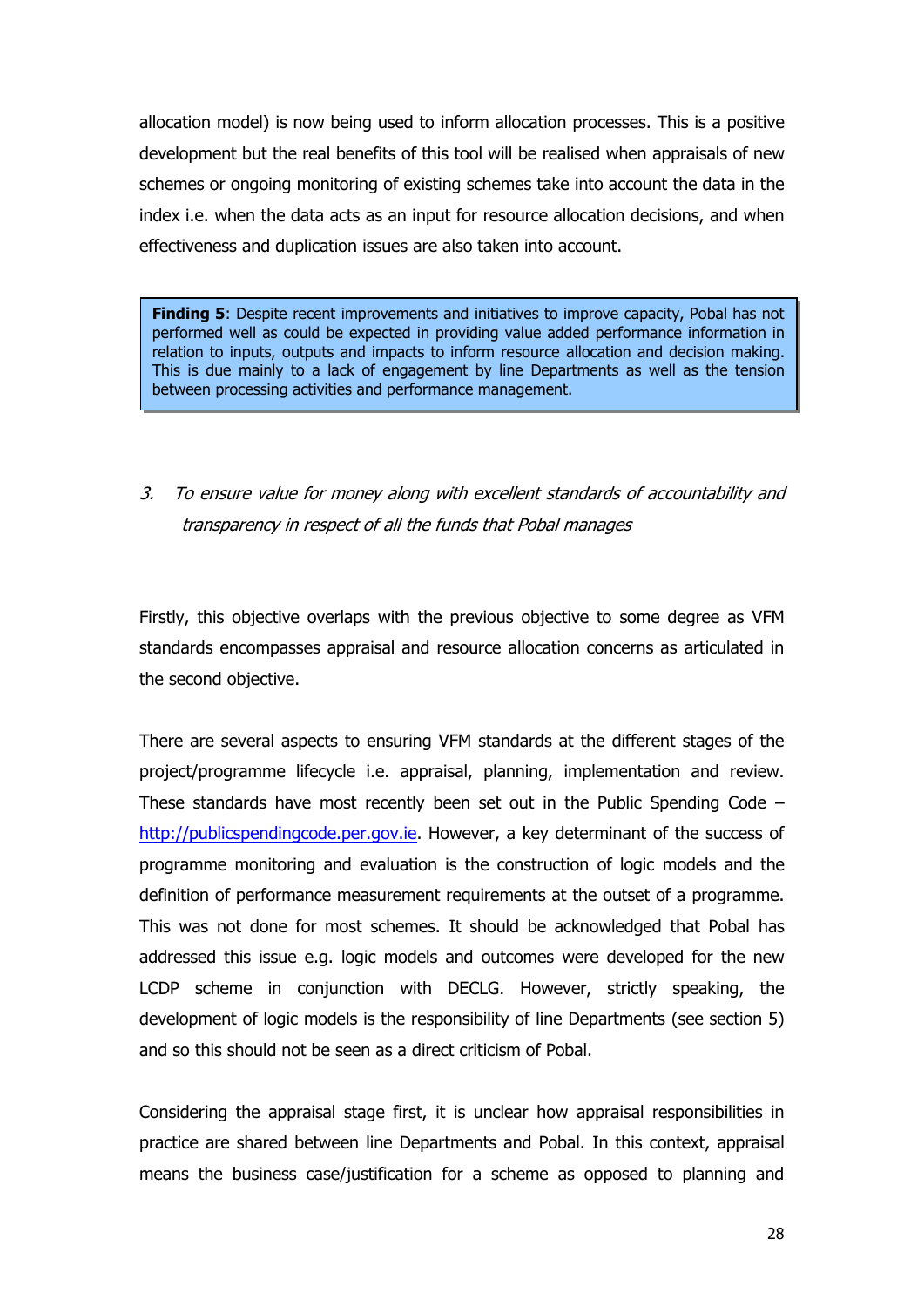design of an approved scheme. These activities can of course overlap. Line Departments in principle should be responsible for appraisals of new programmes/schemes because they are developing the policy proposals. Pobal may provide evidence to support appraisals but in general it is not Pobal's role to carry out these appraisals, unless specifically commissioned. In the case of the recent LCDP programme development, Pobal contributed significantly to the design of the new scheme.

Programmes/schemes of the type administered by Pobal are open to the risk of displacement and deadweight. The Indecon report pointed to weaknesses in project appraisal relating to assessment of deadweight and displacement. It is not clear how Pobal takes displacement and deadweight into account in grant assessments. No evidence on deadweight or displacement has emerged through Pobal monitoring datasets. In this context, it is noteworthy that a small number of complaints have been submitted to the Competition Authority regarding the displacement by Pobal funded bodies of other private sector bodies when competing for public tenders. This relates to subvented bodies competing against commercial bodies for public tenders.

Moving on to the implementation stage of the project/programme lifecycle, Pobal has published some useful research papers and monitoring reports which consider inputs and outputs in some detail. These include:

- An annual monitoring report on Rural Transport impact indicators
- An annual survey of the Early Years sector
- A research paper on Employment and Social Inclusion in rural areas

In the case of the early reports survey, the level of detail is quite granular.

Although VFM is a strategic aim for Pobal, a review of the 2012 annual report finds that standardised performance budgeting reporting on outputs and context indicators for other programmes requires further development. This may reflect the tension between ensuring the basic processing and compliance activities are carried out as against the valued added performance management.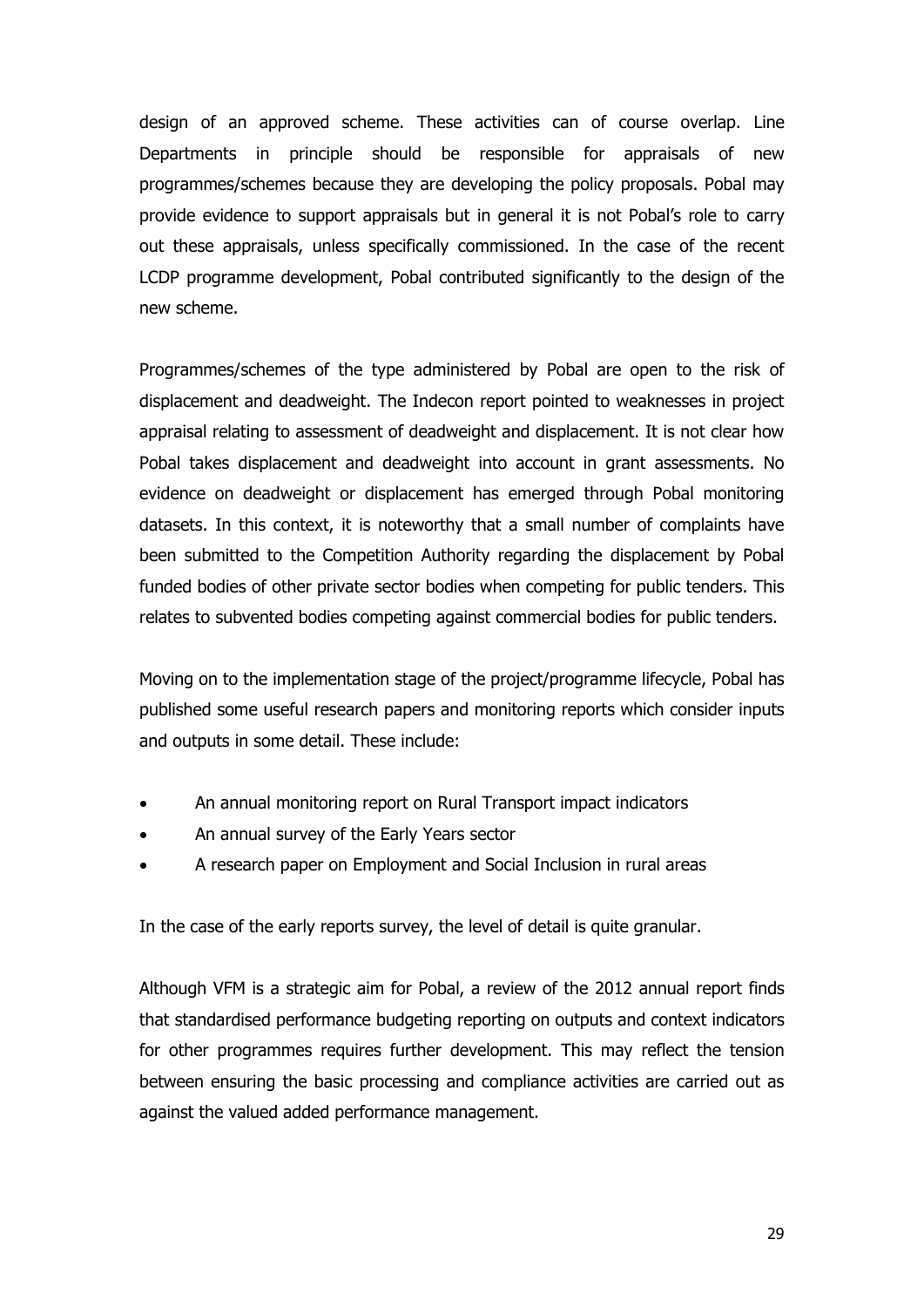There have been evaluations carried out in relation to Rural Transport, the LDSIP and CLAR/Rapid leveraged funding as well as, more recently, the National Early Years Access Initiative and Síolta Quality Assurance Programme. To a greater or lesser degree, the evaluations also highlight issues with performance measurement. Strictly speaking, the commissioning of evaluations is a function of line Departments. However, Pobal is best placed to collate and interpret performance data for administered programmes.

In terms of the review stage, Pobal has published a limited number of evaluations and research papers it administers. Pobal has established an analytics/monitoring unit. It is important that Pobal now leverage its programme datasets to share learning with Departments. It should be noted in relation to evaluations (as opposed to ongoing monitoring), these should ideally be carried out by an external body independent of schemes/programmes and commissioned by the line Department.

**Finding 6:** The relationship between Pobal and line Departments does not lend itself to the completion of strong appraisals for new schemes.

#### 4. To ensure Pobal remains dynamic in meeting changing needs

This objective is not a specific goal on its own terms but rather a description of an organisational attribute. There have been a number of topical issues affecting the voluntary and community sector in recent years and informing changing needs. These include:

- Multiple sources of funding
- Streamlining of local delivery mechanisms (i.e. alignment with local authorities)
- Developments in social impact analysis funding by results, social impact bonds,

As previously mentioned, the Mazars review commissioned by Pobal in 2011 has triggered a change management process which is ongoing. Pobal has been reorganised into four functional directorates (Corporate, Finance, Community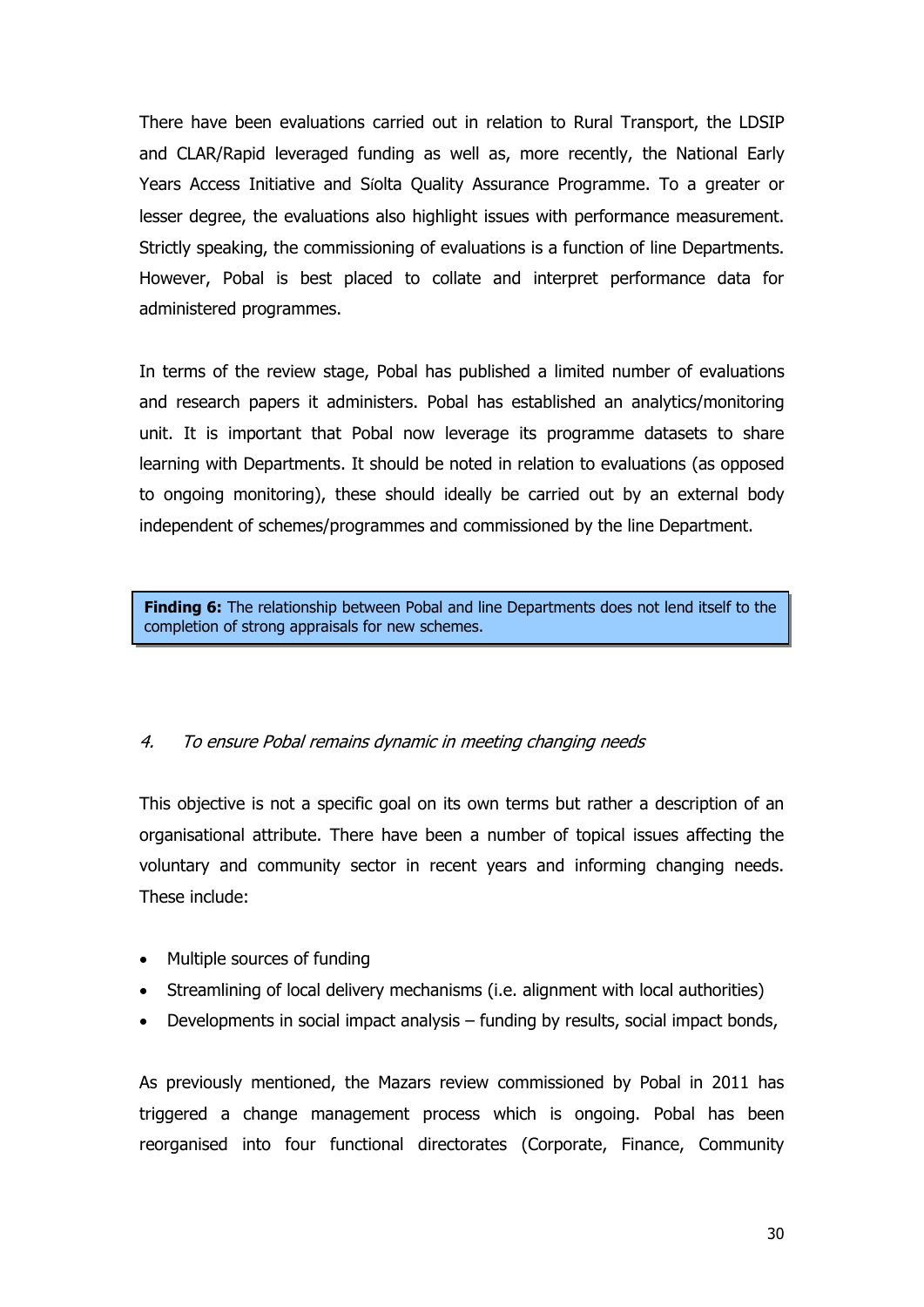Services & Supports and Programmes). Staff and work streams have transferred to the new structures.

The pressure of reducing resources and the reliance on Pobal for direction from line Departments makes it difficult for Pobal to take on new initiatives. It is not straightforward to assess Pobal's performance under this heading and the objective in and of itself does not lend itself to measurement or judgement.

**Finding 7:** There is scope to refine the articulation of Pobal's objectives as there is overlap between objectives and it is difficult to ascertain specific quantitative yardsticks to judge Pobal's performance as there is a lack of targets.

### **6.2 Governance and Accountability**

Given that Pobal performs a number of implementation functions on behalf of line Departments, it is important that there are clear lines of accountability and reporting to ensure VFM.

The relationship between Pobal and its funding Departments are governed by SLAs. These are based on a common model with customisation for different programmes. They usually apply for the duration of a programme. The SLAs are intended to provide clarity on Pobal responsibilities for the programmes it administers. The agreements cover headings such as application processes, contracting with beneficiaries, budgets and allocations, monitoring performance, financial controls and closure procedures. Actions are identified separately for Pobal and the line Department concerned. There is a high level approach taken in the SLAs in terms of setting out roles and responsibilities.

A high level overview of the main SLAs in place up to the end of the period September 2013 highlighted the following:

 There is a general lack of specificity in relation to quantifying outputs to be delivered by Pobal or overall performance/customer service measures and targets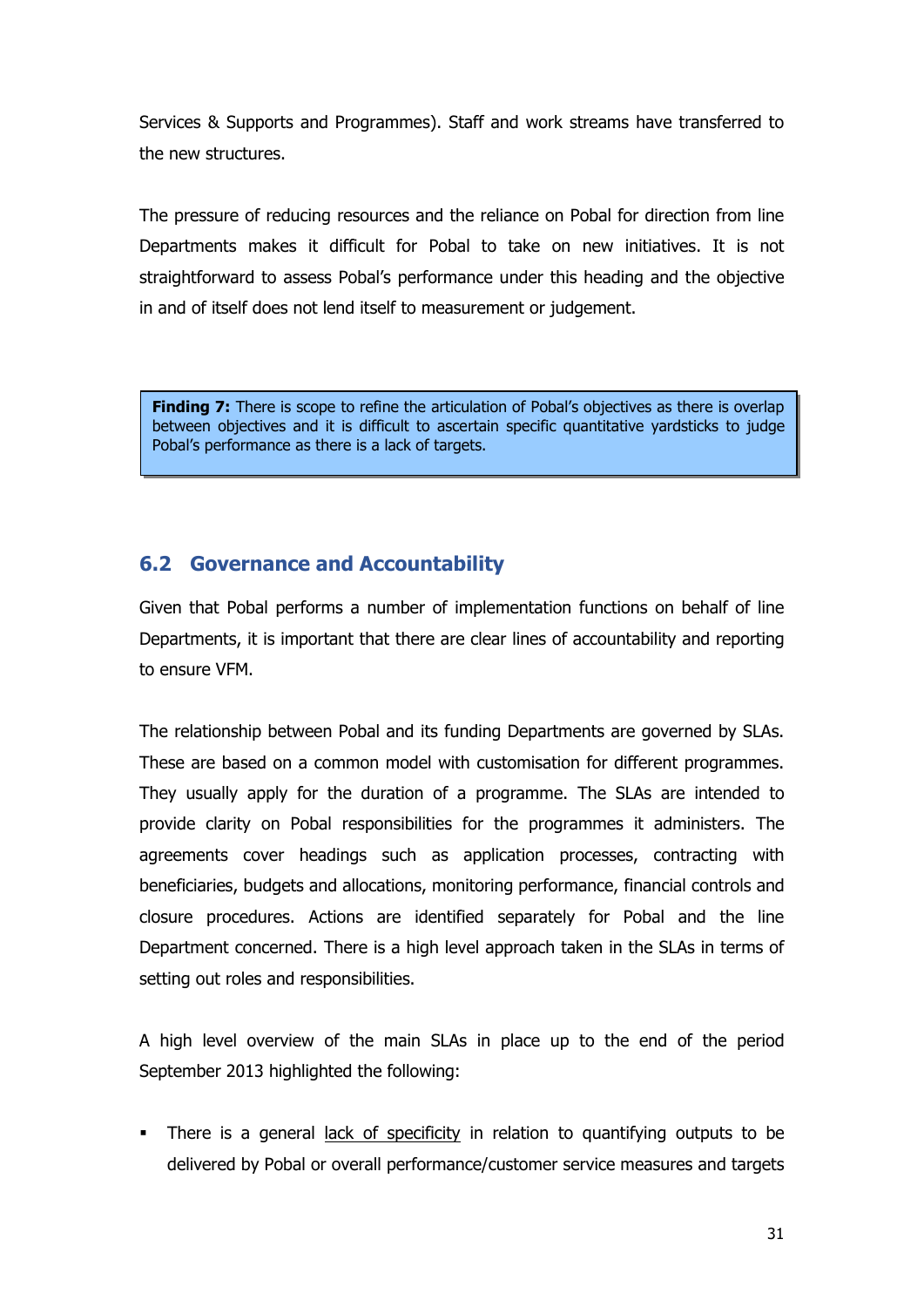e.g. numbers of payments processed, audits to be completed, specific performance measures, customer service response times etc. For some aspects, such as financial management, the specificity can be quite high.

- There is variation in the quality of SLAs across programmes e.g. the SLAs for DSP programmes are fairly specific in terms of activities to be carried out by Pobal and the SLA for the Rural Transport Programme is specific about reporting deadlines and the content of weekly reports.
- There is a mixed approach to the scope of SLAs e.g. DECLG has an SLA in place with Pobal which covers all DECLG programmes whereas DSP has separate agreements in place in relation to each programme.
- In some cases, the administration fee is not set out in the SLA itself but is subject to a separate agreement on fees made between Pobal and the line Department. This is to provide for annual negotiation of the fee whereas the SLAs are multi annual.
- There are no performance incentives/financial sanctions in place to encourage cost control, productivity or cross programme performance data development.
- There is an ambiguity about the specific roles of both line Departments and Pobal in relation to responsibilities for programme/scheme appraisal, objective setting and design of performance measurement frameworks.

There is also an over-arching agreement (Framework Agreement) which was put in place between Pobal and the then Department of Community, Equality and Gaeltacht affairs in 2007. A new SLA was put in its place for the period 2011 to 2013. It is not clear how overall performance and cost effectiveness of Pobal in delivering on its objectives, on a cross programme basis, is assessed or evaluated.

Administration budgets are negotiated with departments based on service requirements and costings are based on estimated direct staff required, estimated overheads for direct staff based on current costs and the percentage corporate costs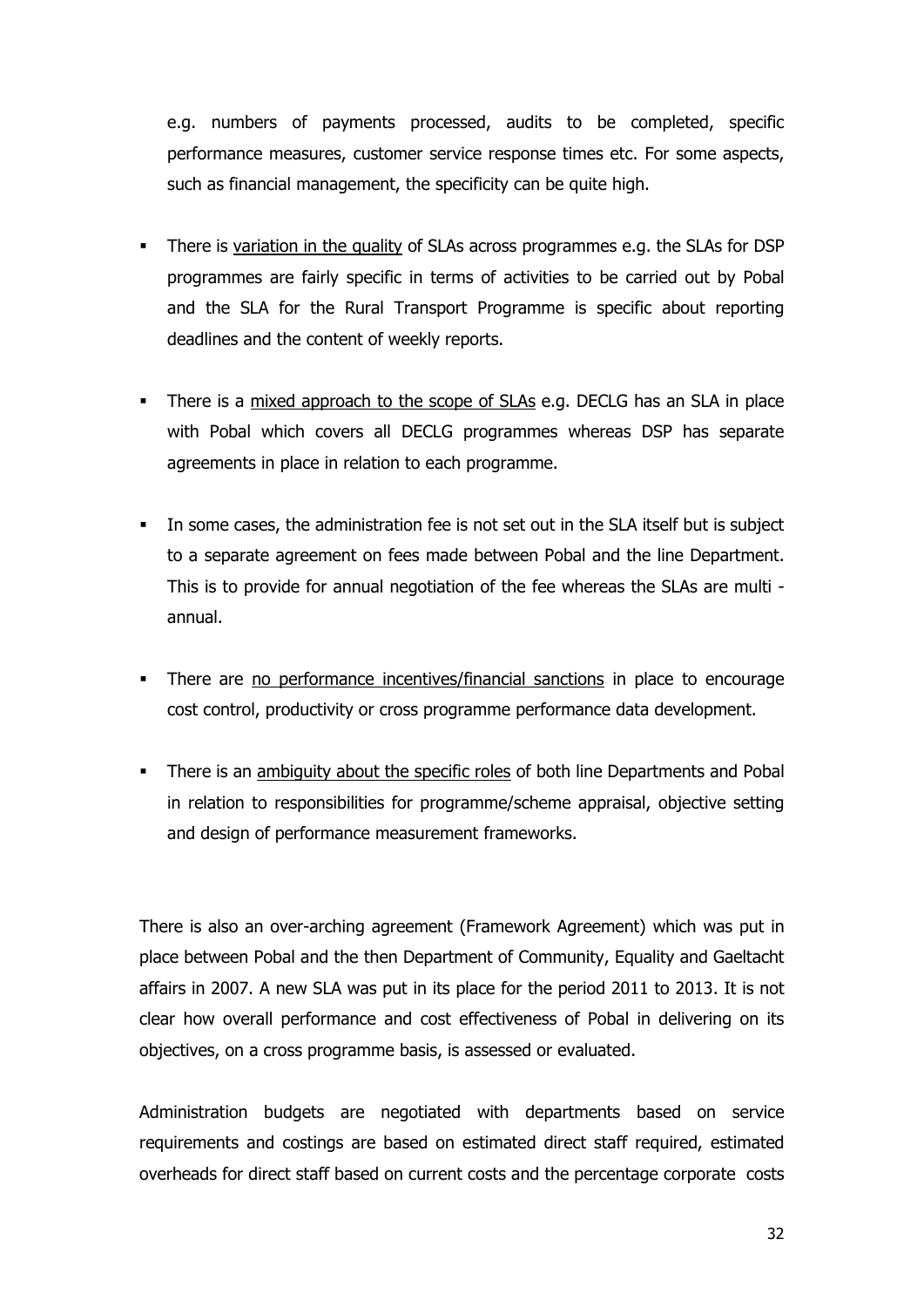based on information available. However, the actual method of agreeing administrative costs varies across Departments can vary i.e.

- A fixed percentage of the programme/scheme cost (DCYA,  $DoT<sup>17</sup>$ )
- A fixed amount (DECLG, DSP DJEI $^{18}$ )

It is not clear if administration costs are assessed on a marginal basis or full cost recovery basis, and how overall oversight over Pobal's administration costs is exercised. Although Pobal carries out regular management accounting, units of output are not individually costed. Such activity based costing would allow for a more evidence based approach to administration costing and would be an aid to both Pobal and Departments. There are obvious limits to a stringent cost accounting approach. Any additional cost accounting exercises would be a useful aid to accountability but could not be expected to capture all of the value of Pobal's services.

It should be noted the internal audit unit in DCYA completed a report which explores some the issues set out above. This report focused on the effectiveness of the Early Childhood Care and Education scheme management and control systems and the level of assurance which can be attributed to the systems in place. In particular, it found that it was difficult to support the DCYA funding provided for the compliance visit programme. It also noted that there was a potential conflict of interest because the Pobal regional development officers are responsible both for audit type functions and also supporting childcare support infrastructure. Pobal has stated that it has fully co-operated with the audit and is working with that Department to implement any changes arising from it.

Using the Public Spending Code taxonomy of the programme/project lifecycle, the majority of Pobal's activities relate to the assessment of applications and the implementation stage of projects. Best practice suggests that line Departments should be responsible for carrying out the appraisal for a new programme including the specification of performance indicators, piloting arrangements as well as

<sup>&</sup>lt;sup>17</sup> Department of Transport

<sup>&</sup>lt;sup>18</sup> Department of Jobs, Enterprise and Innovation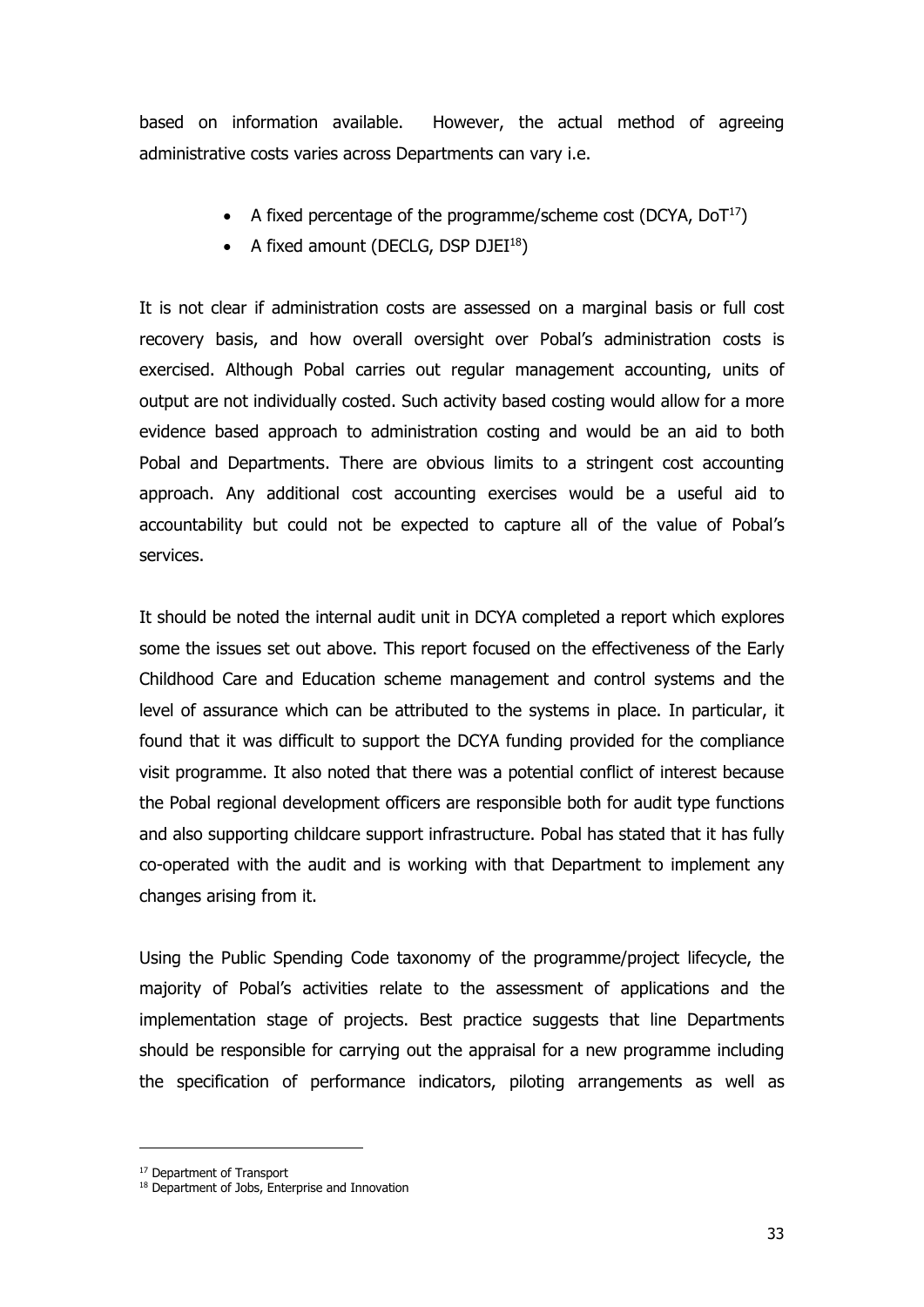identifying performance budgeting requirements. Where this work is commissioned, Departments should ensure that the work is objective and accurate.

Currently, there is a lack of clarity over the respective roles and responsibilities for programme appraisal and scheme inception. This makes it more difficult to define the accountability requirements which apply to Pobal and Departments. In particular, Pobal is placed in a difficult position due to the blurred boundaries (see also finding 7)

As a result, Pobal are undertaking activities which are traditionally the responsibility of Departments e.g. articulating programme logic models and specifying performance indicators for programmes. This is not due to any failing on Pobal's part but rather reflects the ambiguity in responsibilities as currently set by Departments. In addition, meeting ad hoc requirements from line Departments has been a feature of Pobal's model to date and the extent of this work may not necessarily be recognised in the SLAs either. For example, accountability, documentation and audit arrangements for programmes can continue well beyond the close of programmes/schemes.

**Finding 8:** The lack of clarity regarding the roles and responsibilities for the different aspects of the programme lifecycle hinders proper accountability. It also has the potential to make it more difficult to achieve compliance with the VFM standards in the Public Spending Code.

# 7 Multiple sources of funding

### **7.1 The problem of multiple sources of funding**

The previous section considered, at a high level, the effectiveness of Pobal. It also noted the scope for improvement in terms of performance reporting. In particular, it highlighted gaps in relation to reporting on multiple sources of funding, data management and accountability issues of current topical interest. The remainder of this section examines the extent to which Pobal can play a role in addressing this problem in relation to different funding streams flowing to funded entities, taking into account the previous discussion about Pobal's effectiveness.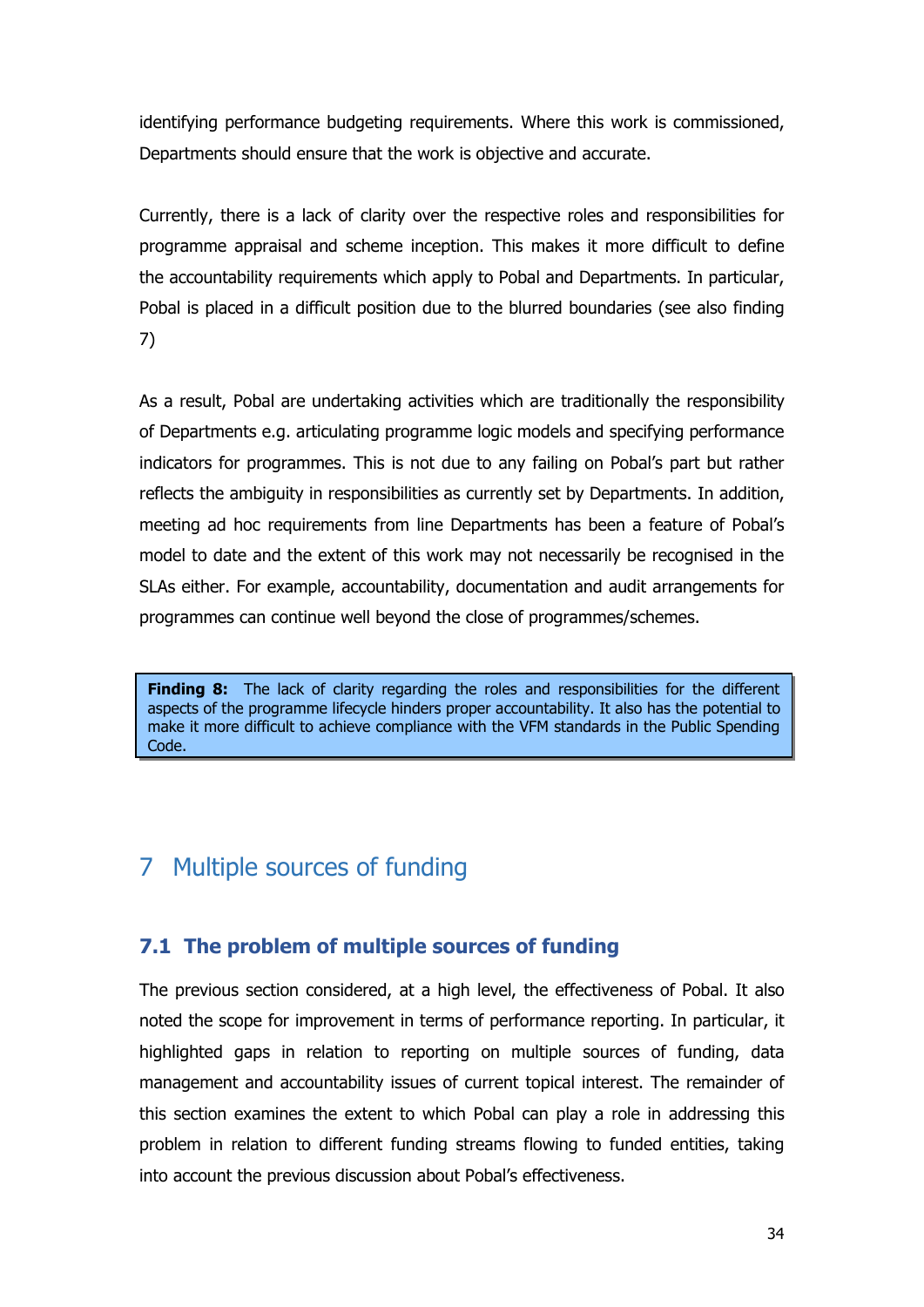Firstly, it is necessary to describe the problem. A previous paper prepared in 2011 by the CEEU<sup>19</sup> as part of the Government's Comprehensive Review of Expenditure highlighted the inefficiencies and performance/impact measurement challenges posed by the multiplicity of funding sources for local and community-based employment and development schemes. The paper recommended rationalisation of the number of funding bodies and the number of State interlocutors, arguing that there was likely significant administrative duplication and double-funding. It also pointed out the overly burdensome impact on grant-aided bodies of having to deal with multiple state funders, since each Government department applies its own administrative and accountability requirements for funding provided.

From a VFM and evaluation perspective, the paper also pointed out that multiple sources of funding made it very difficult to track and properly assess the effectiveness and impact of expenditure in this area. These issues have also become topical in recent months at recent meetings of the Public Accounts Committee. This has refocused attention on a number of related public policy concerns and problems:

- the uses of Exchequer and private funding streams and the purposes for which funds are intended
- pay policy issues among organisations operating in the community and voluntary sector
- governance issues for community, voluntary and charitable organisations
- the required financial reporting standards for voluntary and community bodies

It is beyond the scope of this paper to outline potential measures to address all of the above wide ranging issues. Instead, the focus of this paper is limited to the VFM issues arising from multiple sources of funds and Pedal's role in this context.

Potential solutions to address the core multiple sources of funding problem could include a mix of the following (see further detail at Appendix C):

<sup>&</sup>lt;sup>19</sup> Rationalising Multiple Sources of Funding to the Not - for - Profit Sector CEEU (2011)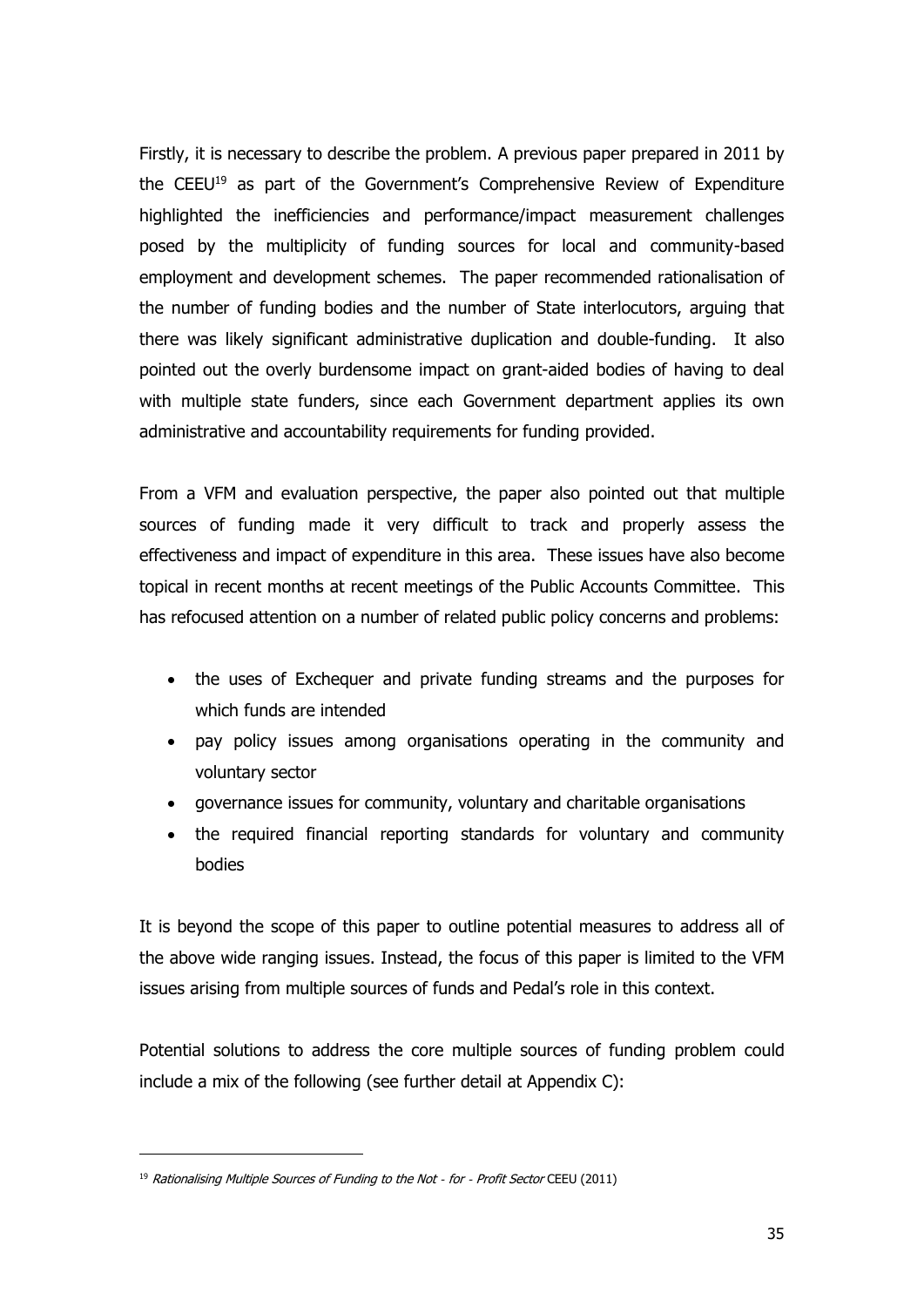- Expand the information requirements from applicants (mainly community and voluntary bodies) so that they have to provide information on all sources of funding, for all State supported activities at the appraisal stage.
- Put in place a central record of all funding provided and all outputs produced for each organisation funded. This can be updated by each funding organisation and can also be consulted by each funding organisation when making decisions on new applications. The information required will include the information to be provided in annual financial statements as per Circular  $17/2010$  – Requirements for Grants and Grants-in-Aid<sup>20</sup>. The ownership of this data is a separate issue.
- Designate a lead funder for each organisation based on the scale of funding provided or the alignment of the organisations objectives to those of the funding Department

Solutions to the problem also require the use of a common unique identifier to allow for coding of payments and collation of management information. There may also be other solution options to address the problem beyond the ones identified here.

### **7.2 Role of Pobal**

-

Given the role of Pobal in delivering programmes across multiple sectors and its experience in performance monitoring, it can be argued that it should play a part in addressing the problem described above. It has experience of processing payments and managing financial information. However, there are a number of considerations which counterbalance these arguments.

Firstly, section 6 noted that the share of grant payments to funded bodies administered through Pobal amounts to 15% to 20%. This figure drops to below 10% when disability, mental health and older persons' service providers are included. Therefore, it cannot be argued that Pobal maintains financial data for the majority of payments to the not-for-profit sector.

 $20$  This circular is currently under review and a new circular will be published in October 2014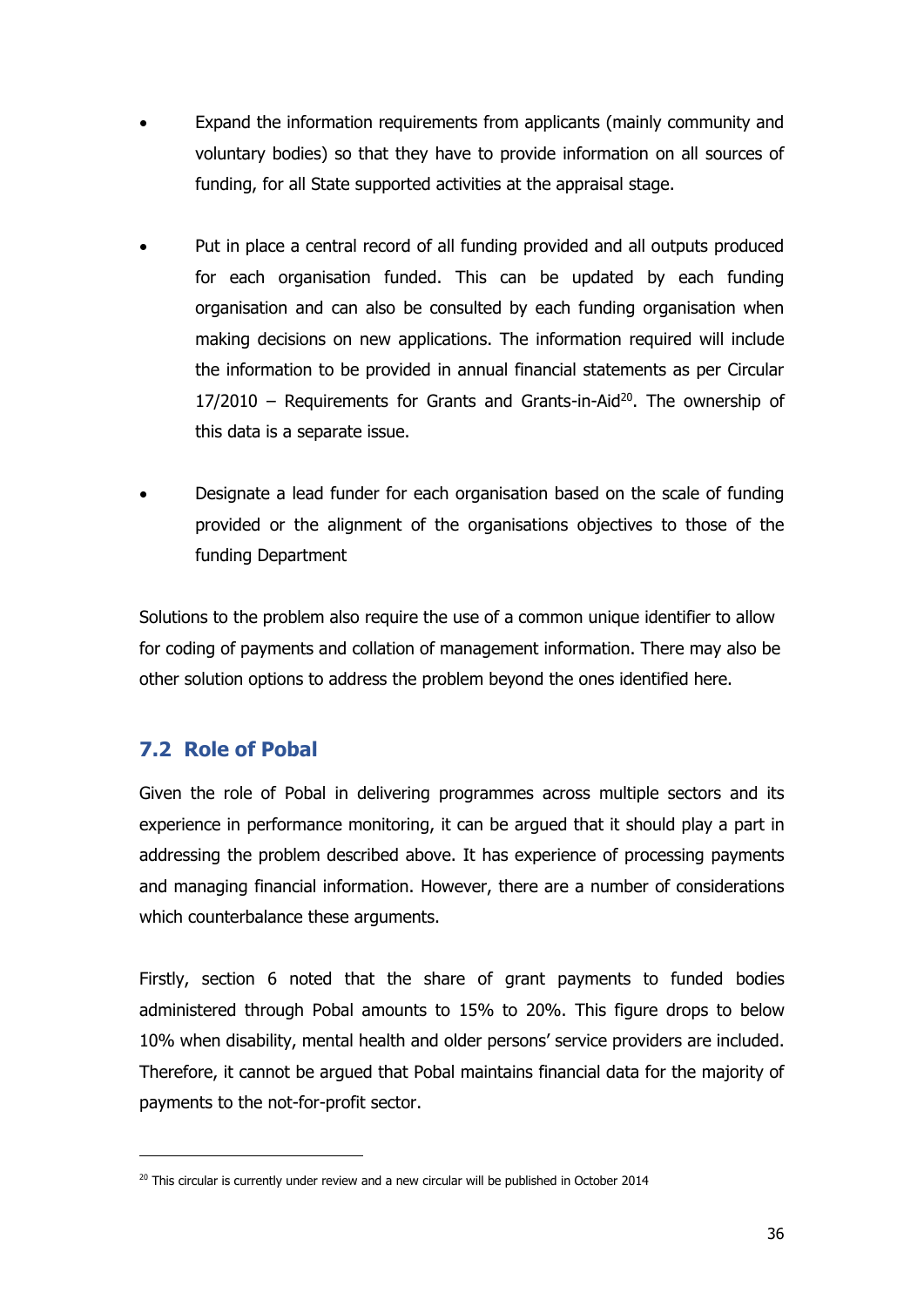A second issue relates to the extent to which Pobal has demonstrated the capacity to carry out detailed analysis for the financial information on funding sources for its grantees. Section 6 noted that while Pobal maintains reference data on the profile of fundees and payments made, it does not routinely analyse multiple sources of funding for its clients using its own internal data on Pobal administered schemes although it has in the past undertaken exploratory projects in this space.

Thirdly, there is the issue of continuity for any solution which would involve a database or composite data sources. It could be more advantageous to initially locate or manage such a potential database from a central perspective as opposed to an organisation like Pobal because an organisation such as a Government Department may be in a stronger position than an external organisation like Pobal to coordinate and request data from other Departments and agencies, at least at the inception stage. In addition, there may be problems with transferring responsibility and ownership for a database particularly if Pobal lost some functions/programmes or changed focus.

Overall, while some arguments can be made for Pobal to develop a funding database based on its activities to date and recent projects launched in this area, it makes more sense to develop solutions from a more central perspective. It should be noted that Pobal is a useful stakeholder to consult on potential solutions and to provide data feeds for its own funding streams.

Finding 9: Despite recent improvements, Pobal is not currently ideally placed to deliver a solution to the issue of multiple sources of funding due to capacity issues and the low share of overall grant expenditure within its purview

### **7.3 Addressing multiple sources of funding**

There are a number of positive developments underway which could provide a way forward to address the multiple sources of funding issue.

Firstly, a new Charities Regulator is being set up to ensure greater accountability for charities and to increase transparency. One of its functions is to create an initial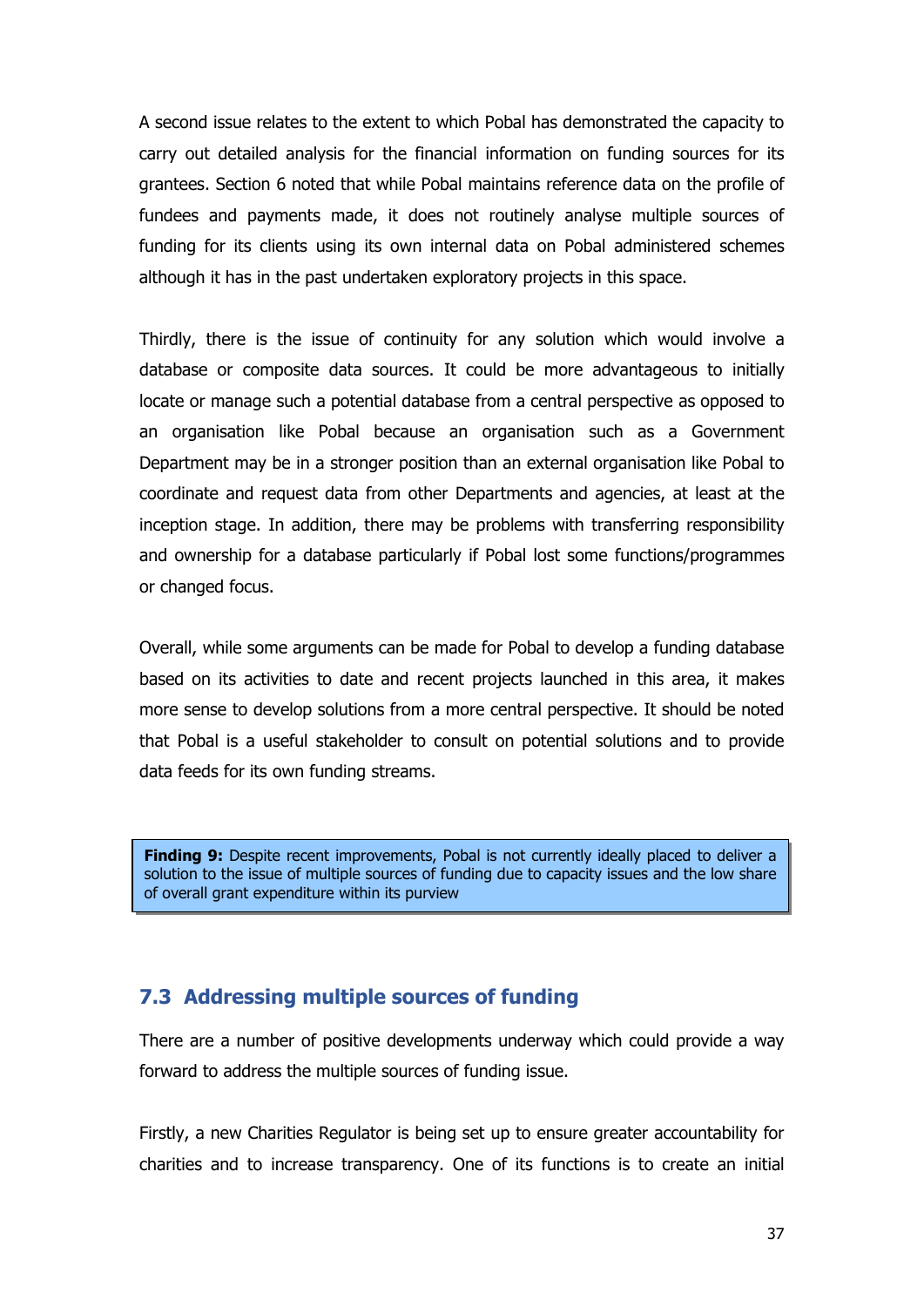register and to introduce reporting requirements for registered charities. This body may well be gathering data on funding sources for charities and developing unique identifiers. This is an example of a potentially useful contribution to help address the "multiple sources of funding" problem. There are some caveats with this approach as not all relevant "not for profit" bodies may be considered charities. There are important logistical issues such as multiple ownership structures and subsidiaries for the same organisation and the difficulty of linking programme payments to organisations. There will also be practical limits given resource constraints. There may not necessarily be capacity at the Charities Regulator in the short term to address this problem on its own.

There are also proposals underway to set up a Financial Shared Services Centre to process accounting transactions on behalf of Government Departments. This Centre could have the capacity to develop data on payments made by Departments to funded bodies. There would be some challenges as there may not be oversight over all payment types on an agency by agency and programme by programme basis. Ultimately, it will be a much more medium term project to identify the operations of how a new shared services centre will potentially gather useful data on multiple sources of funding.

Finally, although it is beyond the scope of this paper to recommend the solution to the multiple sources of funding problem, at minimum there are opportunities to think about data strategies to allow for more comprehensive funding reporting in the medium term. On balance, the development of the Financial Shared Services Centre can play a role in developing data streams which in the medium to long term could support a database solution. The Charities Regulator is also an important relevant stakeholder as is the HSE, the other line Departments and Pobal. Any viable solution will involve a level of resource commitment which may seem unaffordable in the short term but incremental steps and scoping exercises could support an eventual solution.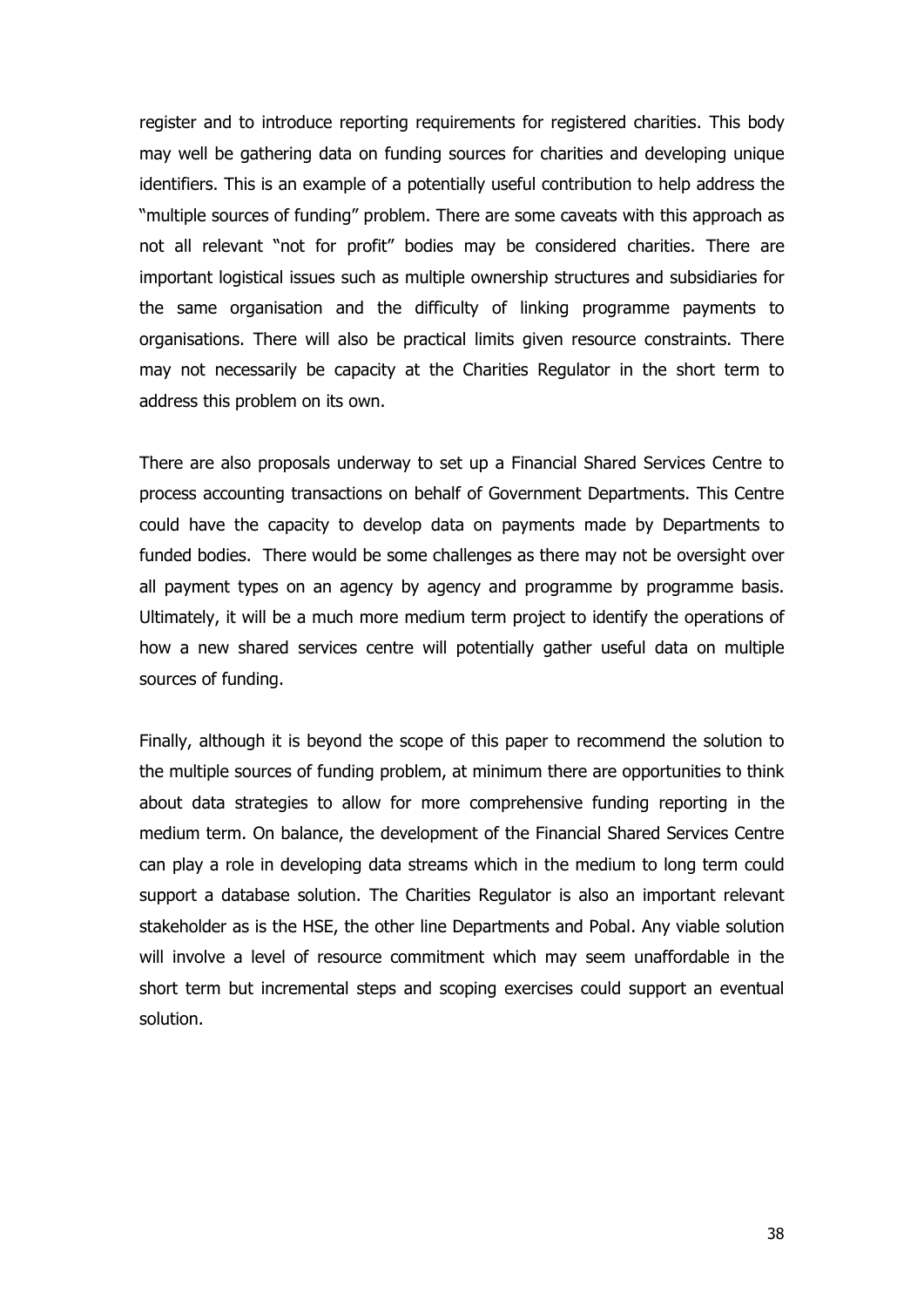# 8. Recommendations

- 1. DECLG, as the current lead Department with responsibility for Pobal, should bring clarity to the role of Pobal by clearly defining Pobal's broad areas of responsibility. This would involve consultation with other Departments. This could be integrated in a new SLA or Memorandum of Understanding and would have reference to:
	- a. Re-articulation of Pobal's objectives
	- b. The stages in the programme lifecycle
	- c. Reporting on outputs and impacts for Pobal as an organisation

It is an open question as to which Department is best placed to take lead responsibility for Pobal.

- 2. For the purposes of existing programmes administered by Pobal, there should be an improvement in the quality of SLAs (e.g. outputs, performance indicator frameworks and efficiency) with line Departments and in particular, there should be more detail in an overall overarching SLA (i.e. Framework Agreement) between Pobal and DECLG covering Pobal's overall effectiveness and efficiency. Proper unit costing of outputs on a full cost as well as a marginal cost basis would aid the estimation and attribution of administration costs, subject to the principle of proportionality.
- 3. For new/extended programmes which require to be delivered, line Departments should carry out an appraisal of the most cost effective delivery mechanism i.e. Pobal, another public sector body, the Department itself or a private sector body.
- 4. There should be formal mechanisms in place to share learning between Pobal and line Departments. This could incorporate a programme of commissioned research papers or analytical outputs e.g. Pobal/DECLG liaison meetings.
- 5. Further efficiency measures should be introduced at Pobal to save a minimum of €1 million. This could be based on a combination of measures such as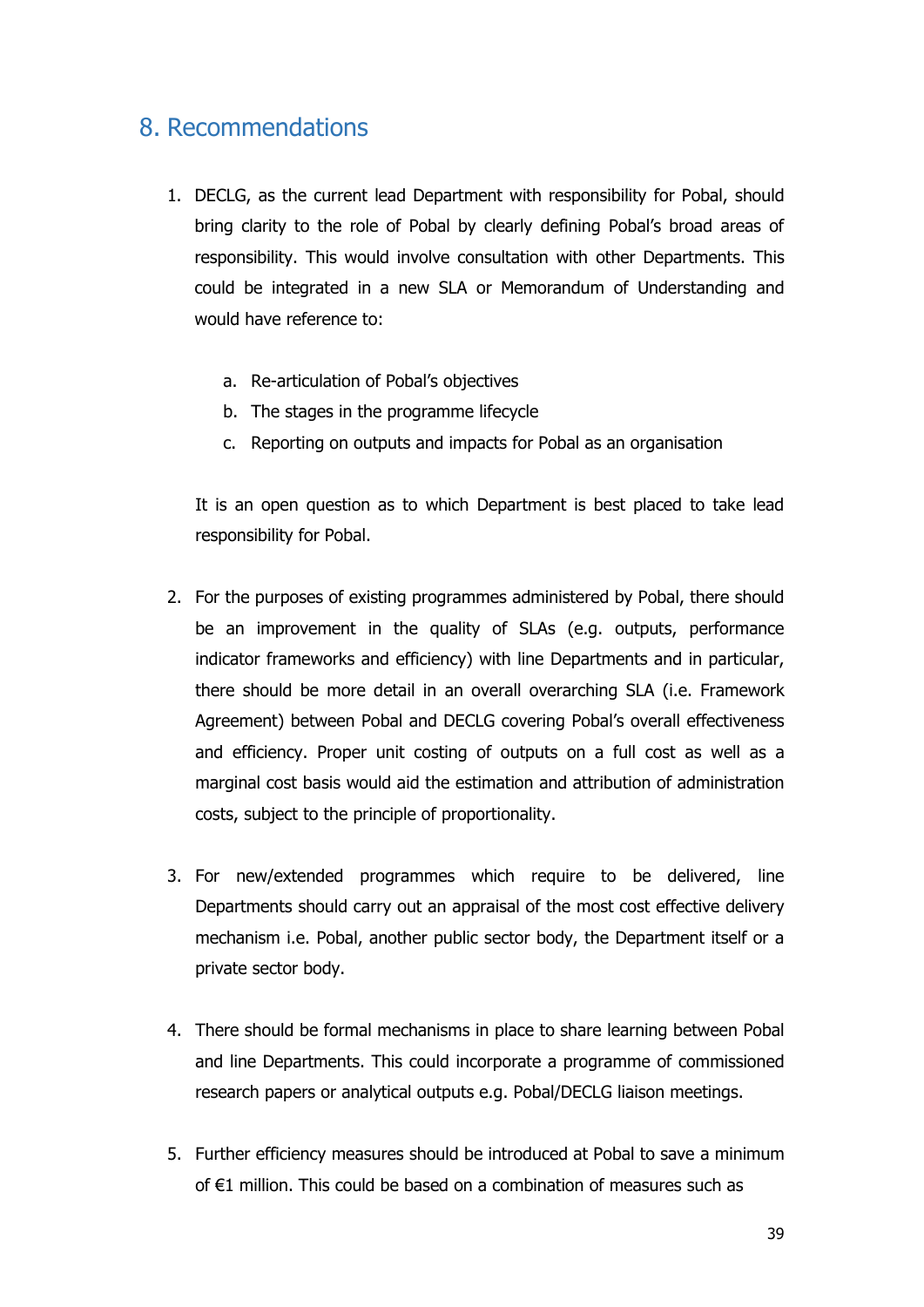- rationalisation of local regional offices
- medium term staff mix efficiencies
- pay savings due to the medium term wind down of programmes/schemes
- 6. There are opportunities to develop solutions to the multiple sources of funding problem. The proposed Financial Shared Services Centre has a contribution to make, in the medium to long term, along with the involvement of interested stakeholders such as the Charities Regulator, the HSE, the Department of Public Expenditure and Reform, the Department of Finance and other core funding line Departments. Pobal will also have a role as a source of data.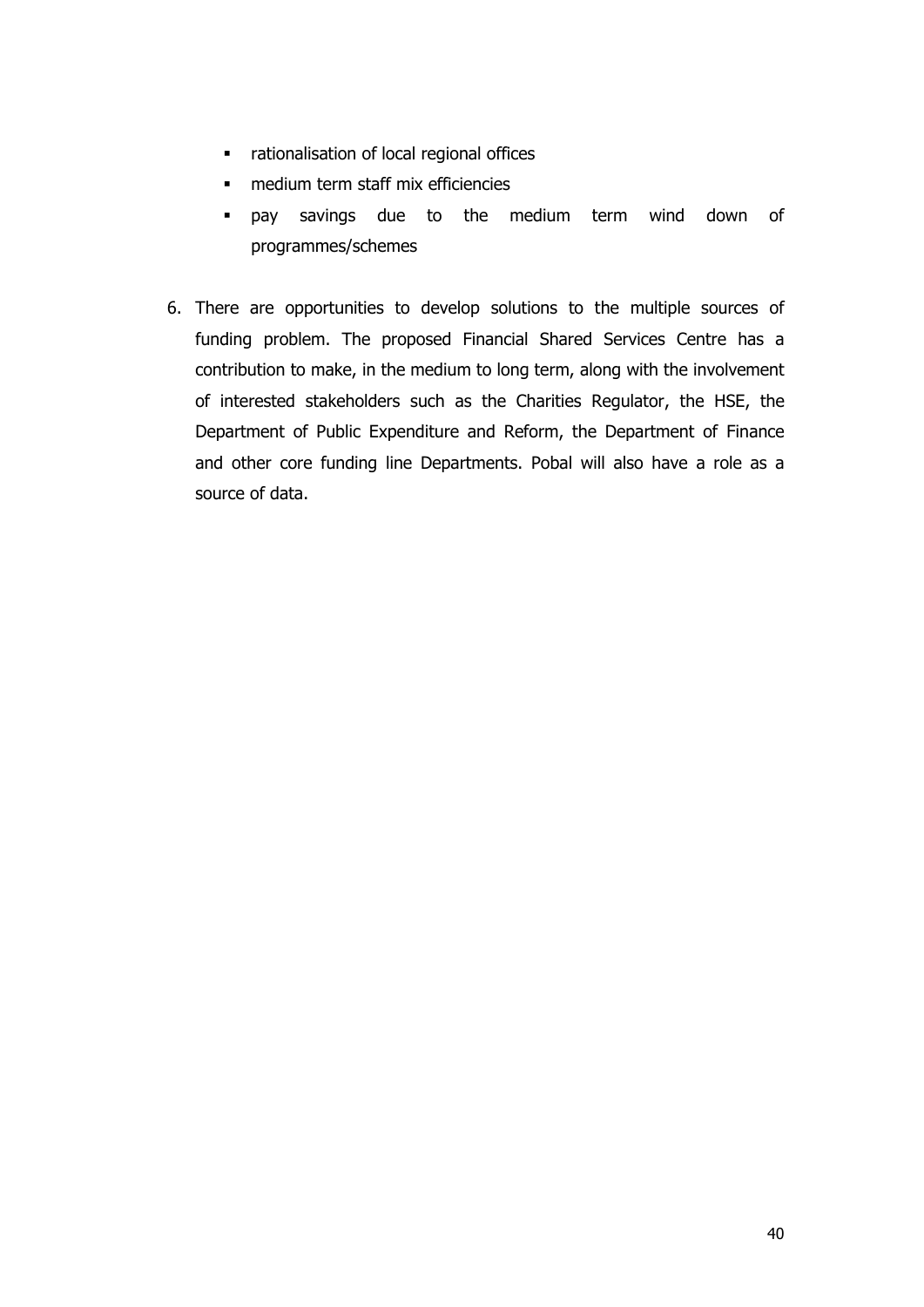# **Appendix A Observations of relevant Government Departments**

In discussing the findings of the FPA, DECLG (lead Department for Pobal) made the following observations. Some of these comments are also shared by other major funding Departments.

- In the completion of its remit regarding contracts for programme delivery, Pobal can point to clear completion of contractual commitments in each of its programmes and year on year improvements in efficiency and quality of output within key programmes.
- The sharing of systems and data within Pobal allows for small programmes to achieve the pay-off for the investment in design and development for larger programmes. This also allows for data analysis to move to levels beyond those currently demanded of Pobal within current contracts.
- Pobal is not mandated to expand its own remit and the fact that the full benefits of Pobal's activities are not being achieved from its work due to the confined nature of its remit requires that this issue is addressed by sponsoring Departments.
- The take up of continuing and new work (Gateways scheme, DCYA childcare programmes and the role of support in relation to the Local Government/Local Development Alignment process) represents an addition in workload for Pobal which increases Pobal's relevance.

The Department of Children and Youth Affairs also noted that:

 Pobal provides significant overhead services which are driven by the public sector model and which demand a huge degree of fluency and flexibility. Meeting the ad hoc reporting, briefing and analysis requirements of DCYA and presumably other Departments is a significant undertaking.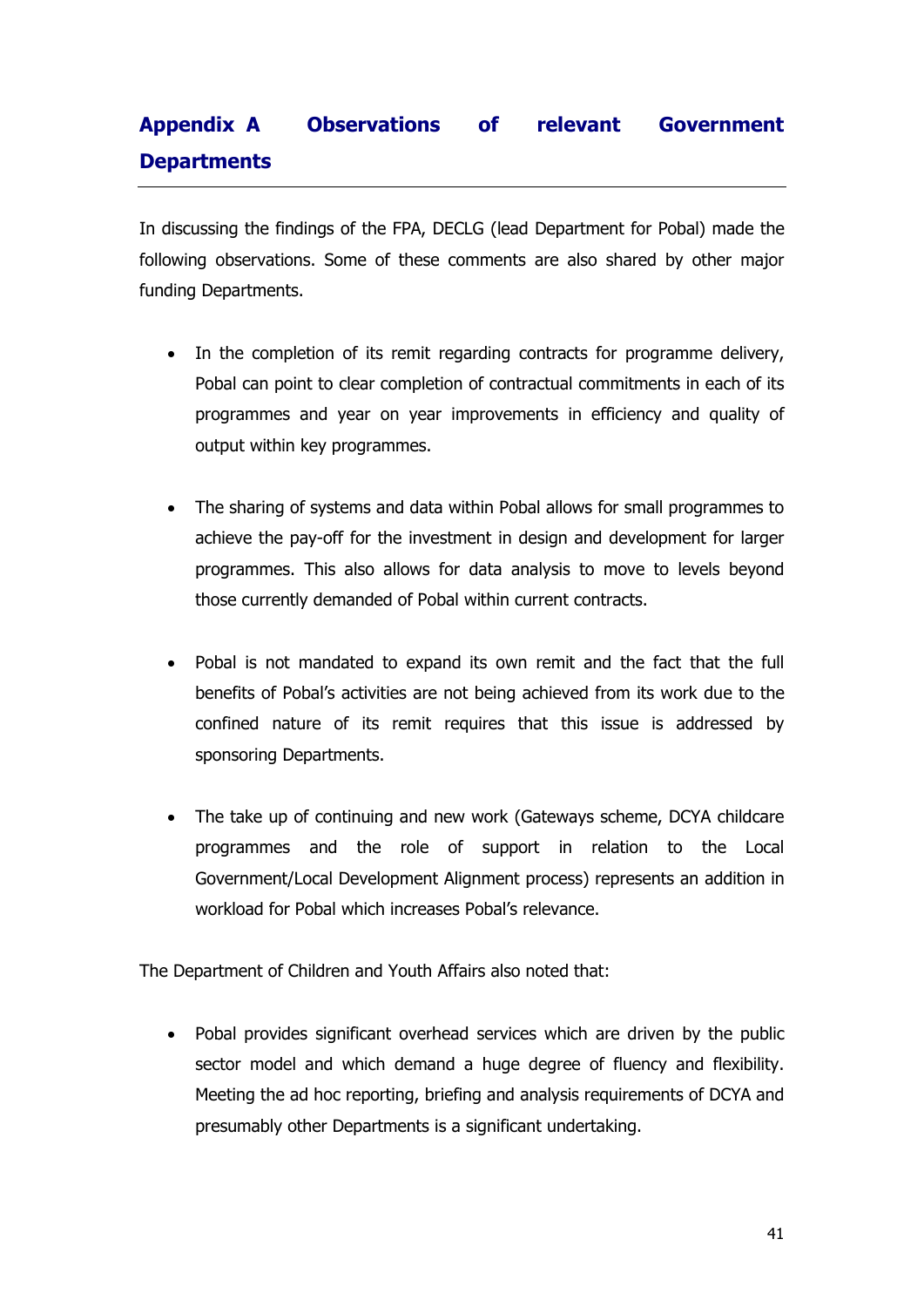There is a substantial energy and value across the portfolio of activity undertaken by Pobal on behalf of the Department and across Government as a whole.

The Department of Social Protection provided the following views:

- Service Level Agreements between Pobal and the Department of Social Protection detail the role of both organisations. Generally Pobal carries out the administration of schemes for this Department, while the Department retains overall responsibility for policy.
- It is not the function of Pobal to expand its own remit in its dealings with Government Departments.
- During the past year, Pobal has been given responsibility for the administration of the Gateway Scheme. After a slow start in 2014, the numbers on the scheme have steadily increased.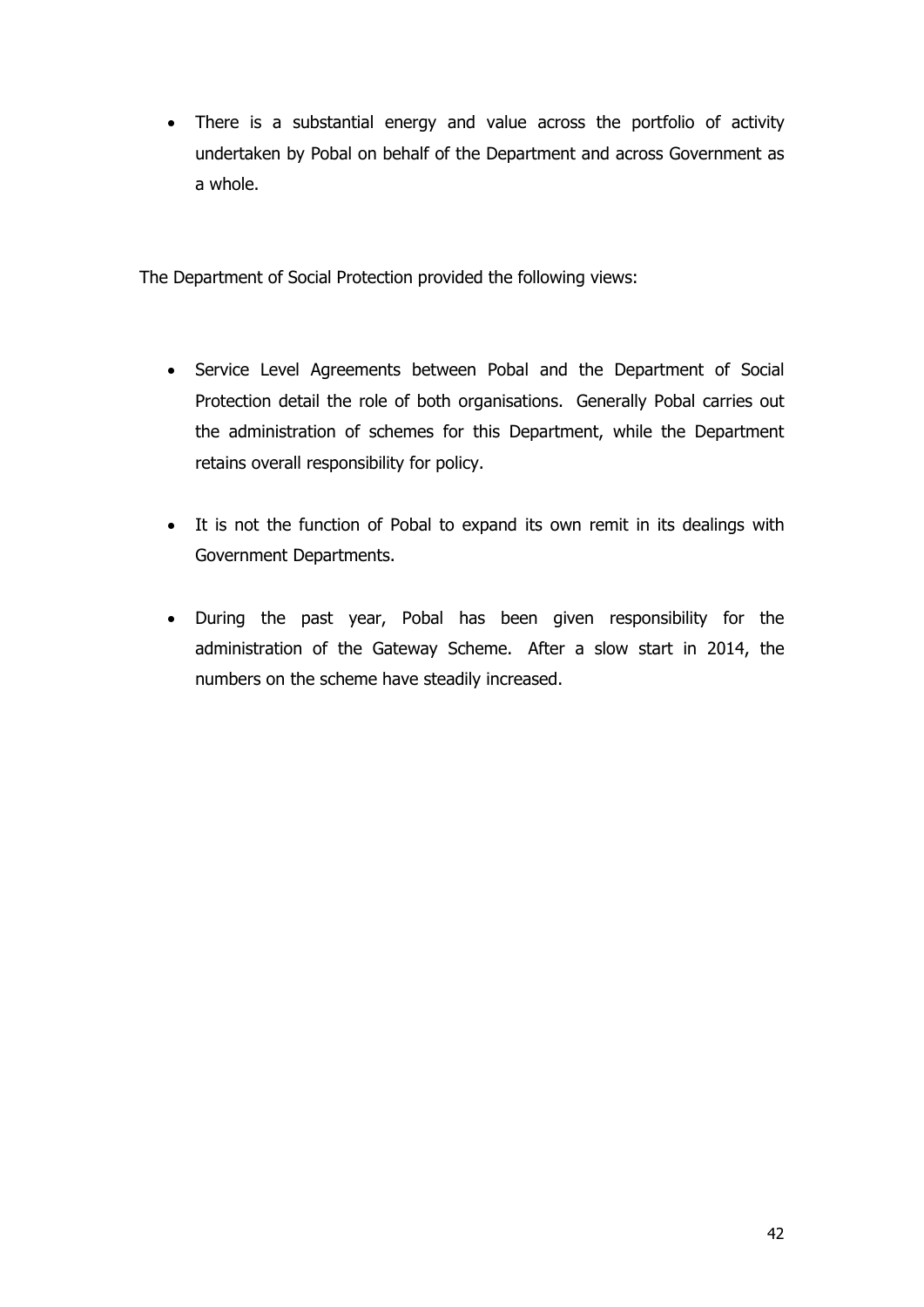The original objectives for which Pobal was established in 1992 include:

- The delivery and management of programmes which promote social inclusion, reconciliation and equality through integrated social and economic development within communities.
- The delivery and management of local community and other development programmes.
- The provision of technical assistance, support and advice to the groups and beneficiaries of the programmes, which are delivered/managed.
- The provision of assistance and support in the analysis and exchange of experience leading to the communication of information and the identification and dissemination of good practice within the programmes which are delivered/managed.
- Aiding, through the lessons learnt from these programmes, in the formation of Government and other policy development at local, regional and national levels.
- The provision of technical assistance, support and advice to other bodies with the approval of the Minister.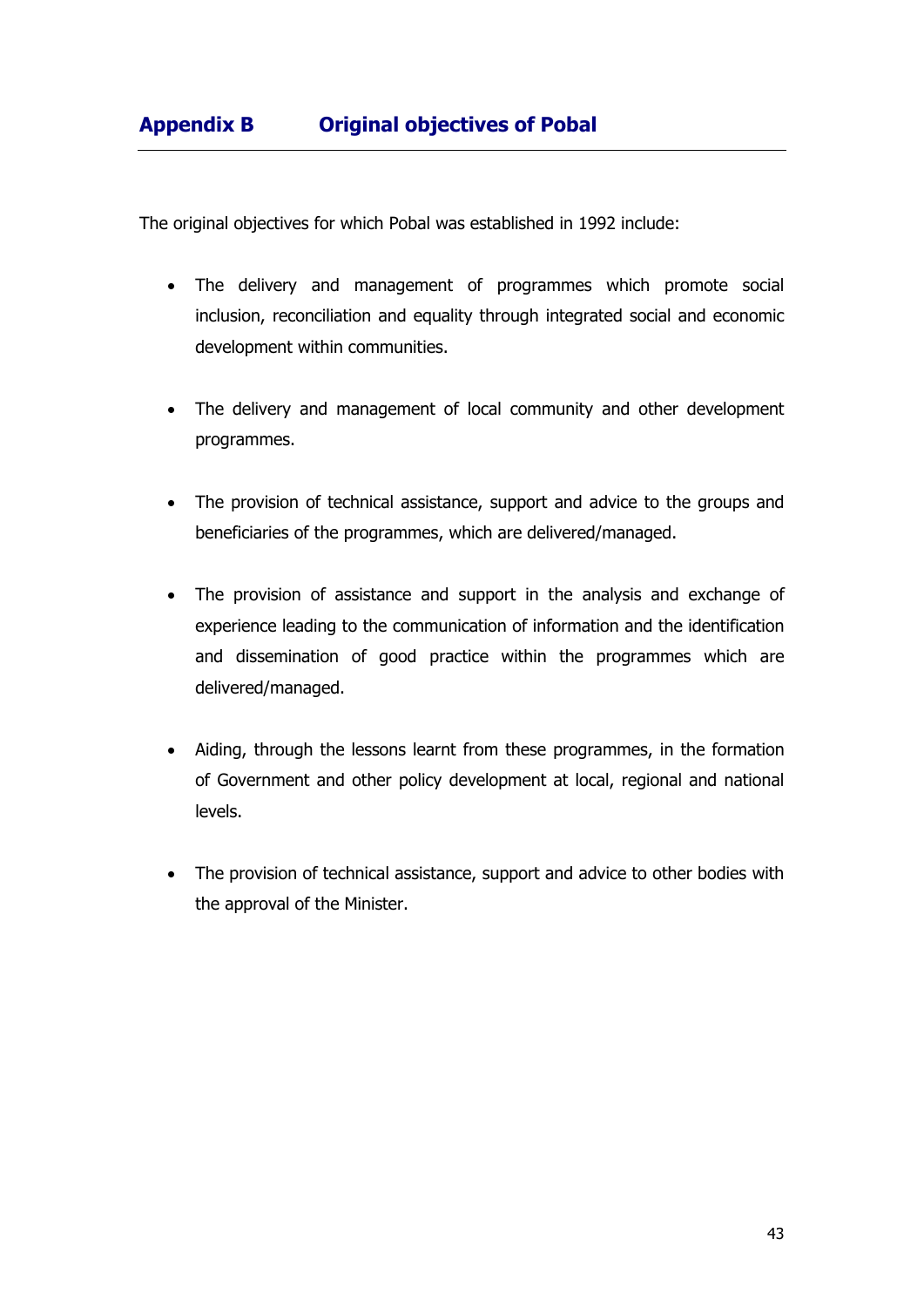## **Appendix C Multiple sources of funding issues**

Figure A1 sets out a summary of funding sources reform options. These options are not mutually exclusive nor exhaustive.

|              | A1                                          |                                                                           | Summary of advantages and disadvantages of funding reform options                                                    |
|--------------|---------------------------------------------|---------------------------------------------------------------------------|----------------------------------------------------------------------------------------------------------------------|
|              |                                             | <b>Advantages</b>                                                         | <b>Disadvantages</b>                                                                                                 |
| $\mathbf{1}$ |                                             | Places the overhead on the part of<br>the grantee                         | Requires compliance and validation checking                                                                          |
|              | Funding                                     | Grantees have long been required<br>to provide this information with      | May be difficult to implement to inform ex<br>$\bullet$<br>ante resource allocation decisions                        |
|              | sources<br>provided by<br>agencies          | mixed results to date                                                     | There is no central dataset enabling analysis<br>$\bullet$<br>of funding streams across the community<br>sector      |
|              |                                             |                                                                           | Could be interpreted in different ways by<br>different hodies                                                        |
| 2            |                                             | A central data source would<br>allow for powerful analysis of             | Requires ongoing maintenance                                                                                         |
|              | Central<br>record of                        | geographic and other funding<br>patterns                                  | May also be difficult to update database as<br>funding is allocated                                                  |
|              | funding<br>updated by<br><b>Departments</b> | Precedent i.e. public sector<br>numbers, pensions, grant<br>payments      | Discipline required by each funding<br>organisation.                                                                 |
|              |                                             | High level data could be<br>included as part of estimates<br>publications | Could be costly with IT and staffing<br>resources required                                                           |
| 3            |                                             | Single locus of responsibility                                            | Ownership of data on multiple funding<br>$\bullet$<br>streams could be split across many<br>departments - cumbersome |
|              | Lead funder<br>model                        | Less administrative burden for<br>fundees                                 | Lead funders may find it difficult to monitor<br>outputs relating to another Departments<br>stream of funding        |

Note: Per Circular 17/2010 and Public Financial Procedures Handbook

Box A1 overleaf provides some examples of a central database approach from other jurisdictions.